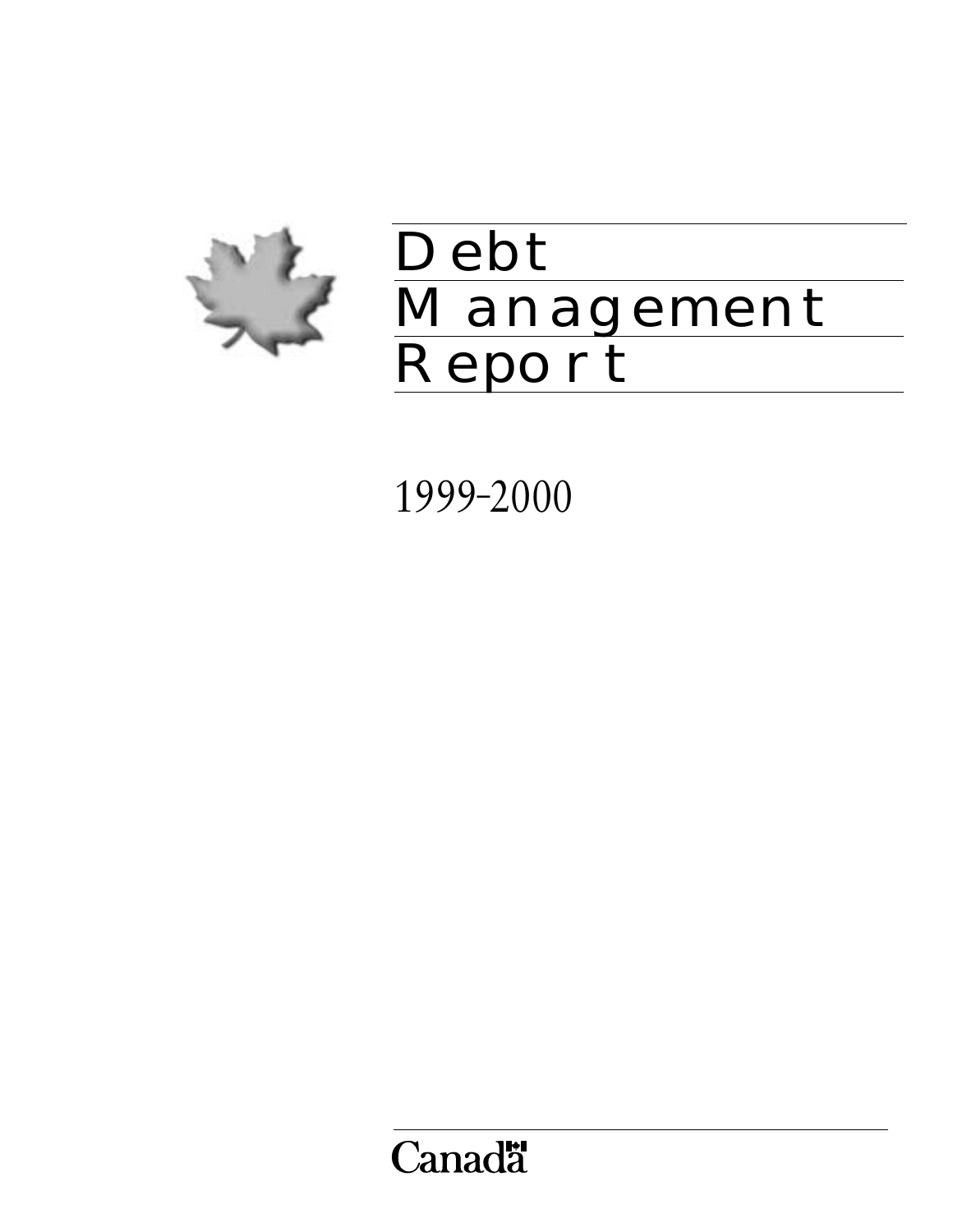

# DEBT MANAGEMENT **REPORT**

1999–2000



**Canada**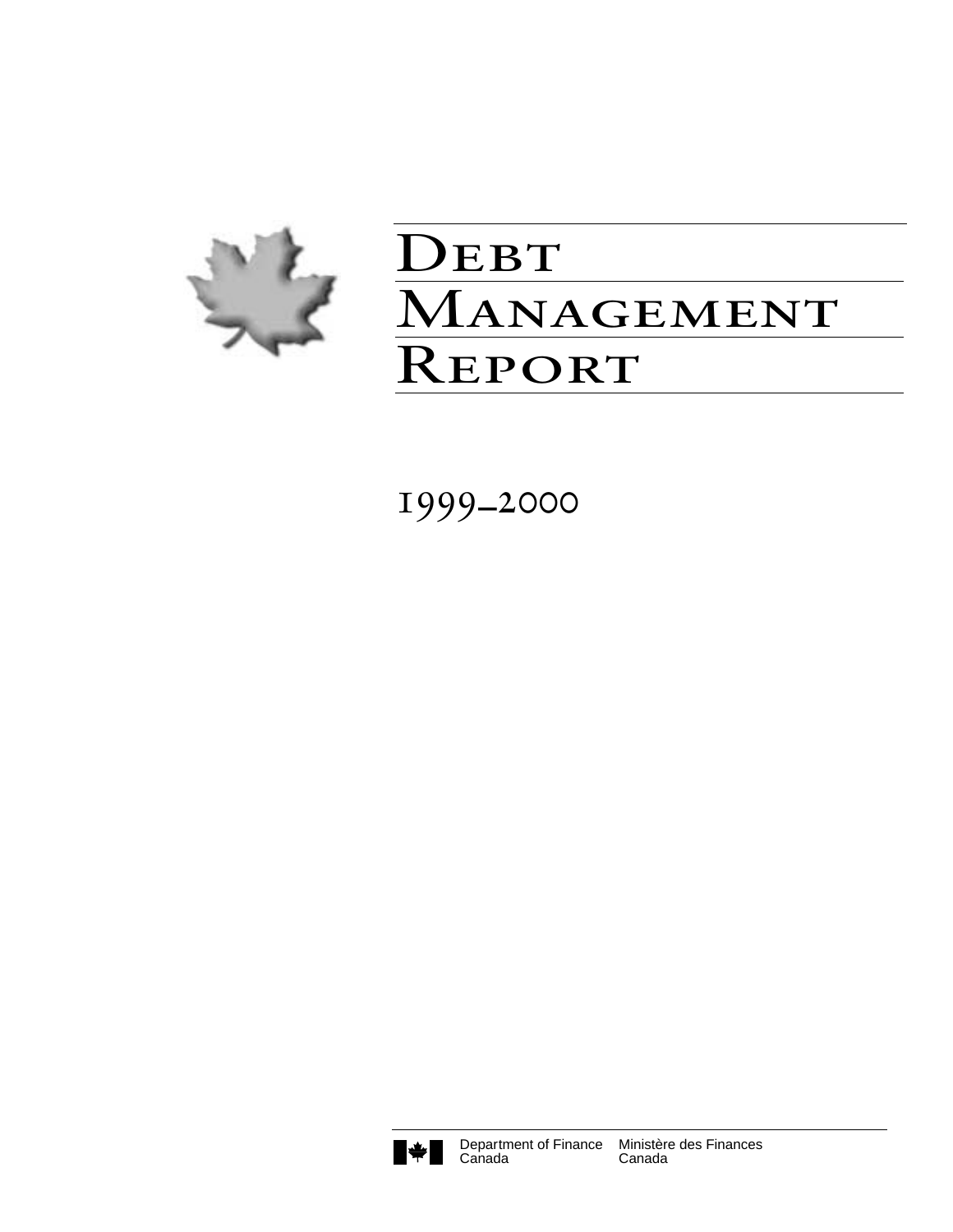# **© Her Majesty the Queen in Right of Canada (2000) All rights reserved**

All requests for permission to reproduce this document or any part thereof shall be addressed to Public Works and Government Services Canada.

Available from the

Distribution Centre Department of Finance Canada Room P-135, West Tower 300 Laurier Avenue West Ottawa, Ontario K1A 0G5 Tel: (613) 943-8665 Fax: (613) 996-0901

#### **Price: \$10.70 including GST**

This document is available free on the Internet at http://www.fin.gc.ca/

*Cette publication est également disponible en français.*

Cat. No.: F2-106/2000E ISBN 0-660-18356-0

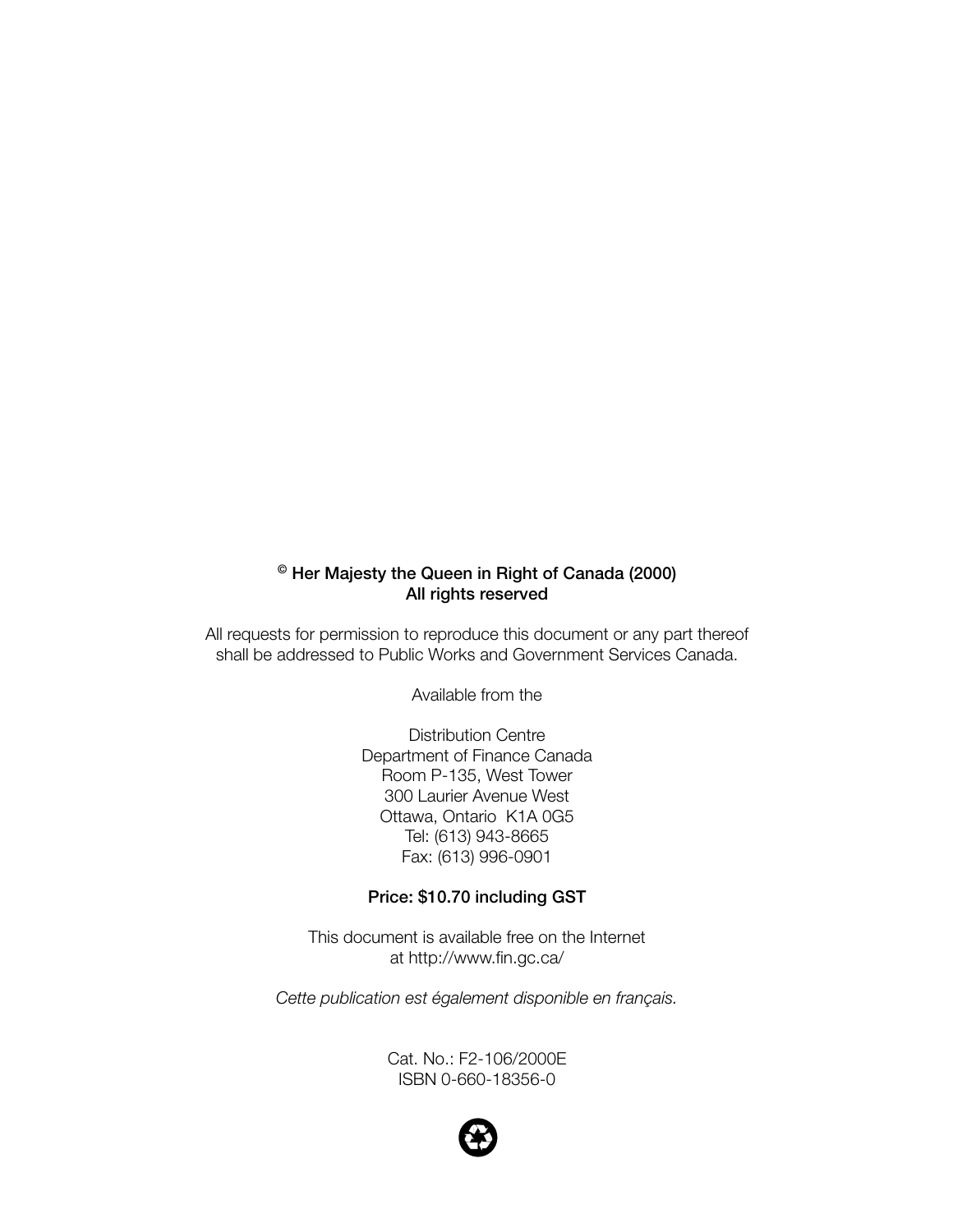# *Table of Contents*

|                                                                                                                                                                                                                          | $\overline{7}$                                                                         |
|--------------------------------------------------------------------------------------------------------------------------------------------------------------------------------------------------------------------------|----------------------------------------------------------------------------------------|
|                                                                                                                                                                                                                          | 8<br>8<br>9                                                                            |
|                                                                                                                                                                                                                          | 12                                                                                     |
| Federal Debt Management Strategy: 1999-2000 Initiatives<br>Domestic Holdings of Government of Canada Debt<br>Non-Resident Holdings of Government of Canada Debt<br>Auditor General Review of the Debt Management Program | 14<br>15<br>15<br>16<br>18<br>19<br>20<br>20<br>22<br>22<br>23<br>23<br>24<br>24<br>25 |
| Government of Canada Securities Market<br>1999-2000 Debt and Cash Management Operations by Program<br>Domestic Debt<br>Fixed-Coupon Marketable Bonds and Bond Repurchase Transactions                                    | 26<br>26<br>29<br>29<br>29<br>30<br>30                                                 |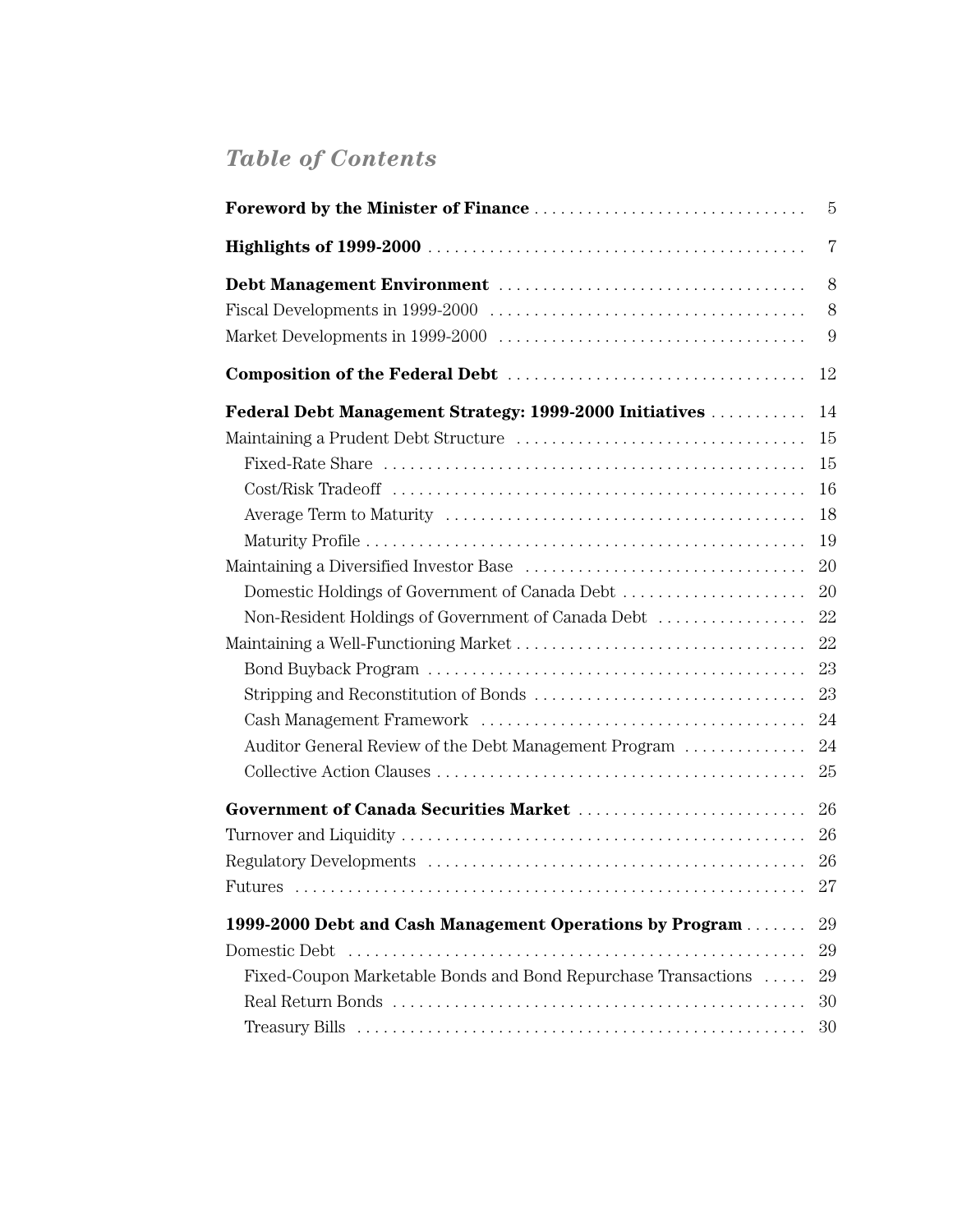|                                                        | 31 |
|--------------------------------------------------------|----|
|                                                        | 32 |
|                                                        | 33 |
| Foreign-Currency-Denominated Bonds                     | 33 |
|                                                        | 33 |
|                                                        | 33 |
|                                                        | 34 |
|                                                        | 35 |
|                                                        | 35 |
|                                                        | 35 |
|                                                        | 35 |
|                                                        | 36 |
|                                                        | 37 |
|                                                        | 37 |
| Annex 2 - Government of Canada Market Debt Instruments | 38 |
|                                                        | 38 |
|                                                        | 38 |
| Government of Canada Real Return Bonds                 | 38 |
|                                                        | 39 |
|                                                        | 39 |
|                                                        | 39 |
|                                                        | 40 |
|                                                        | 40 |
|                                                        | 41 |
|                                                        | 43 |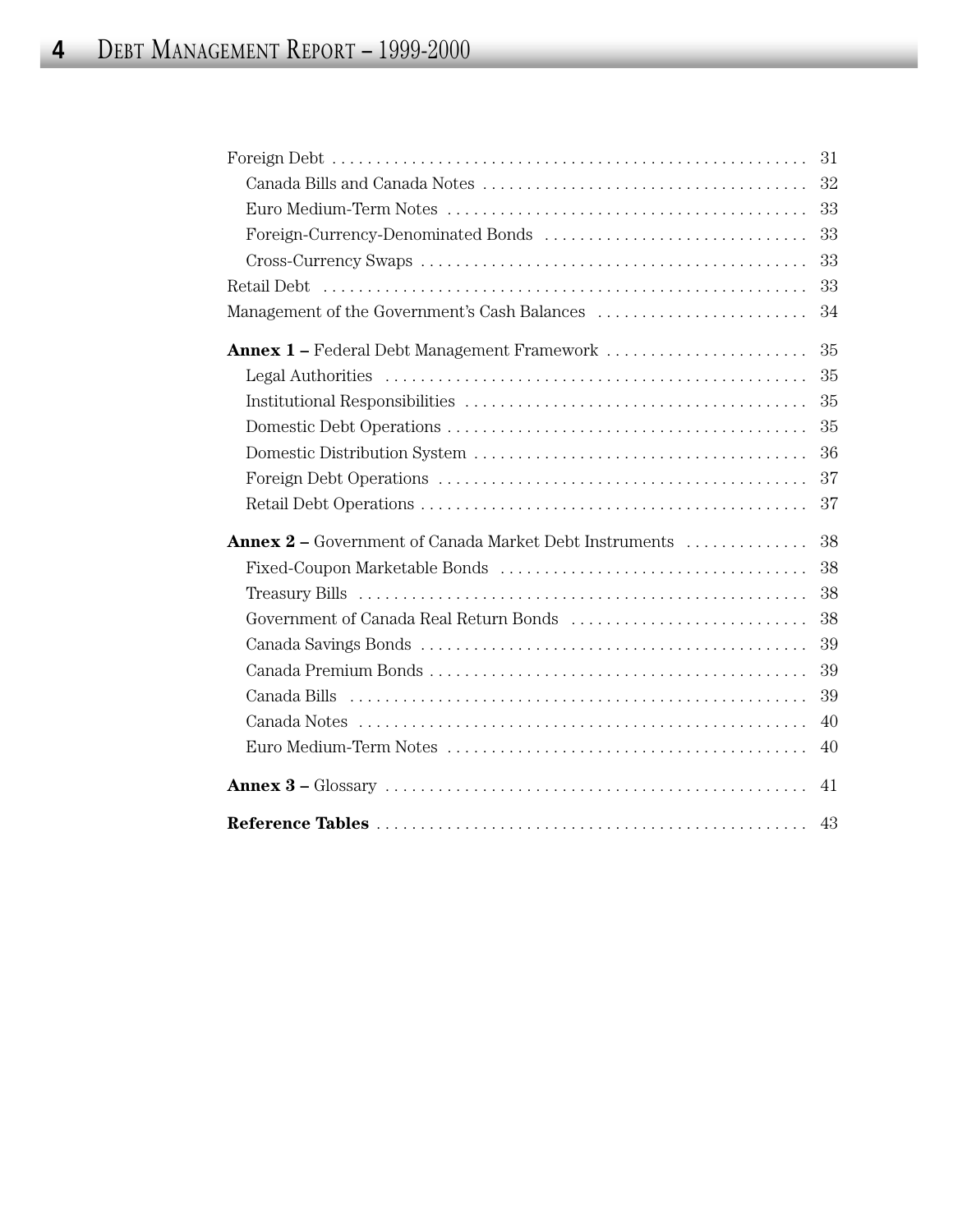# *Foreword by the Minister of Finance*

The federal government registered a budgetary surplus of \$12.3 billion in 1999-2000, the largest ever recorded by the Government. This is also the third consecutive year the Government has recorded a budgetary surplus.

These surpluses, resulting from continued restraint on the spending side and strong economic growth, have allowed the Government to reduce the net public debt by almost \$19 billion over the last three years. Net public debt currently stands at \$564.5 billion and now represents 58.9 per cent of gross domestic product (GDP) compared to 71.2 per cent in 1995-96. After more than a quarter of a century of deficits, all Canadians can take pride in this remarkable fiscal turnaround.

Yet the fact remains that servicing the debt is the largest spending program of the federal government. For every dollar of revenue it collects, the federal government spends 25 cents to pay interest on the public debt. Although this is a big improvement over the 36 cents the Government was paying in 1996, debt servicing costs still limit the Government's ability to address other priorities such as health care, education and lower taxes.

That is why the *Debt Management Report* is so important. It provides a detailed account of the federal government's debt operations, including the composition of the debt, its distribution, and the mechanisms and activities through which it is prudently managed in the interests of Canadians. This edition of the report, for example, provides details on a number of specific measures aimed at continuing the Government's efforts to maintain transparency, liquidity and efficiency in the market for Government of Canada securities in a declining debt environment and to improve its treasury operations.

Timely and transparent information of this kind enables Canadians to hold the Government accountable for its actions and decisions. It was in this spirit that this Government amended the Financial Administration Act last year, making it mandatory that the *Debt Management Report* be tabled in Parliament every year shortly after the tabling of the Public Accounts of Canada – the Government's financial statements.

The Government remains fully committed to managing the debt prudently to provide stable, low-cost financing for the programs that Canadians value. Continued diligence in the management of public finances is a key plank in the Government's strategy to sustain economic growth so that Canadians can have more jobs, higher incomes and a better quality of life.

The Honourable Paul Martin, P.C., M.P. Minister of Finance Ottawa, December 2000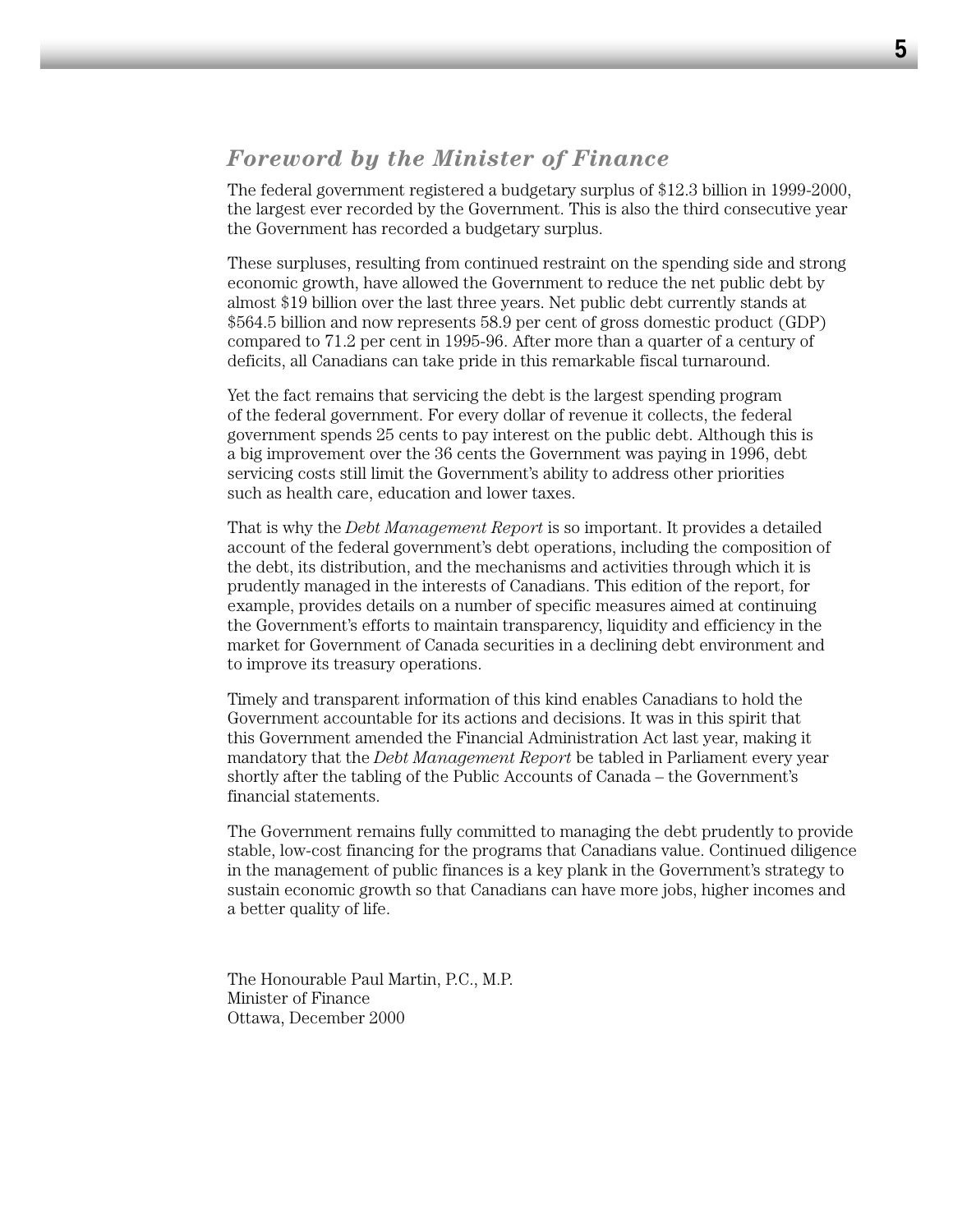# **7**

# *Highlights of 1999-2000*

*The federal government recorded a third consecutive budgetary surplus in 1999-2000.*

*Net debt and market debt retirements continued.*

- In 1999-2000, the federal government recorded a budgetary surplus of \$12.3 billion after surpluses of \$3.5 billion in 1997-98 and \$2.9 billion in 1998-99.
- $\blacksquare$  Net public debt has declined by \$18.7 billion from its peak in 1996-97 to stand at \$564.5 billion. At year-end 1999-2000, it stood at 58.9 per cent of GDP, down from its peak of 71.2 per cent in 1995-96.
- The Government spent about 25 cents of every dollar of revenue in 1999-2000 to pay the interest on the public debt. The cost of servicing the debt underscores the importance of prudent debt management.
- $\Box$  As of March 31, 2000, the federal government's market debt totalled \$456.4 billion (see Table 1). During 1999-2000, the federal government retired \$4.0 billion of its market debt. Since 1997-98 the Government has retired \$20.4 billion of market debt.

#### **Table 1**

*1999-2000 Market Debt Program*

|                           | March 31, 1999 | Net new issuance | March 31, 2000 |
|---------------------------|----------------|------------------|----------------|
|                           |                | (C\$ billions)   |                |
| Domestic debt             | 420.4          | $-0.1$           | 420.3          |
| Foreign debt              | 36.0           | $-3.4$           | 32.6           |
| Canada Pension Plan bonds | 4.1            | $-0.5$           | 3.6            |
| Total market debt         | 460.4          | $-4.0$           | 456.4          |

Note: Numbers may not add due to rounding. Source: *Public Accounts of Canada*.

*A prudent debt structure was maintained.* 

two-thirds of total interest-bearing debt. A prudent debt structure protects the Government's fiscal position from unexpected increases in interest rates and limits refinancing risk.

■ The Government maintained the fixed-rate share of the debt stock at

– Improved sensitivity analysis suggests that this structure provides assurance that the direct impact of most interest rate shocks on the fiscal balance would be contained within the budget framework with a high degree of certainty.

■ Continuing its efforts to maintain transparency, liquidity and efficiency in the market for Government of Canada securities in a declining debt environment and to improve its treasury operations, the Government took a number of further steps in 1999-2000, including:

- the bond buyback program was implemented on an ongoing basis, contributing to the maintenance of primary bond market liquidity;
- a market proposal to remove the ceiling on the reconstitution of government securities was reviewed and approved in June 2000; and
- a new framework for the investment of the Government's cash balances aimed at broadening participation by investors and enhancing risk management was developed and subsequently published for comment in July 2000.

*The Government took further steps to support a liquid and efficient market.*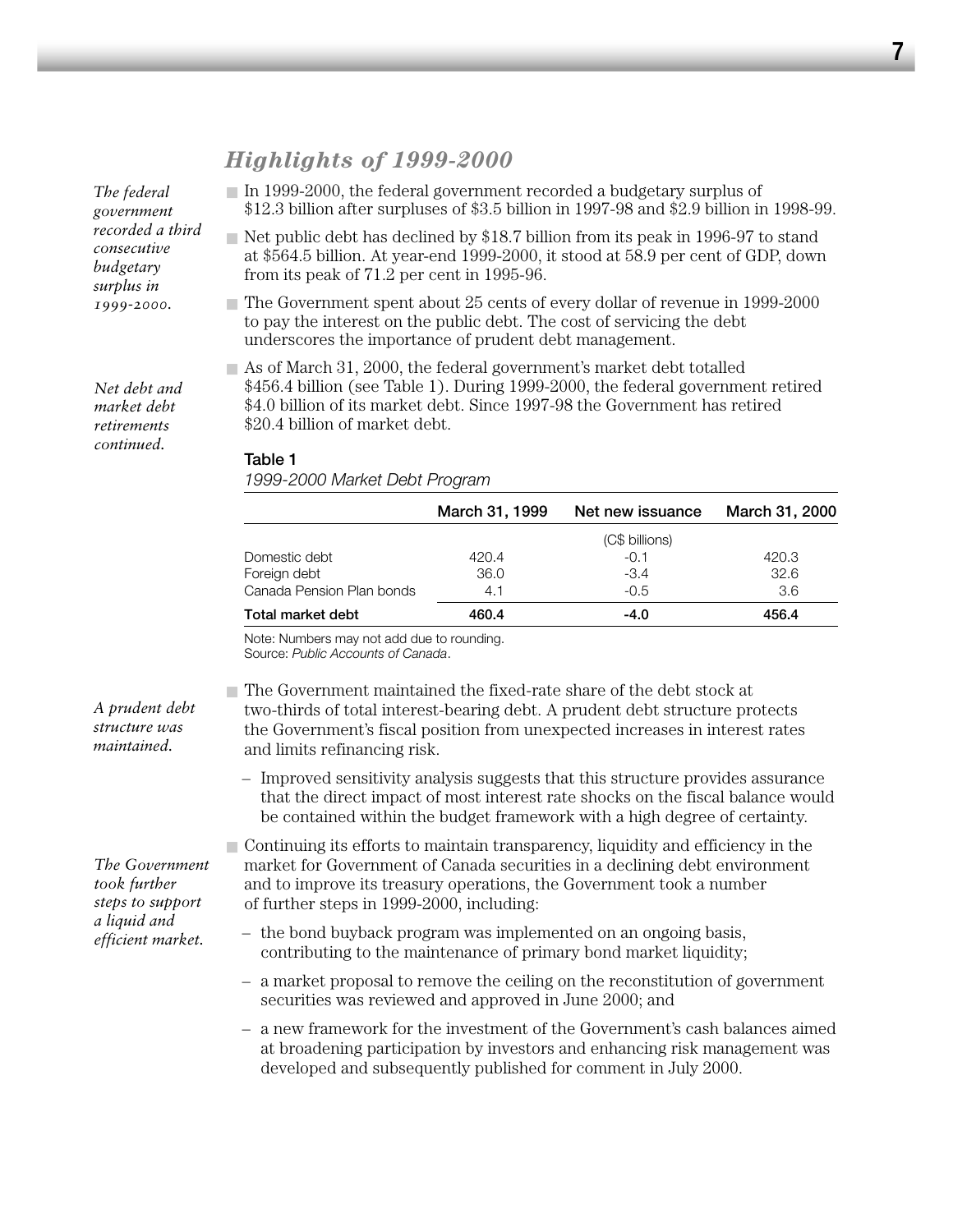# *Debt Management Environment*

#### **Fiscal Developments in 1999-2000**

In 1993-94, the federal deficit stood at \$42 billion. The actions taken in the 1994, 1995 and 1996 budgets, coupled with sustained economic growth, resulted in the elimination of the deficit in just four years. In 1997-98, a budgetary surplus of \$3.5 billion was recorded, the first surplus in 28 years. This was followed by surpluses of \$2.9 billion in 1998-99 and \$12.3 billion in 1999-2000.

The 1999-2000 budgetary surplus of \$12.3 billion, combined with a net source of funds from non-budgetary transactions of \$2.3 billion, produced a financial source (excluding foreign exchange transactions) of \$14.6 billion, following a financial source of \$11.5 billion in 1998-99. The results for 1999-2000 marked the fourth consecutive year that the federal government recorded a financial source (excluding foreign exchange transactions). Including foreign exchange transactions, primarily relating to supplementing foreign exchange reserves, the net financial source was \$7.7 billion for 1999-2000.

Financial requirements/source is a measure of the Government's financial position that is broadly comparable to the measure of budgetary balance used by other major industrialized countries, including the United States. On this basis, Canada is the only Group of Seven (G-7) country to report a financial source for four consecutive years.

| <b>The Budgetary Surplus and Financial Source</b>                                                                                                                                                                                                                                                                                                                                                                                                           |               |
|-------------------------------------------------------------------------------------------------------------------------------------------------------------------------------------------------------------------------------------------------------------------------------------------------------------------------------------------------------------------------------------------------------------------------------------------------------------|---------------|
|                                                                                                                                                                                                                                                                                                                                                                                                                                                             | (\$ billions) |
| Budgetary surplus<br>Net source of funds from non-budgetary transactions                                                                                                                                                                                                                                                                                                                                                                                    | 12.3<br>2.3   |
| Financial source (excluding foreign exchange transactions)<br>Net requirement of funds from foreign exchange transactions                                                                                                                                                                                                                                                                                                                                   | 14.6<br>(6.8) |
| Net financial source                                                                                                                                                                                                                                                                                                                                                                                                                                        | 7.7           |
| The budgetary balance is presented on a modified accrual basis of accounting,<br>recording government liabilities when they are incurred, regardless of when the<br>cash payment is made.                                                                                                                                                                                                                                                                   |               |
| In contrast, financial requirements/source measures the difference between cash<br>coming in to the Government and cash going out. It differs from the budgetary<br>balance in that it includes transactions in loans, investments and advances, federal<br>employees' pension accounts, other specified purpose accounts and changes in<br>other financial assets and liabilities. These activities are included as part of<br>non-budgetary transactions. |               |
| Note: Numbers do not add due to rounding.                                                                                                                                                                                                                                                                                                                                                                                                                   |               |

*The federal government recorded a budgetary surplus of \$12.3 billion in 1999-2000.*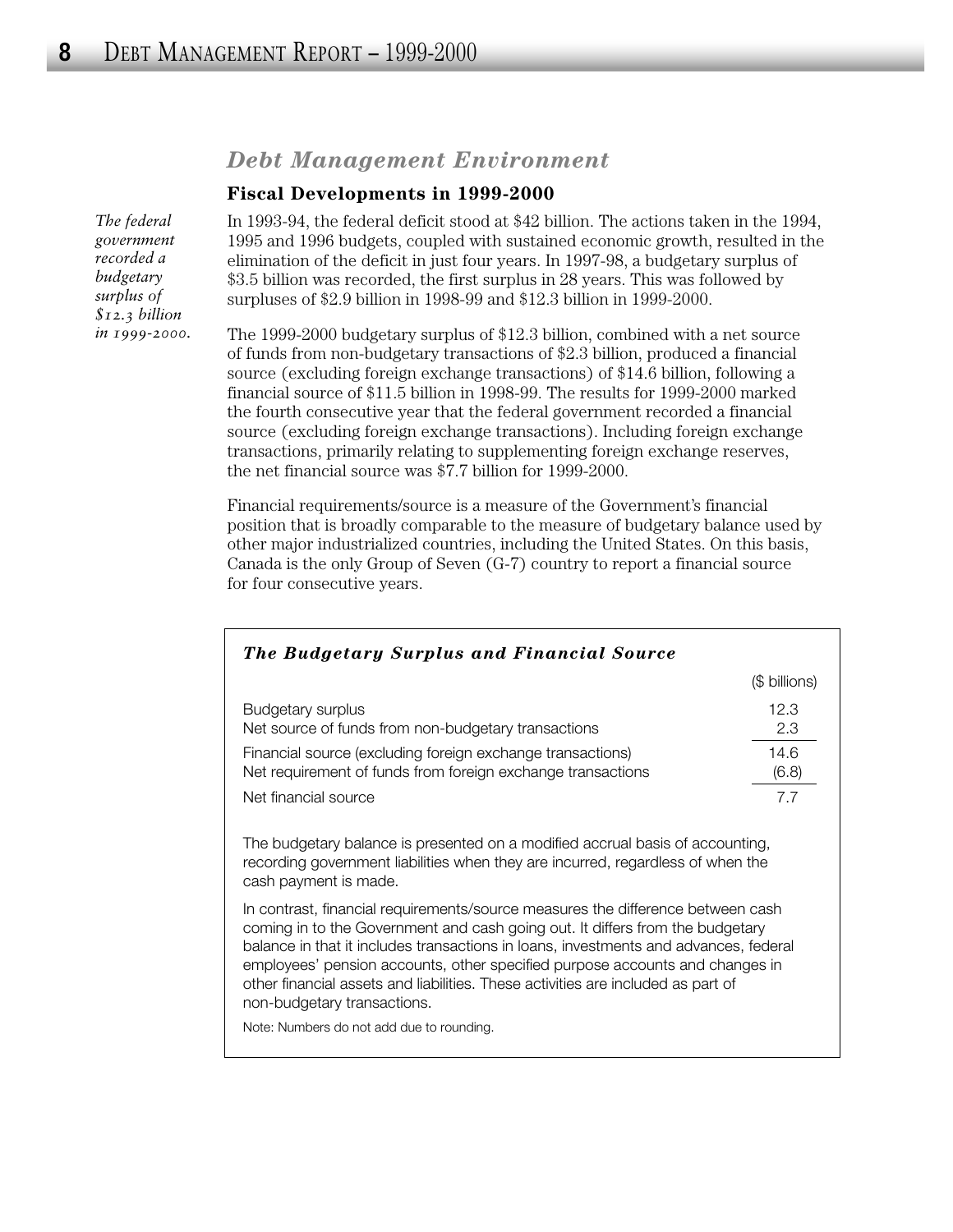*The 1999-2000 budgetary surplus brings the net public debt, as a share of GDP, down to 58.9 per cent.*

The budgetary surplus of \$12.3 billion recorded in 1999-2000 brings the federal government's net public debt down to \$564.5 billion. As a share of GDP, the net public debt dropped to 58.9 per cent from a peak of 71.2 per cent in 1995-96. This ratio is generally recognized as the most appropriate indicator of the debt burden as it measures debt relative to the ability of the Government and the country's taxpayers to finance it. In 1999-2000 alone the net debt-to-GDP ratio declined by 5.1 percentage points, the largest drop since 1948-49. This is the fourth consecutive year in which the debt-to-GDP ratio has declined, and it is at its lowest level since 1990-91 (see Chart 1).



Chart 1 **Net Debt-to-GDP Ratio**

Source: Department of Finance.

#### **Market Developments in 1999-2000**

*The financial market environment was positive in 1999-2000.*

The overall financial market environment was much more stable in 1999-2000 than in 1998-99, a period marked by considerable international uncertainty related to the Asian financial crisis, the Russian debt default and losses at a number of large international investment ("hedge") funds. In Canada, economic growth remained very healthy through 1999-2000, the Canadian dollar rebounded from its record lows of the previous year and inflation remained well within the 1 to 3 per cent target range. Short-term interest rates rose through the latter part of the year as monetary policy became less accommodative as the economy began to approach its estimated capacity. The Bank of Canada raised the target rate for overnight loans three times from 4.5 per cent in November 1999 to 5.25 per cent in March 2000. Short-term interest rates in the United States were increasing over the same period (see Chart 3).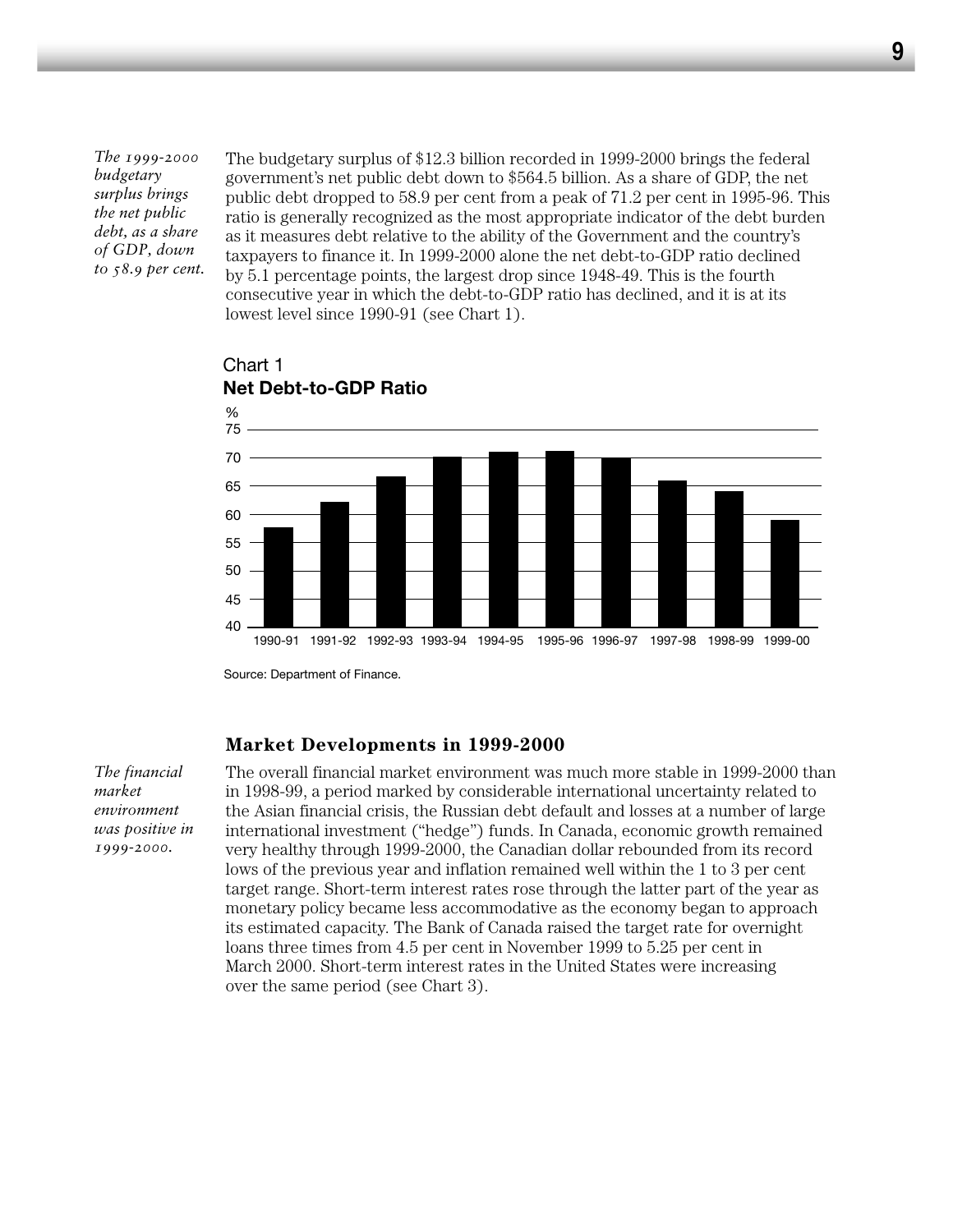*Interest rates rose modestly over the year, in line with a tightening of monetary conditions.*

Government yield curves (i.e. the structure of interest rates from short term to long term) in both countries were in the unusual situation of being "inverted" or downward sloping for much of the latter part of the year (for Canada, see Chart 2). This reflected a number of factors, including expectations regarding the direction of monetary policy, concerns about reductions in the supply of government securities in an environment of budgetary surpluses, especially at longer terms to maturity, as well as a high degree of confidence in long-term inflation performance. Canadian interest rates were generally below U.S. interest rates for most of the year (see Charts 3, 4 and 5). Longer-term interest rates increased in both Canada and the United States for most of the year although they began to decline around January 2000 (see Charts 4 and 5).



# Chart 2 **Canada Yield Curve – March 1999 and March 2000**

Sources: Bank of Canada and Federal Reserve Board.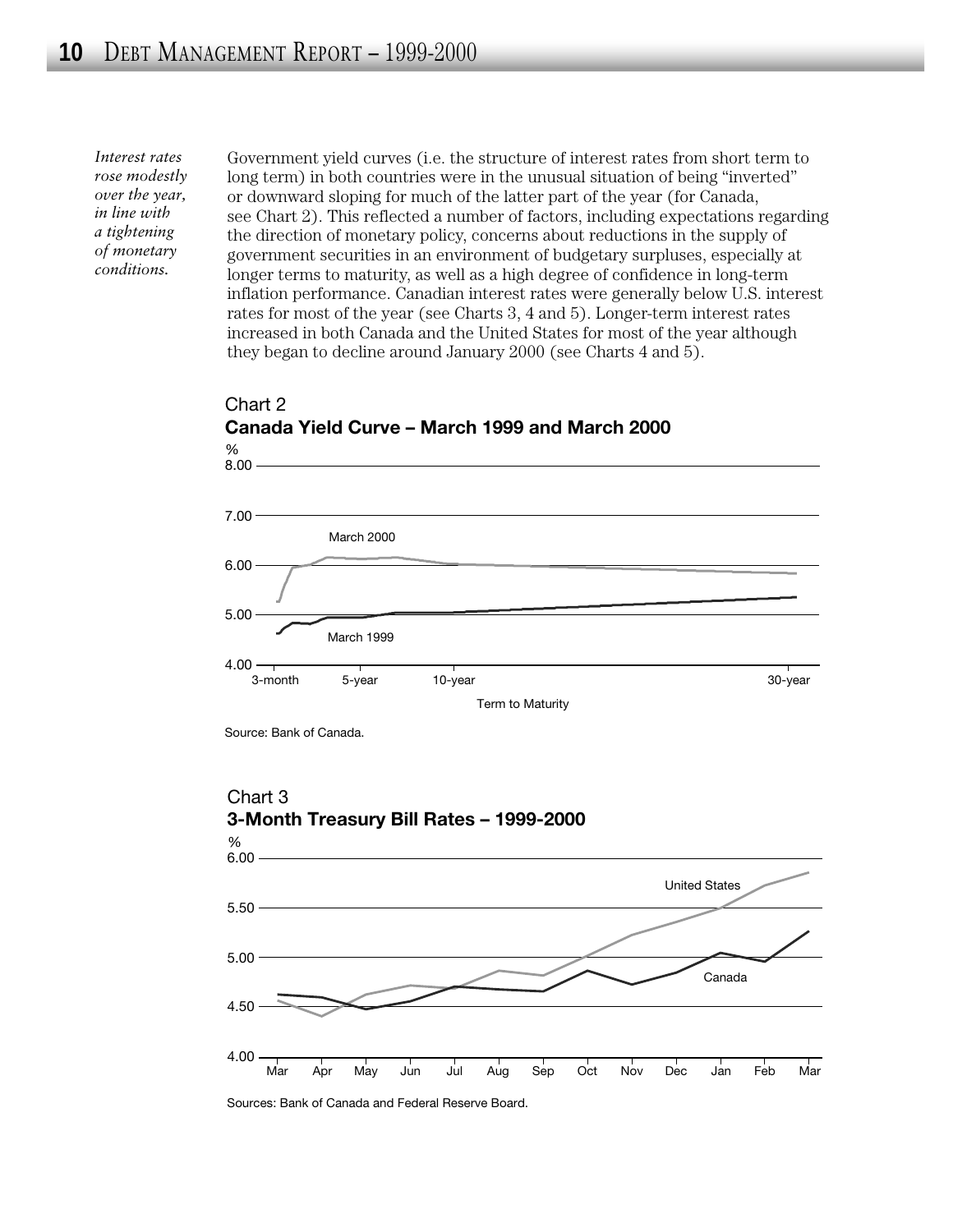

Sources: Bank of Canada and Federal Reserve Board.



Sources: Bank of Canada and Federal Reserve Board.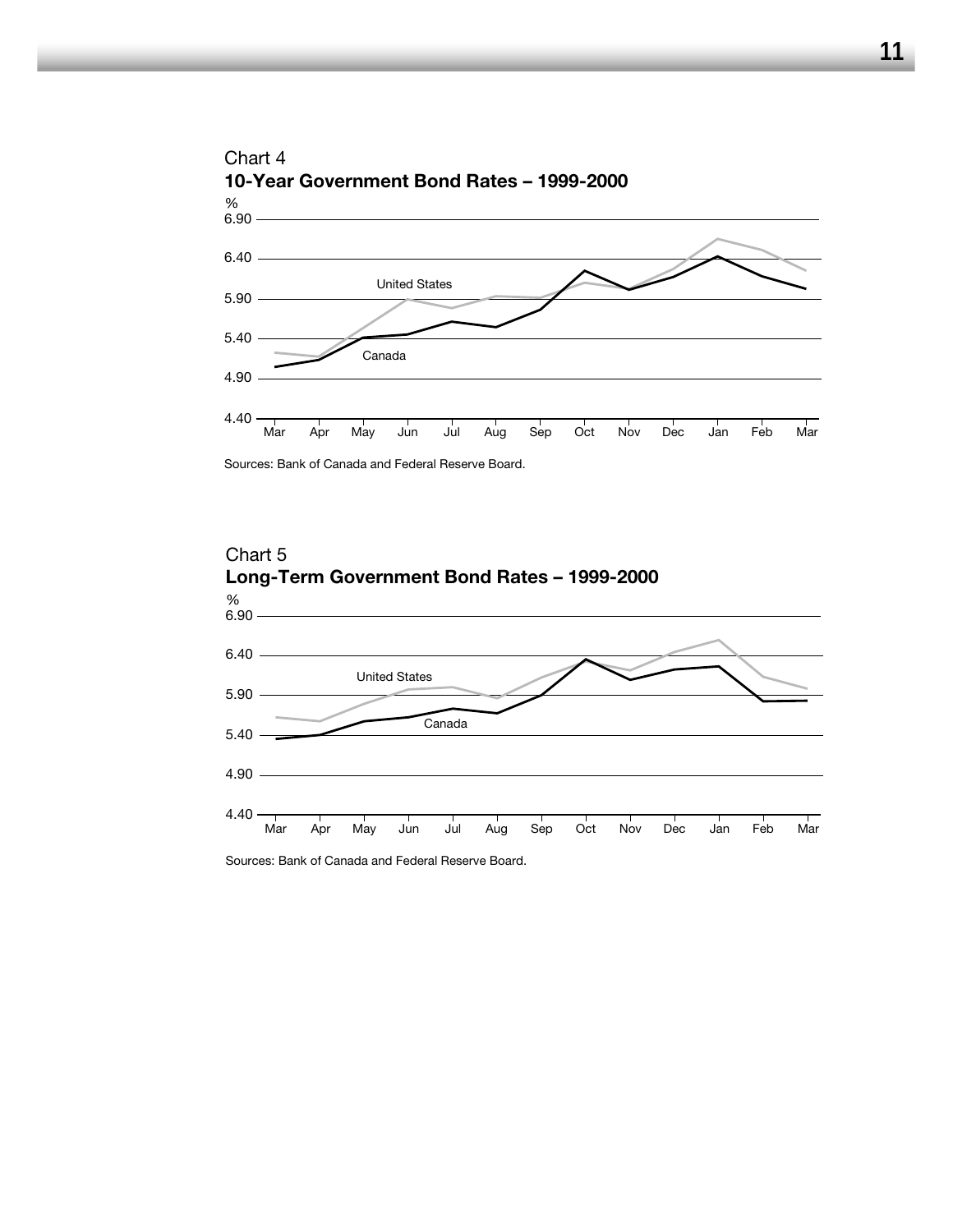# *Composition of the Federal Debt*

*Net public debt has declined by \$18.7 billion over the past three years.*

The 1999-2000 budgetary surplus brought the federal government's net public debt – gross public debt net of the Government's financial assets (primarily cash and international reserves) – down to \$564.5 billion from \$576.8 billion in 1998-99 (see Chart 6). Net public debt has declined by \$18.7 billion from its peak in 1996-97.



# **Total Public Debt as at March 31, 2000**

(\$ millions)

Source: *Public Accounts of Canada.*



# Chart 6 **Gross and Net Public Debt**

Source: *Public Accounts of Canada.*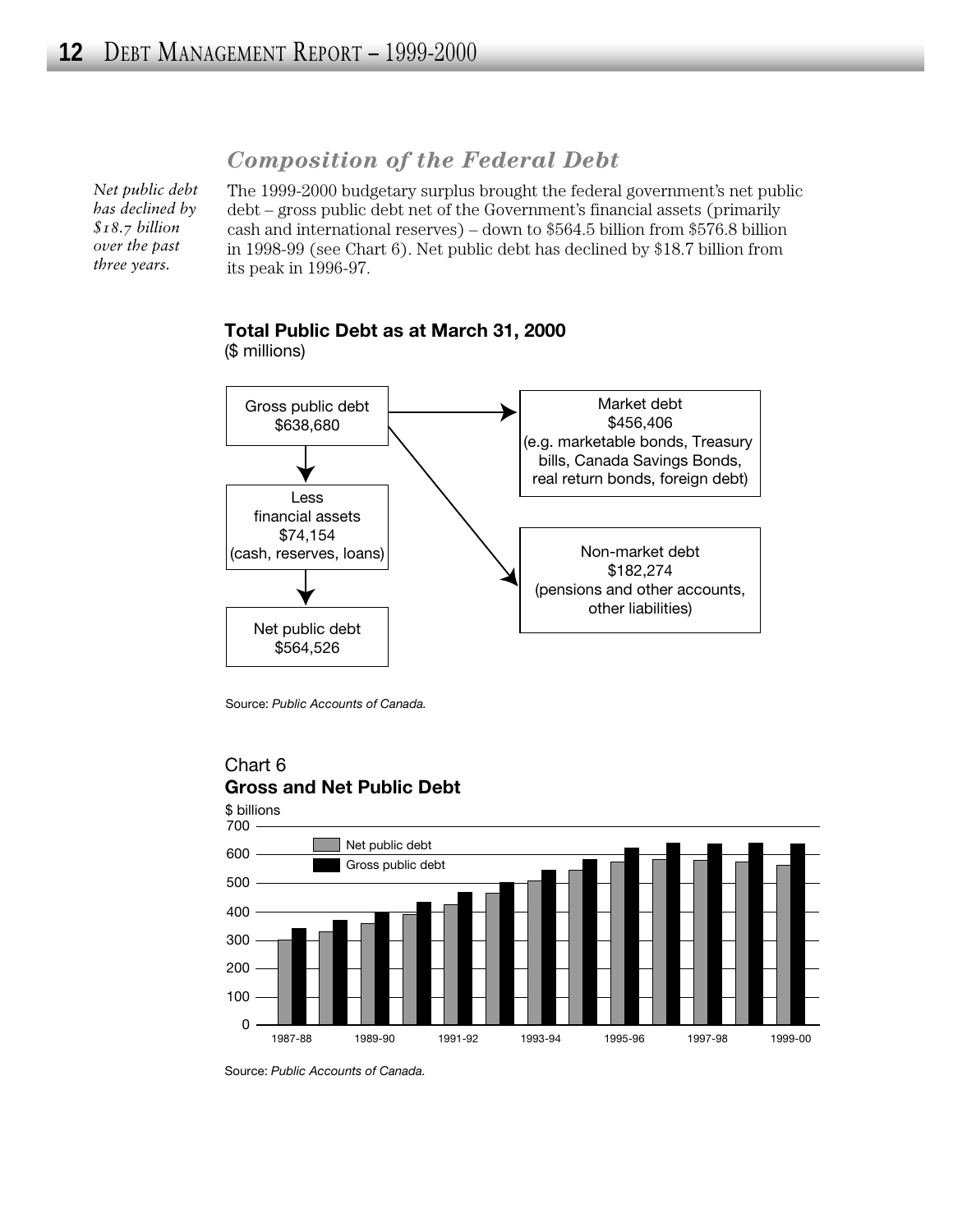*Market debt has declined by \$20.4 billion over the past three years.*

Gross public debt at the end of March 2000 totalled \$638.7 billion. Gross public debt is made up of two major components: market debt and non-market debt. Market debt is the portion of debt that is funded in the public markets. It consists of marketable bonds, Treasury bills, Canada Savings Bonds (CSBs) and Canada Premium Bonds (CPBs), foreign-currency-denominated bonds and bills, and bonds issued by the federal government to the Canada Pension Plan (CPP). At March 31, 2000, market debt outstanding was \$456.4 billion. In 1999-2000, the level of market debt declined by \$4 billion. Over the past three fiscal years, \$20.4 billion of market debt has been retired. Non-market debt consists of past federal public sector pension liabilities, which are not funded in the public markets, and the Government's current liabilities (such as accounts payable, accrued liabilities, interest and payment of matured debt). At March 31, 2000, non-market debt totalled \$182.3 billion.

At March 31, 2000, outstanding market debt comprised \$280.6 billion of fixedcoupon nominal bonds, \$13.3 billion of real return bonds (RRBs), \$99.9 billion of Treasury bills, \$26.5 billion of CSBs and CPBs, \$3.6 billion of CPP bonds and \$32.6 billion of foreign-currency-denominated securities (see Chart 7). In addition, the Government had \$2.5 billion of interest-rate swaps and \$20.1 billion of cross-currency swaps outstanding as of March 31, 2000. For further information on swaps and other programs, see the section entitled "1999-2000 Debt and Cash Management Operations by Program."

## Chart 7 **Composition of Federal Market Debt as at March 31, 2000 (excluding swaps)**

(Total \$456.4 billion)



Note: Numbers may not add due to rounding. Source: *Public Accounts of Canada.*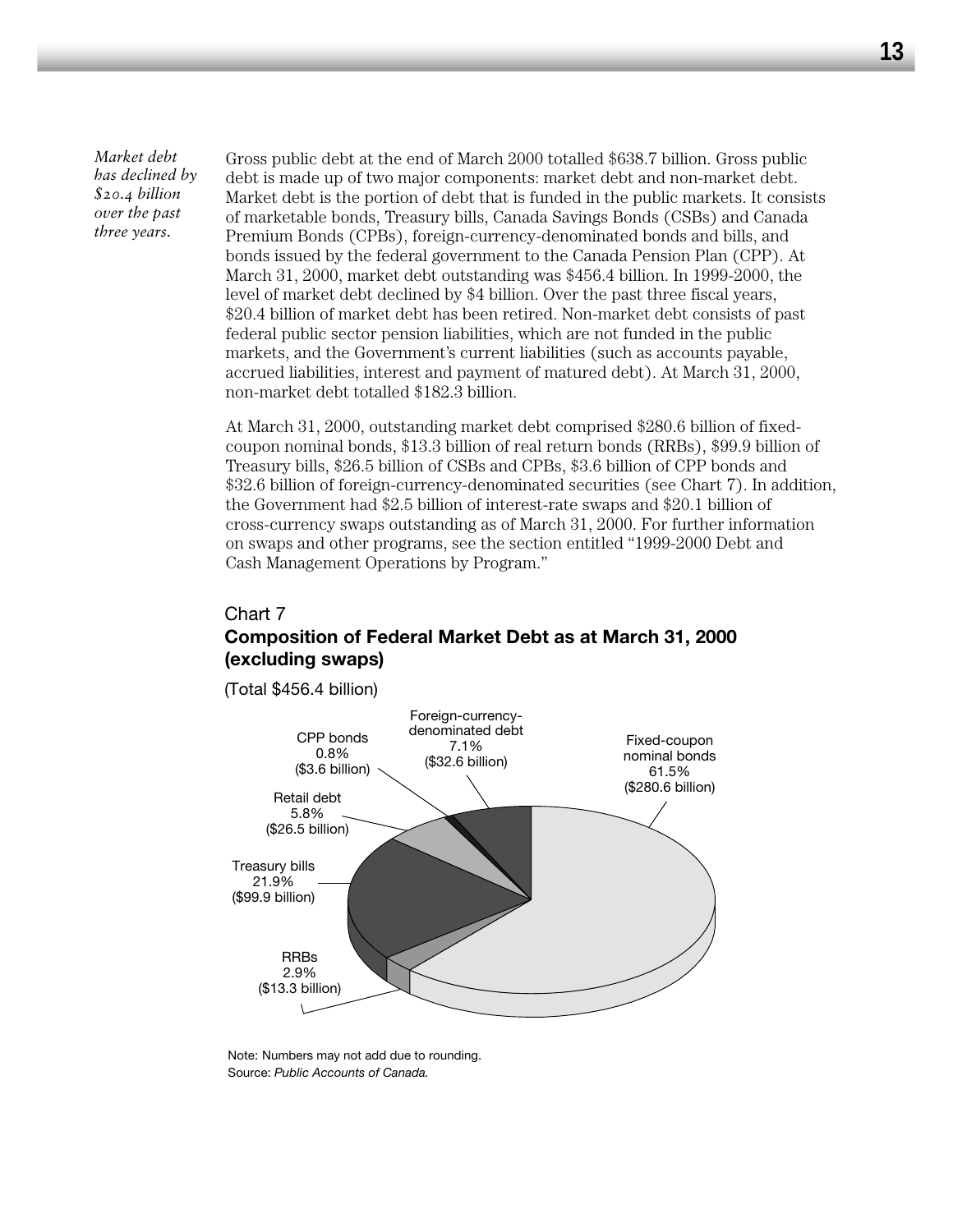# *Federal Debt Management Strategy: 1999-2000 Initiatives*

*Debt management objectives were unchanged from prior years.*

The fundamental debt management objective is to raise stable, low-cost funding for the Government. Key strategic objectives are to maintain a prudent debt structure, maintain a diversified investor base, and maintain and enhance a well-functioning market for Government of Canada securities. The federal government uses a number of key measures and operational targets to evaluate its debt management performance against these objectives and to guide debt management decisions to achieve them. (*Debt Management Strategy 2000-2001* outlined the debt management plan for 2000-2001 and is available on the Department of Finance Web site at: www.fin.gc.ca.) For background information on the general framework within which the federal debt is managed, see Annex 1.

#### *Strategic Objective*

To raise stable, low-cost funding for the Government by:

- maintaining a prudent debt structure;
- maintaining a diversified investor base; and
- maintaining and enhancing a well-functioning market for Government of Canada securities.

#### *Key Operational Measures*

- **Fixed-rate share:** The Government manages the debt stock to preserve the average target fixed-rate portion at the two-thirds level in order to provide assurance that the fiscal impact of most interest rate shocks could be contained within the budget-planning framework.
- **Maturity profile:** The Government manages the maturity structure of the debt to ensure that, to the extent possible, the maturity profile is stable over time.
- **Transparency, liquidity and regularity:** In order to maintain a well-functioning domestic market and keep borrowing costs low, the Government focuses on the key aspects of transparency, liquidity and regularity in its debt operations. For this reason, the Government borrows in the market on a regular, pre-announced basis and builds large bond benchmarks, with liquid new issues supported by a bond buyback program.
- **Matching assets and liabilities:** Currency and interest rate risks arising from the management of the Government's foreign exchange reserves are minimized to the extent possible by matching similar currency and duration assets and liabilities.
- **Market efficiency:** The Government closely monitors turnover and transaction costs in the Government of Canada securities market as indicators of liquidity and market efficiency.
- **Best practices:** The Government seeks to ensure that its operational framework and practices are in line with the best practices of other comparable sovereign borrowers.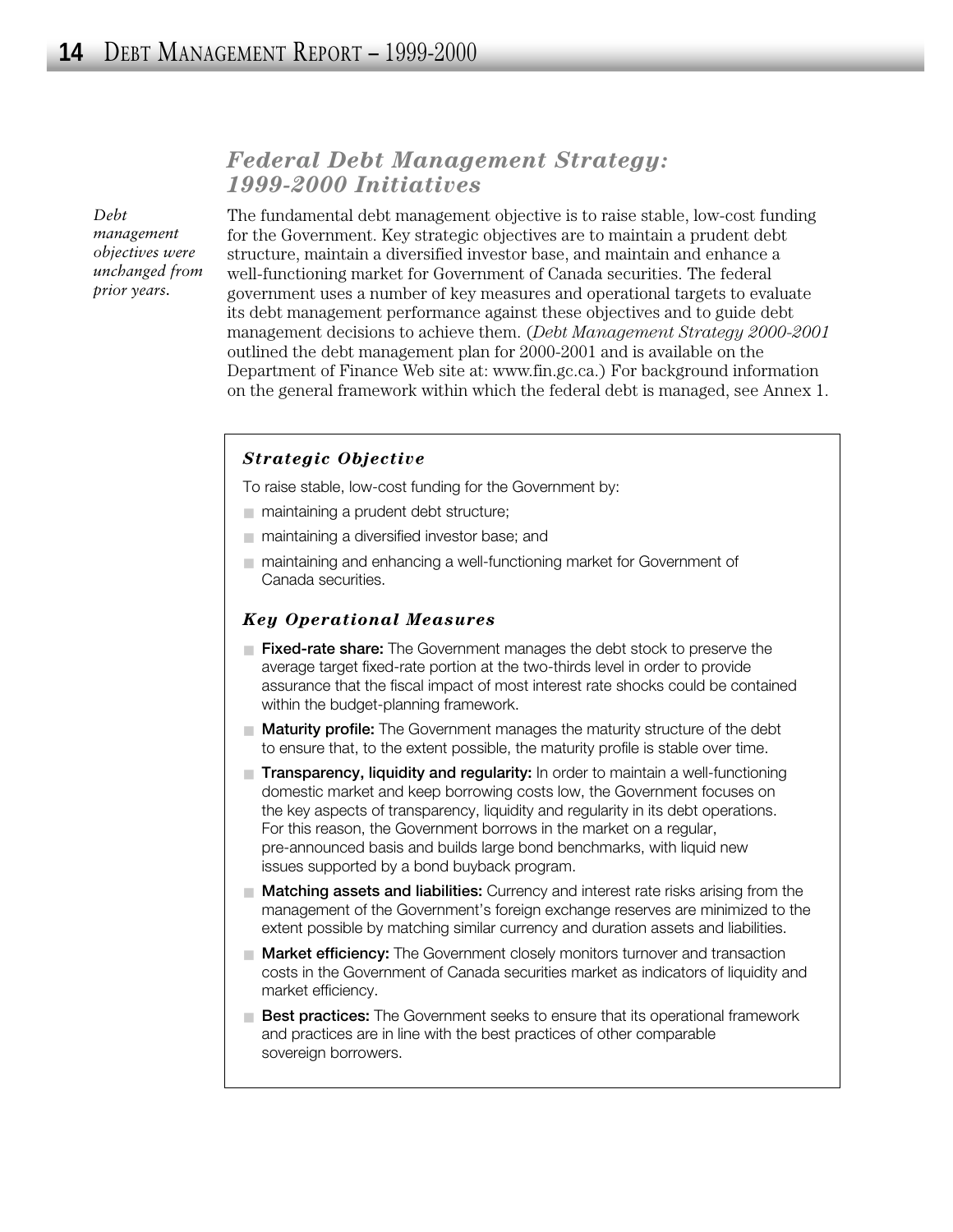#### **Maintaining a Prudent Debt Structure**

*The Government prudently manages its exposure to changes in interest rates and refinancing risk.*

Managing a large stock of debt exposes the Government to financial risk arising from changes in interest rates. Exposure to interest rate risk is managed by maintaining a prudent debt structure that balances costs, or annual debt charges, and risks, or the long-term variability in annual debt charges. The capacity of debt managers to assess risk is continually being upgraded in line with the best practices of other sovereigns.

There is generally a trade-off between costs and risks. Costs can be reduced by financing a greater portion of the debt through shorter-term instruments since long-term debt is often more costly than short-term debt. On the other hand, the variability of future debt servicing costs is reduced when the debt is financed largely through long-term instruments, as a smaller portion of the debt matures each year and needs to be refinanced at the then-prevailing market interest rates.

#### *Fixed-Rate Share*

*A prudent debt structure has a higher component of fixed-rate debt.* Over the 1990s, the Government put in place a more prudent debt structure by altering the term structure of its debt, issuing more long-term debt and reducing the stock of outstanding short-term debt. While there are a number of indicators that can be used to assess the debt structure, the key operational target for the Government is the fixed-rate share. That is, the Government targets the share of interest-bearing debt issued at fixed rates (i.e. debt that does not mature or need to be repriced within a year) relative to the entire interest-bearing debt stock. In moving to a more prudent debt structure, the Government increased the share of the debt stock issued at fixed rates from one-half in 1990 to two-thirds in 1998-99. Over 1999-2000, the debt was managed to preserve the average target fixed-rate portion of the debt at the two-thirds level (see Chart 8).



Chart 8 **Fixed-Rate Share of Gross Debt as at March 31**

Source: Department of Finance.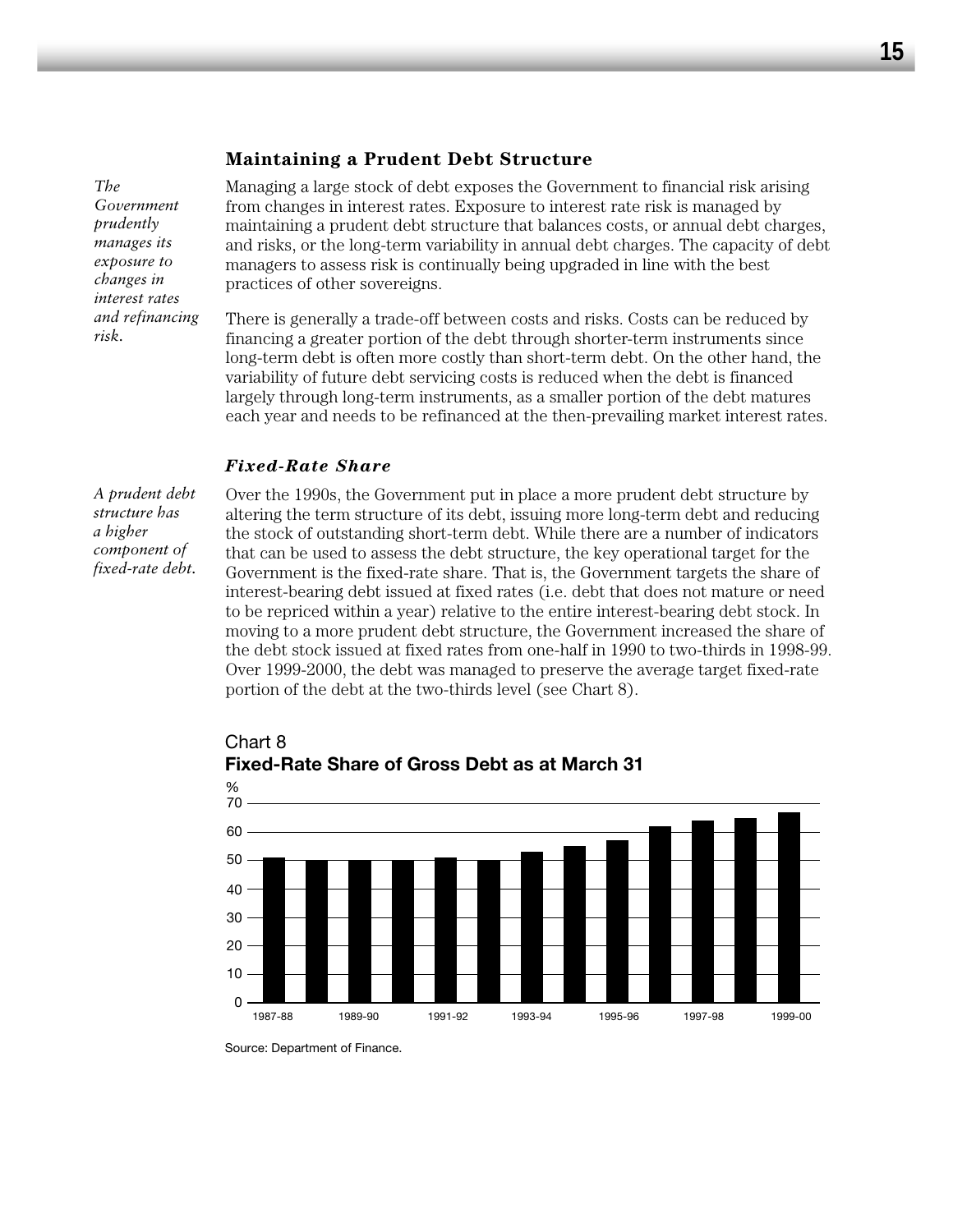#### *Cost/Risk Tradeoff*

*A prudent debt structure lessens the sensitivity of the budget balance to changes in interest rates.*

As noted, there can be a trade-off between the costs and risks related to alternative debt structures. By establishing a more prudent debt structure, the Government has lessened the sensitivity of its underlying budgetary balance to changes in interest rates. However, a higher fixed-rate share of debt gives rise to increased debt servicing costs.

Table 2 provides an illustration of this trade-off using the current debt structure and two alternative debt structures, with 5 per cent more and 5 per cent less fixed-rate debt. It is important to note that the comparisons of alternative debt structures are only indicative because it is impossible to specify what debt issuance decisions would have been taken had the Government been operating with alternative debt targets. Therefore, certain assumptions need to be made regarding the composition of the alternative portfolios. The general approach is to notionally transfer debt between the domestic marketable bond portfolio and the domestic Treasury bill portfolio, which implicitly assumes that any decision to operate with more or less fixed-rate debt would have been reflected in these two portfolios.

As noted in Table 2, the first-year direct impact on the budgetary balance (i.e. the increase in debt service costs net of increased earnings on interest-bearing assets) of a 100-basis-point shock in interest rates in 1999-2000 would be \$900 million under the current structure, compared to \$1,080 million under a lower fixed-rate share of 62 per cent – some \$180 million higher. With a more severe 300-basispoint shock, the degree of protection afforded by alternative debt structures is much larger. For example, debt charges with a 62-per-cent fixed-rate share would be about \$540 million higher than with a 67-per-cent fixed-rate share.

On the other hand, fixed-rate debt issued since 1996-97 generally paid higher interest rates than Treasury bills paid in 1999-2000, so costs might have been lower by about  $$190$  million<sup>1</sup> in 1999-2000 had the Government not increased the fixed-rate share beyond the 62-per-cent level achieved in 1996-97. Note that this cost differential will vary substantially from year to year based on the term structure of interest rates. The calculations in Table 2, for example, reflect a term structure that has been flatter than historical averages in recent years, which would tend to reduce the cost difference between shorter- and longer-term securities.

*debt strategy is intended to ensure that variability in interest rates could be contained within the fiscal plan over a longer-term horizon.*

*Government's*

*The*

It is important to note that these observations merely provide a short-term view of the cost/risk tradeoff. The Government takes a long-term strategic view of the debt portfolio and does not focus solely on the short-term impact of debt management decisions. While the fiscal situation has improved considerably in recent years, the stock of outstanding debt that is exposed to interest rate changes remains very large. A large stock merits prudent attention as adjustments

 $1$  This is based on the difference between the weighted average yield on fixed-rate bonds issued since April 1997 (about 5.65 per cent) and the weighted average yield on Treasury bills issued during 1999-2000 (about 5.0 per cent). This difference is multiplied by \$30 billion, which is equivalent to about 5 per cent of the total interest-bearing debt stock.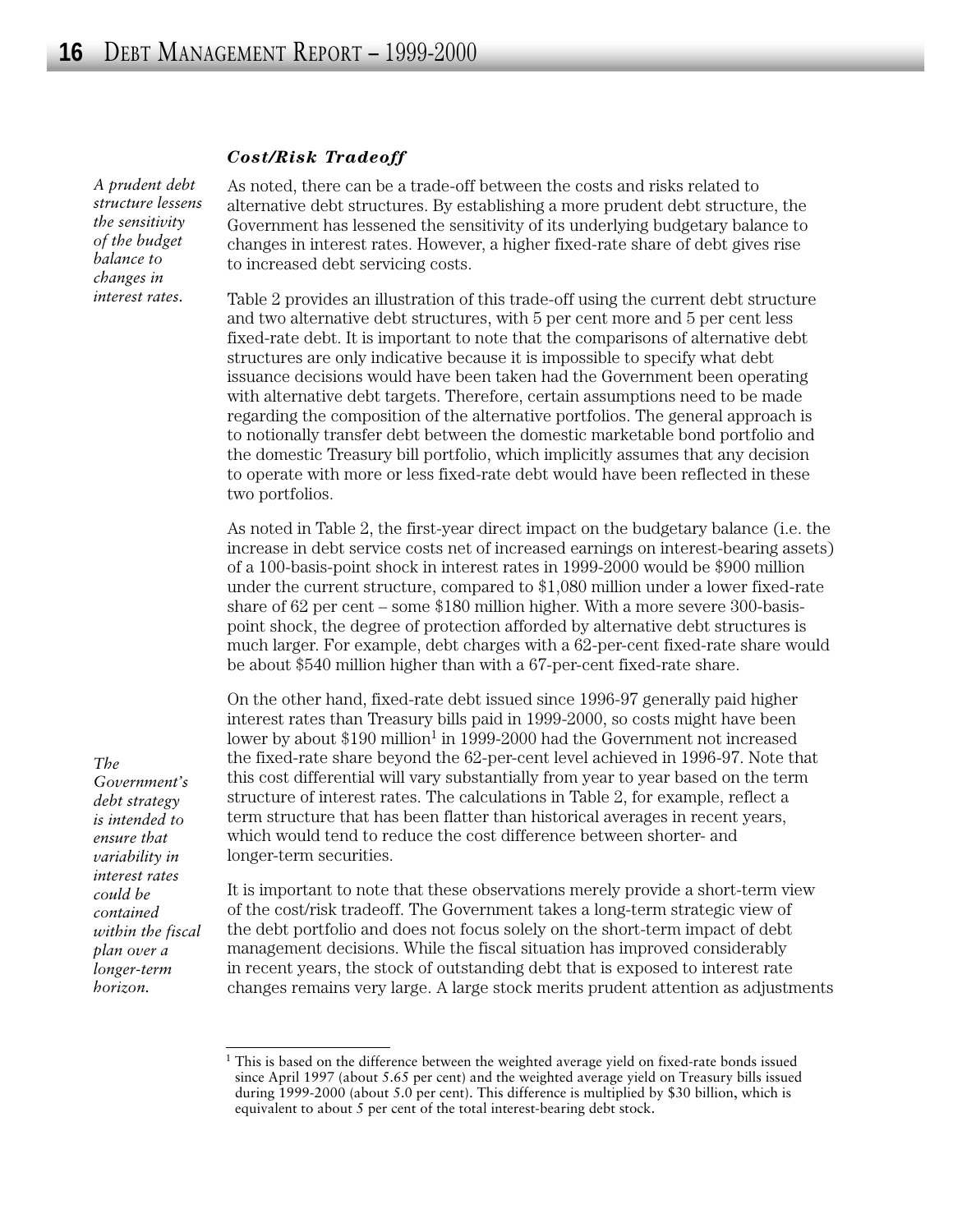to the maturity structure can only be made gradually over time. Medium-term secular increases in interest rates such as those that occurred during the late 1980s have the potential to undermine the Government's fiscal plan. Therefore, the Government's debt strategy is intended to ensure that volatility in interest rates could be contained within the fiscal plan over a longer-term horizon. In general, the Government takes a very prudent approach, a practice that is followed by most other major sovereign borrowers.

#### **Table 2**

|                   |                | First-year impact on debt charges                    |                |                                                      | Debt<br>charges                                      |
|-------------------|----------------|------------------------------------------------------|----------------|------------------------------------------------------|------------------------------------------------------|
|                   |                | 100-basis-point shock<br>in interest rates           |                | 300-basis-point shock<br>in interest rates           | No change<br>in rates                                |
| Debt<br>structure | Cost<br>impact | <b>Difference</b><br>from<br>67% target<br>structure | Cost<br>impact | <b>Difference</b><br>from<br>67% target<br>structure | <b>Difference</b><br>from<br>67% target<br>structure |
| (% fixed)         | (\$ millions)  | (\$ millions)                                        | (\$ millions)  | (\$ millions)                                        | (\$ millions)                                        |
| 62%               | 1,080          | 180                                                  | 3,240          | 540                                                  | $-190$                                               |
| 67%               | 900            |                                                      | 2,700          |                                                      |                                                      |
| 72%               | 720            | -180                                                 | 2,160          | $-540$                                               | 190                                                  |

#### *Sensitivity Analysis of Fixed-Rate Ratio in Early 2000-2001*

#### *Cost at Risk Analysis*

The Government recently expanded its long-term cost/risk sensitivity analysis capabilities with the introduction of a new measure known as Cost at Risk (CaR). CaR quantifies the risk of the debt stock in terms of debt costs, allowing a comparison of the long-term interest rate risk of alternative debt structures. Calculation of CaR is based on the future interest costs of a given debt stock under numerous different interest rate scenarios. On the basis of these scenarios, a probability distribution of costs can be calculated. Variations of CaR are used by a number of sovereign borrowers to assess the costs and risks associated with different debt structures.

CaR analysis indicates that the two-thirds fixed-rate structure in place on March 31, 2000, provided assurance that unexpected changes in interest rates could be contained within the fiscal plan over a longer-term horizon. CaR over the budget-planning period did not exceed \$3 billion – i.e. there is a 95-per-cent probability that debt charges would not exceed average expected debt costs by over \$3 billion in any year over the next five fiscal years. This suggests that the direct impact of most interest rate shocks would be contained within the budget framework with a high degree of certainty.

CaR contributes to the Government's debt management decisions by quantifying the risks of alternative debt structures directly in terms of costs. However, unlike other measures such as the fixed-rate share, CaR is not an objective measure. That is, the results depend on the assumptions used to simulate scenarios. In particular, results are very sensitive to the interest rate input. Nevertheless, CaR is an important supplement to established measures such as the fixed-rate share and the maturity profile. The use of CaR in debt strategy planning is still being developed and will be expanded as the techniques are further refined.

*A new measure has been introduced for debt strategy planning purposes.*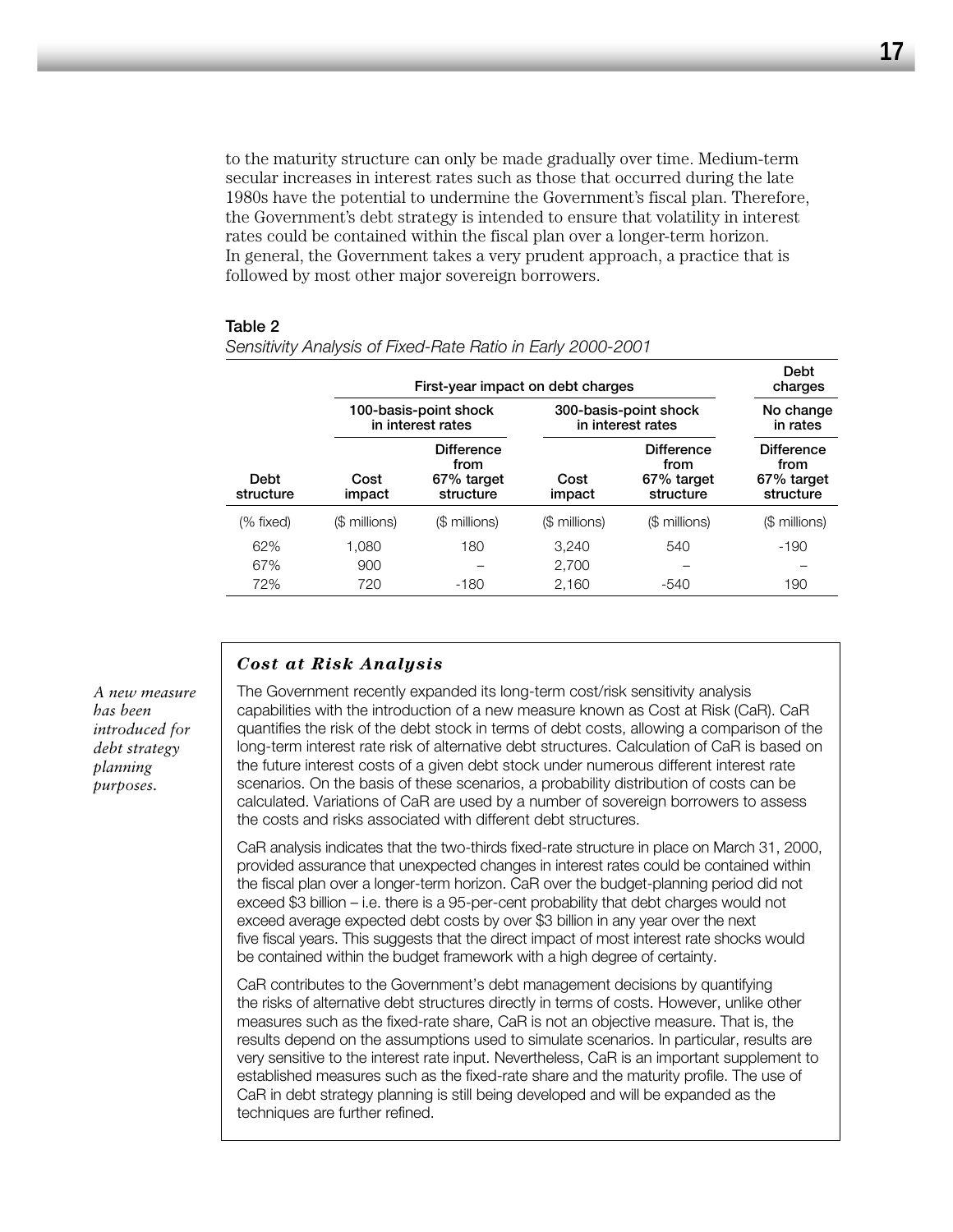#### *Average Term to Maturity*

*The average term to maturity of the debt increased in 1999-2000.*

Increasing the fixed-rate component of the debt structure has led to an increase in the average term to maturity of marketable debt from 4.1 years in March 1990 to 6.4 years in March 2000 (see Chart 9). This occurred as the outstanding stock of Treasury bills was reduced and relatively more bonds were issued. These changes have brought the term structure of Canada's debt more in line with the debt structures of many other sovereign borrowers (see Chart 10).



#### Chart 9 **Average Term to Maturity of Marketable Debt**

Source: Bank of Canada.



#### Chart 10 **Average Term to Maturity of Government Debt – 1997**

1 Canadian average term maturity is 6.4 years as of March 2000. Source: Organisation for Economic Co-operation and Development (1997 data).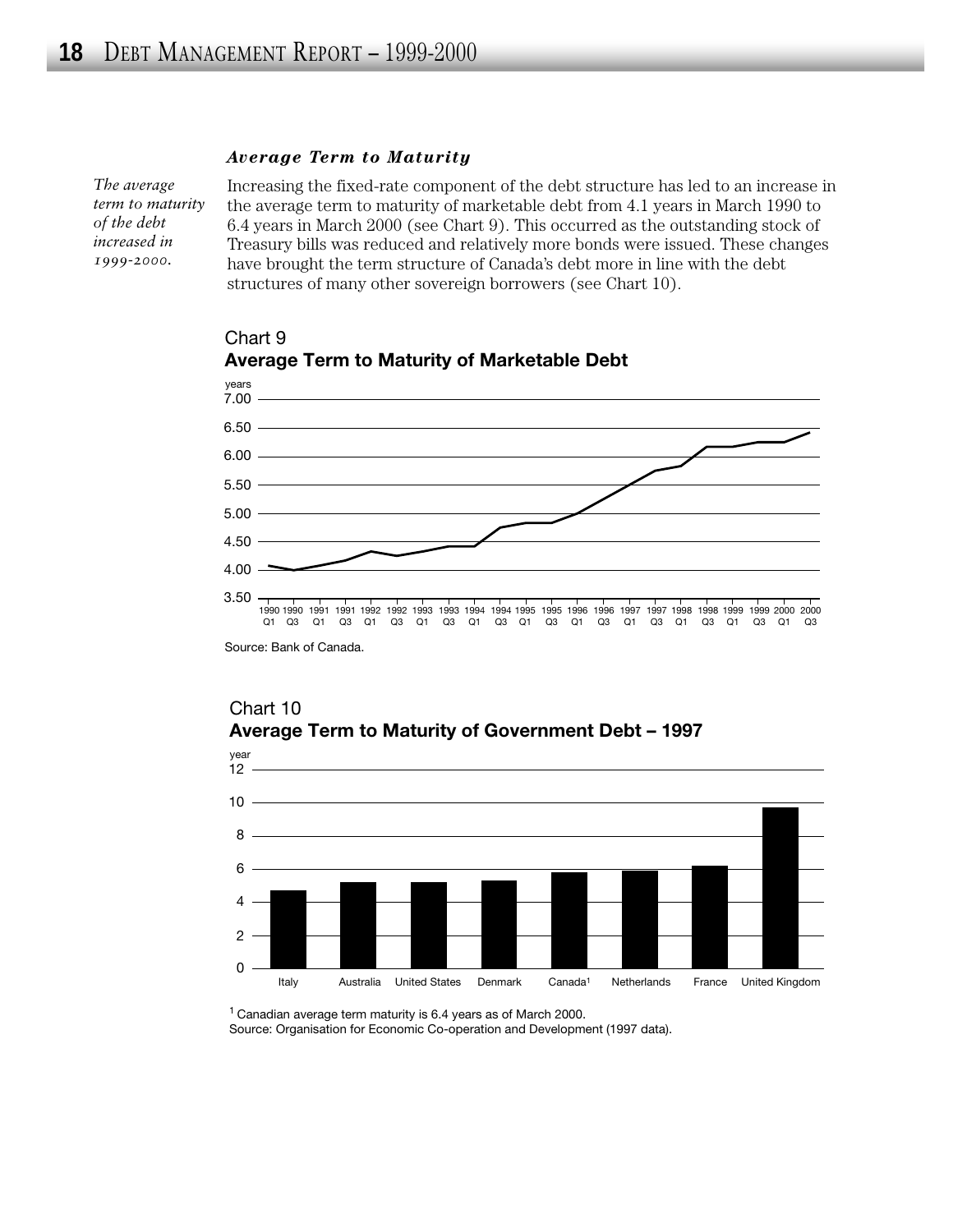#### *Maturity Profile*

*A balanced maturity profile limits the need to refinance a large portion of the debt in a period of higher interest rates.*

The Government manages the maturity profile of the debt (i.e. the amount that matures, or comes due, in any given year) to limit its refinancing risk. A stable maturity profile reduces the risk that a relatively large proportion of the debt will mature and need to be refinanced in a period of higher interest rates.

In 1999-2000, for example, some \$216 billion of the market debt stock rolled over and was issued at new prevailing interest rates, compared to \$422 billion in 1994-95. To a large extent, this reflects the decline in Treasury bill issuance in the late 1990s. The entire stock of Treasury bills matures each year and a substantial portion of, but not all, maturing Treasury bills are reissued. Thus, in 1995, the Government was required to refinance, on average, \$8 billion per week in maturing Treasury bills compared to an average of \$4 billion per week in 1999. (Treasury bill issuance was changed to biweekly in 1998.)

In addition, as illustrated in Chart 11, initiatives to regularize bond issuance into predictable benchmark securities have led to a gradual smoothing-out of the maturity profile of the bond stock – in particular, the move to building large benchmark bond issues for four maturities of domestic bonds (2-, 5-, 10-year, and long-term) and issuing bonds at regular, quarterly intervals.



## Chart 11 **Current Maturity Profile of Domestic Bonds**

Notes: Excludes Treasury bills. Projections assume future issuance remains at 1999-2000 levels. Source: Department of Finance.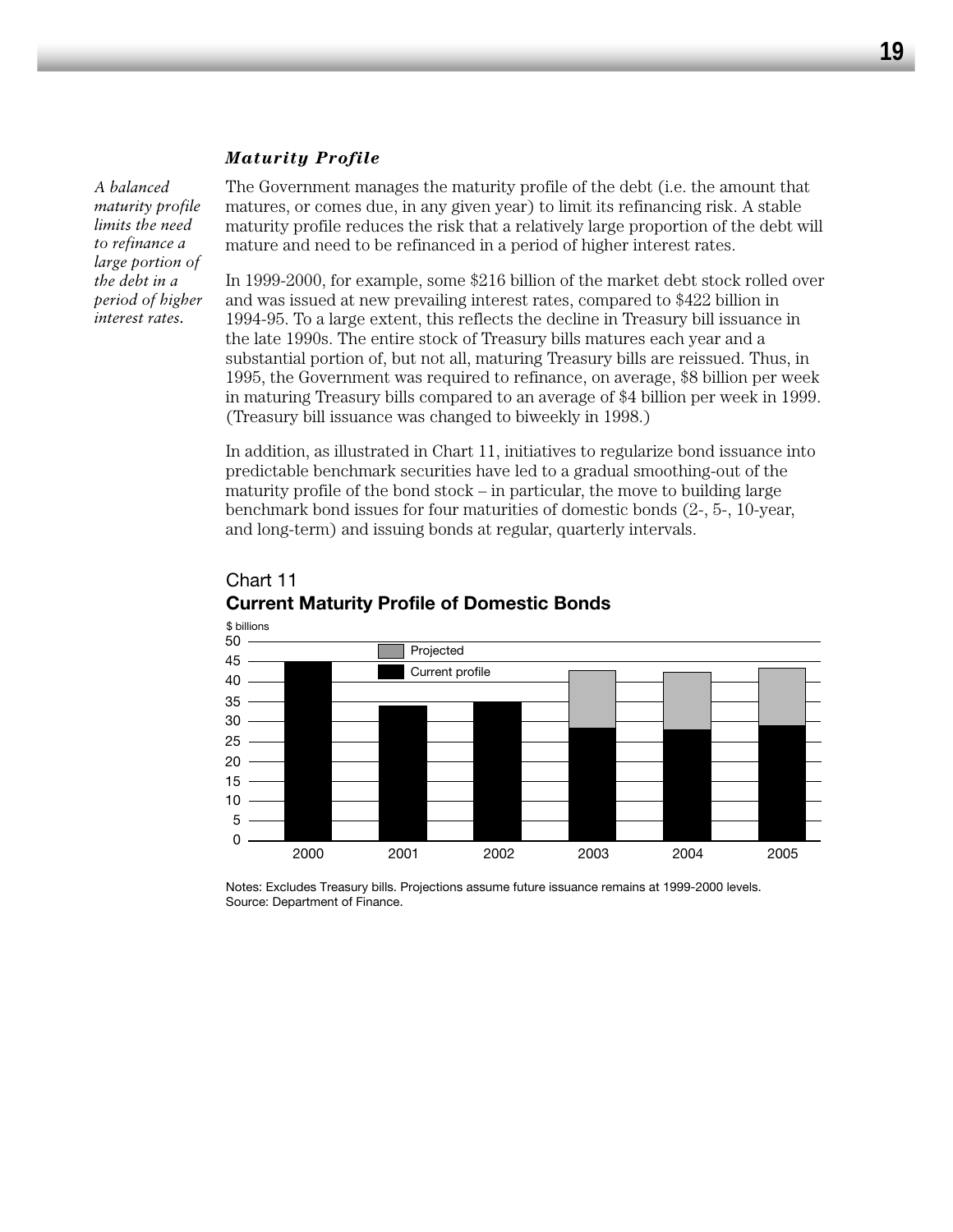#### **Maintaining a Diversified Investor Base**

*A diversified investor base is maintained to help reduce funding costs.*

A diversified investor base helps to reduce funding costs. The federal government pursues diversification of its investor base by maintaining a liquid and transparent domestic wholesale debt program that is attractive to investors, and in foreign borrowings through the use of a broad array of sources of funds. In addition, Canada Investment and Savings, the Government's retail debt agency, provides diversification by offering savings products designed to suit the needs of individual Canadians. The retail debt share of the Government of Canada's total market debt was estimated at 21 per cent last year, including estimated individual holdings of marketable securities.

#### *Domestic Holdings of Government of Canada Debt*

In 1999 (the latest year for which figures are available) life insurance companies and pension funds accounted for the largest share of domestic holdings of Government of Canada market debt (30.6 per cent), followed by public and other financial institutions such as investment dealers and mutual funds (see Chart 12). Taken together, they accounted for 53.5 per cent of domestic holdings.

Bonds and bills held by public and other financial institutions increased sharply over the 1990-1999 period – from 10.6 per cent in 1990 to 22.9 per cent in 1999. Much of the increase can be attributed to a significant increase in holdings by mutual funds.

Chartered banks' share of holdings of market debt increased from 9.5 per cent in 1990 to 15.4 per cent in 1999, while the share of persons and unincorporated businesses decreased by almost 23 percentage points since 1990 to 10.4 per cent of domestic holdings.

Reference Table IV shows the evolution of the distribution of domestic holdings of Government of Canada debt since 1976.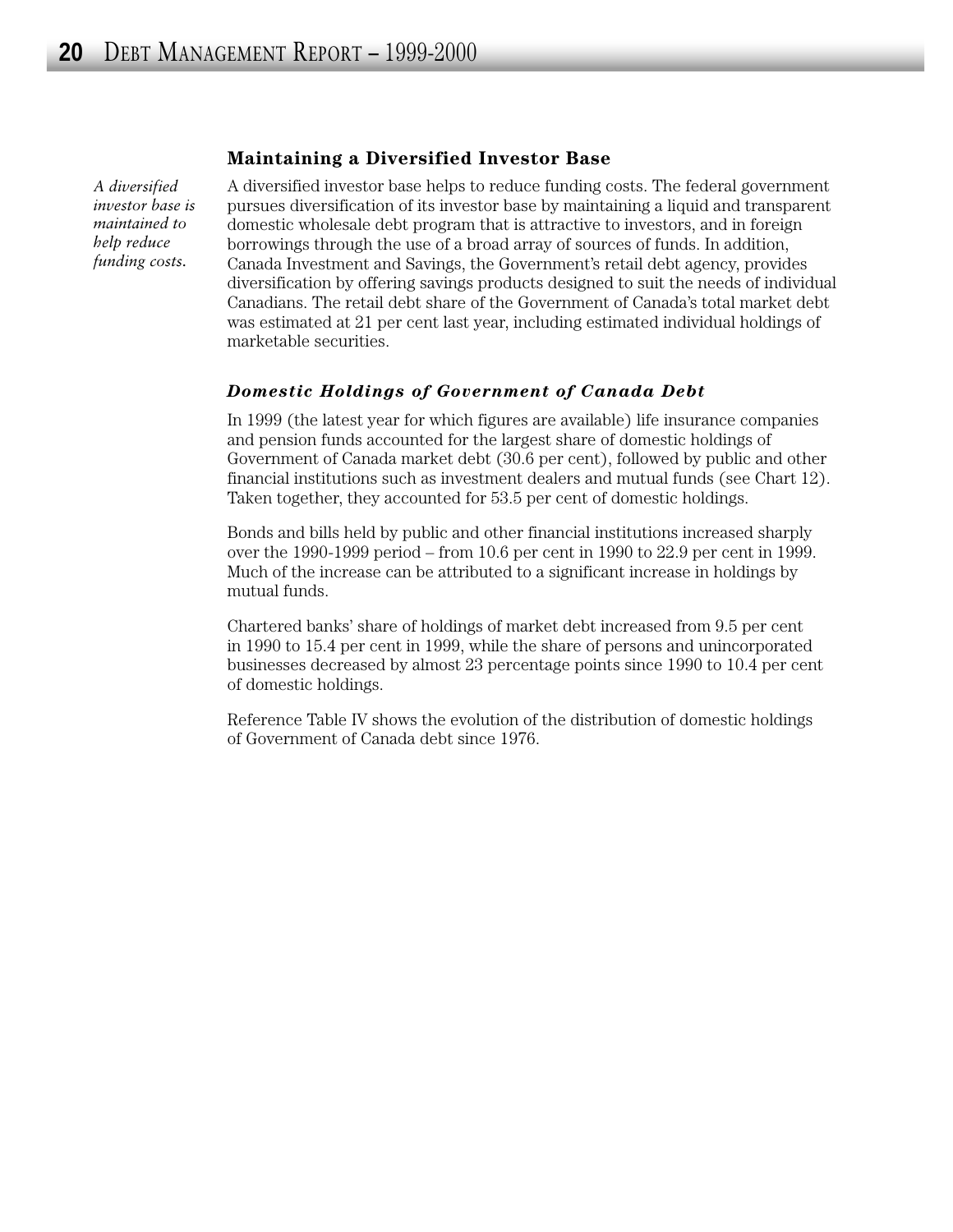# Chart 12 **Distribution of Domestic Holdings of Government of Canada Market Debt as of December 31**



Source: Statistics Canada, *The National Balance Sheet Accounts*.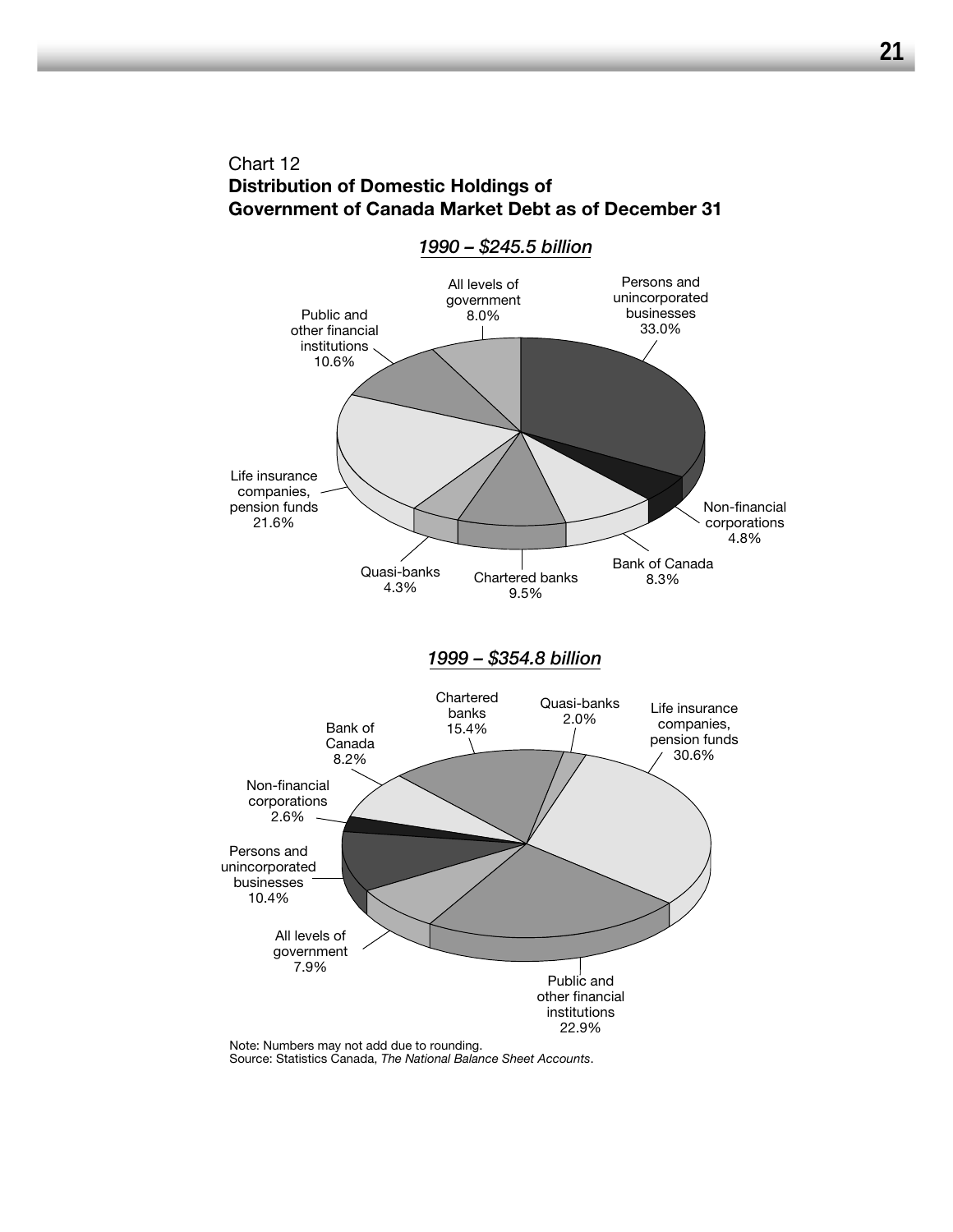Chart 13

#### *Since 1992-93, the share of total market debt held by non-residents has been steadily declining.*

#### *Non-Resident Holdings of Government of Canada Debt*

Non-resident holdings of the Government of Canada's total market debt decreased by \$6.5 billion in fiscal year 1999-2000. Total non-resident holdings were estimated to be \$101.2 billion at the end of March 2000, representing about 22.2 per cent of the Government of Canada's total market debt. Since 1992-93, the share of total market debt held by non-residents has been steadily declining (see Chart 13).

Non-residents held \$84.6 billion in government bonds in 1999-2000, a decrease of \$1.3 billion from the previous year. Non-resident holdings of bills (Treasury bills and Canada Bills) declined by \$5.2 billion over the fiscal year to \$16.6 billion (see Reference Table V).



# **Non-Resident Holdings of Government of Canada Market Debt**

#### **Maintaining a Well-Functioning Market**

*The Government continues to place emphasis on the principles of transparency, liquidity and regularity.*

A well-functioning Government of Canada securities market provides low-cost financing for the federal government by promoting broader participation in the market. Transparency, liquidity and regularity are the principles underlying the maintenance of a well-functioning market. Borrowing in the domestic market on a regular, pre-announced basis and building bond benchmarks reflects these principles. Given the key role played by federal government securities in Canada's fixed-income market, adjustments to the domestic debt programs are made in consultation with market participants. In recent years the Government has made adjustments to its operational framework to enhance the liquidity of the Government of Canada securities market, such as moving to biweekly Treasury bill auctions and reducing the frequency of 30-year bond issuance from quarterly to semi-annually. In 1999-2000, no major adjustments were made to the domestic borrowing programs.

Source: Statistics Canada, *Canada's International Transactions in Securities*.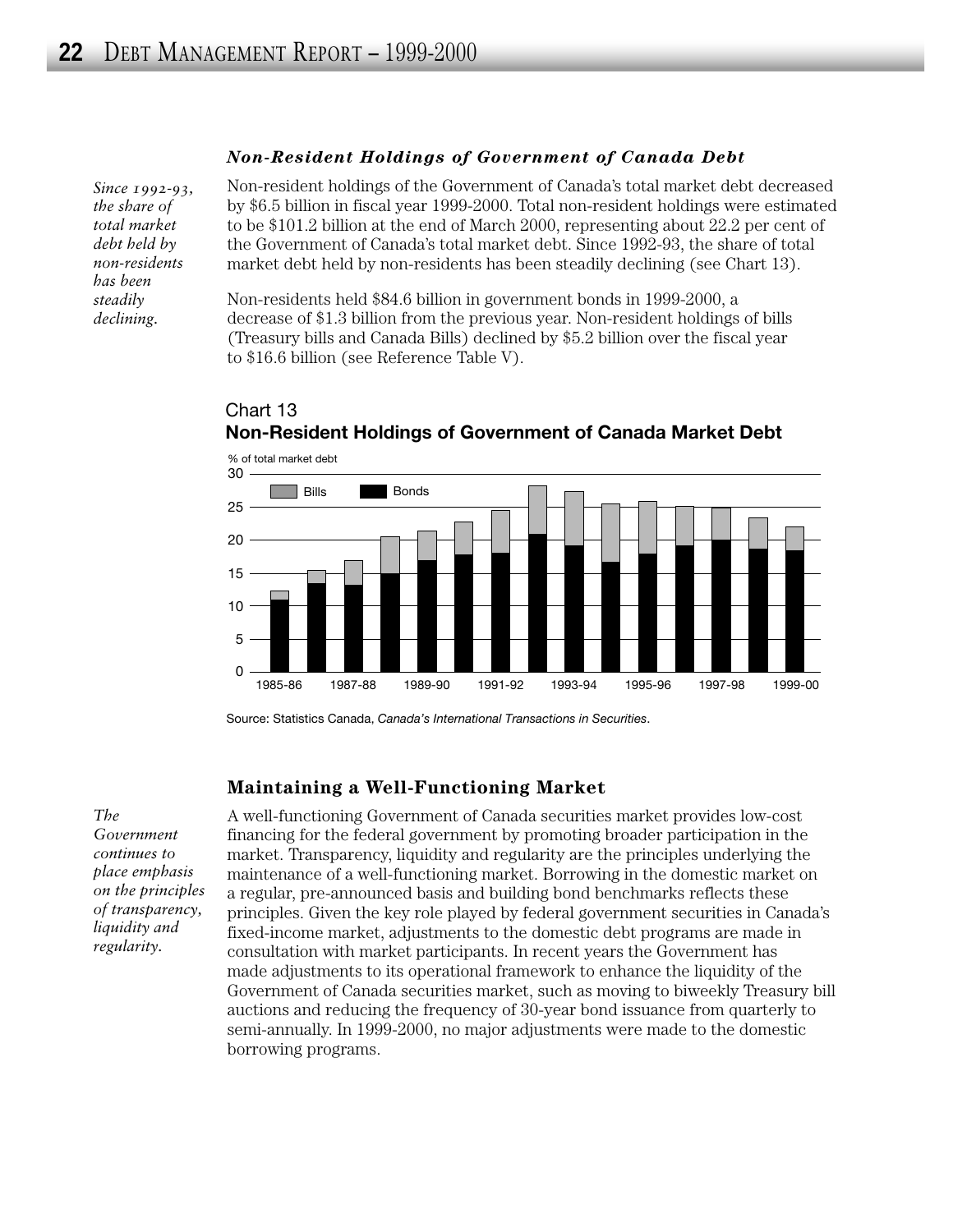#### *Bond Buyback Program*

*The bond buyback program was implemented on an ongoing basis as of March 2000.* 

To enhance the liquidity of Government of Canada securities, a pilot bond buyback program was implemented in 1998-99. The program allows the Government to buy back less liquid, older outstanding bonds, financed through the issuance of replacement current benchmark bonds, thus supporting a liquid new issue bond market.

An evaluation of the pilot, which included feedback from market participants, took place in early 2000. The evaluation indicated that the program has been successful in meeting its stated objectives and has been generally helpful to the market. The repurchase program enabled the Government to conduct larger auctions in both 1998-99 and 1999-2000 than would have resulted in the absence of a buyback program, helping to support the maintenance of liquidity in the primary market for Government of Canada securities. An additional benefit of the program was improved secondary market liquidity as demand increased for previously issued bonds.

As a result, the program was implemented on an ongoing basis as of March 2000.

#### *Stripping and Reconstitution of Bonds*

In June 1999, the Investment Dealers Association of Canada (IDA) requested that the federal government approve removal of the ceiling on the reconstitution of Government of Canada securities. The ceiling limited the amount of a given bond, held in the Canadian Depository for Securities Limited (CDS), that could be reconstituted to the amount previously stripped.

Stripping involves separating bonds into individual interest and principal payment components, while reconstitution involves collecting individual components to create whole bonds, the opposite of stripping. For example, if two bonds share the same maturity date, an investor could strip the principal component of the second bond and use it to reconstitute synthetically the first bond (with the appropriate stripped coupon cash flows from any stripped bond). Stripping is done to create new investment and risk management opportunities and is used to take advantage of price differences in markets. The effect of the ceiling on reconstitution was essentially to limit the liquidity of the market.

The federal government reviewed the proposal during 1999-2000, a review that included consultations with market participants, and in June 2000 announced its support for the IDA's proposal. This means that where there are two Government of Canada securities with matching maturity dates, market participants will be able to strip one to synthetically recreate the other without being limited by the original issue sizes. The greatest practical benefit will be in cases where smaller, less liquid securities share the same maturity dates as benchmark securities, in which cases additional supply of the benchmark securities can be created. The federal government views this initiative as an additional tool for enhancing liquidity in the Government of Canada securities market, particularly for benchmark securities, and as a complement to the bond buyback program. CDS is currently working on the implementation of the proposal, which is subject to regulatory approval.

*The*

*Government agreed to remove the ceiling on the reconstitution of bonds to enhance liquidity.*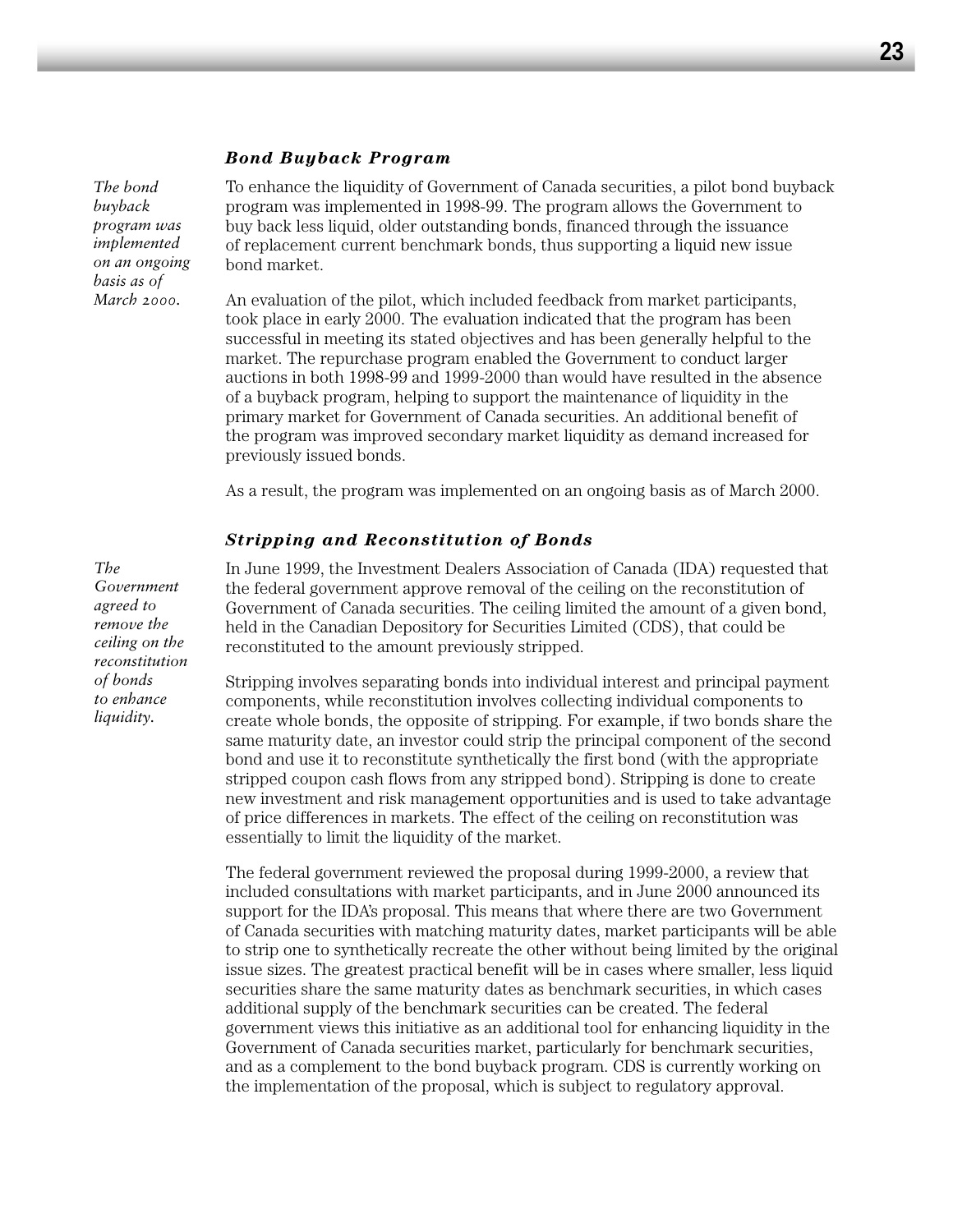#### *Cash Management Framework*

The main objectives of the federal government's cash management operations are to ensure that the Government has sufficient cash available to meet its operating and liquidity requirements, and to invest cash in a prudent, cost-effective manner. Currently, the federal government invests its cash balances with a limited number of deposit-taking institutions (participants in the Large Value Transfer System) through a twice-daily auction process.

*A proposed revision to the cash management framework has been released.*

In 1999-2000, the Department of Finance and the Bank of Canada undertook a review of the investment framework for the Government's domestic cash balances, as part of ongoing efforts to ensure that the Government's financing and investing operations are efficient and cost-effective, and meet the standards of best practices appropriate for a sovereign government. This culminated in a discussion paper entitled "Proposed Revisions to the Rules Pertaining to Auctions of Receiver General Term Deposits," which was released in July 2000. (The document is available on the Internet at the following address: http://www.bankofcanada.ca/en/cash-bal.htm).

The proposals outlined in the paper are designed to increase competition in the Receiver General auction process and to strengthen the management of risks, in particular the credit risks involved in the investment of cash balances. In summary, it is proposed that access to the auctions be opened to all significant players in the domestic money market. Broadening access will likely have a positive effect on returns earned on cash balances and diversify the Government's counterparties. The paper also proposes to introduce a credit risk management system through the use of credit lines, credit ratings and collateral. These proposals will make the market for federal cash balances more transparent, active and competitive, thereby enhancing the efficient functioning of the domestic financial system. In the coming months, the Department of Finance and the Bank of Canada will consult and work with market participants on the implementation of the new framework, scheduled for early 2001.

#### *Auditor General Review of the Debt Management Program*

In April 2000, the Office of the Auditor General of Canada tabled as part of its annual *Report of the Auditor General of Canada* to the House of Commons a report on its audit of the Government's debt management program entitled *Managing Canada's Debt: Facing New Challenges*. (The report can be found on the Auditor General's Web site at www.oag-bvg.gc.ca.) This report is the second in recent years on the debt management program (in 1996, the Auditor General released a report entitled *Federal Debt Management*). The objectives of the 1999-2000 audit were to assess the degree to which the Government reviews the performance of its debt management practices against objectives and to assess the adequacy of the program's current governance structures and practices.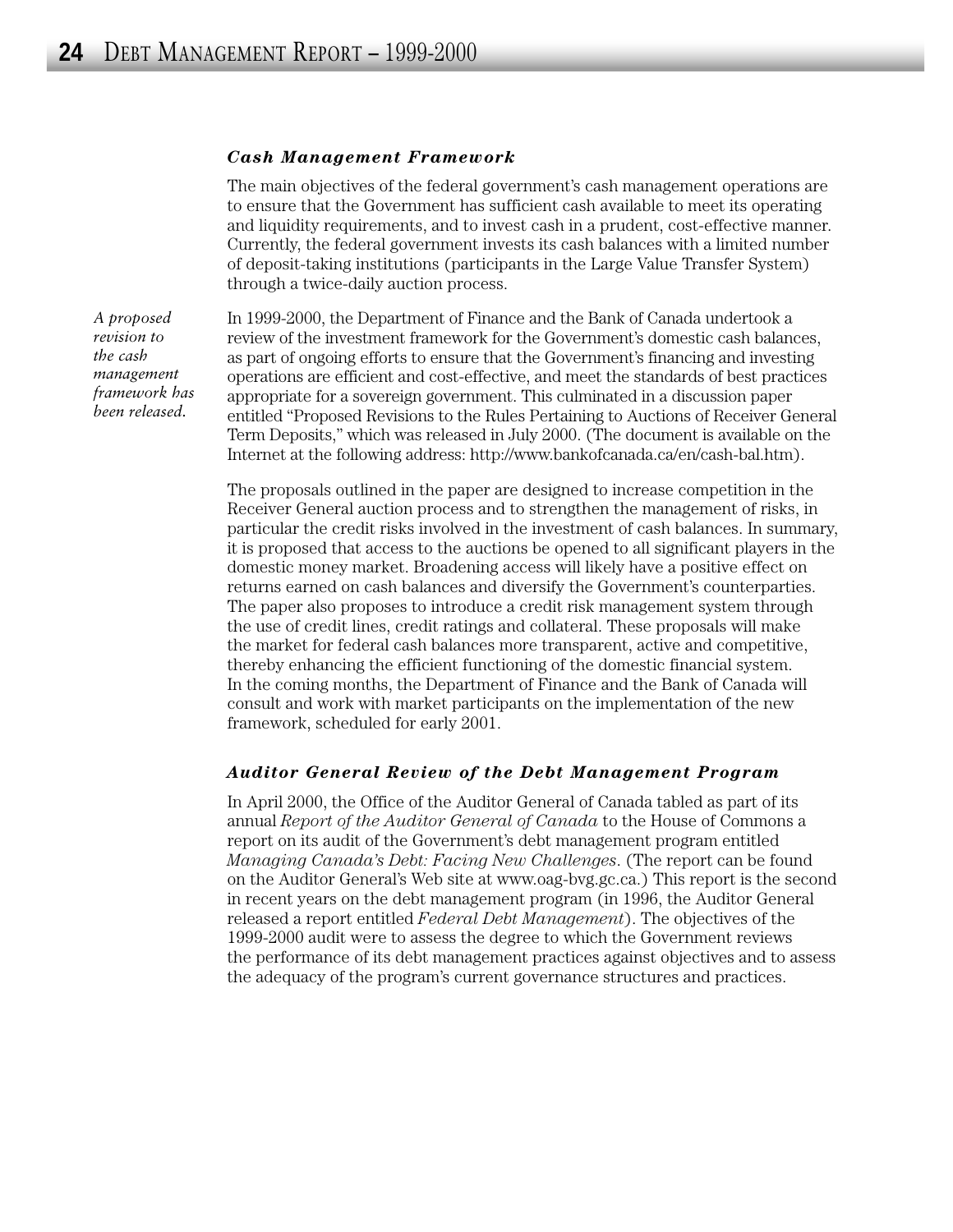*The debt management program was examined by the Auditor General, who concluded it is well run.*

The report concluded that Canada's debt management program is a well-run operation overall, but highlighted some challenges ahead in a changing debt management environment. These include suggestions that the Government review issues related to the federal debt management governance structure, increased transparency of costs and benefits of debt management decisions, and enhanced performance measurement.

The Government is addressing issues raised by the Auditor General's audit. As a first step, *Debt Management Strategy 2000-01*, released in March 2000, included a more complete discussion of the costs and risks associated with different fixed-rate debt structures. This work has been expanded with this year's *Debt Management Report*, which sets out the key measures and operational targets that the Government uses to assess debt management performance and guide debt management decisions. Also, in 2000, the Government initiated a review of the governance frameworks of comparable sovereign borrowers to determine whether there are best practices that are relevant for Canada.

#### *Collective Action Clauses*

*Collective action clauses were added to foreign bond documentation to promote international financial stability.*

In April 2000, the Government announced that Canada would be adopting collective action clauses in its foreign currency bond and note issues. Collective action clauses in bond contracts facilitate debt restructuring by providing an orderly framework for debtors and creditors. These clauses are an important part of Canada's effort to promote international financial stability and reduce the risk and severity of global financial crises. By adopting collective action clauses, Canada is helping to lead the process of having them adopted by all countries. The wider adoption of collective action clauses was first recommended in the 1996 G-10 report, *The Resolution of Sovereign Liquidity Crises* (the Rey Report), and again in the 1998 report of the G-22 Working Group on the Resolution of Financial Crises.

The documentation governing Canada's two foreign currency note programs (the Canada Note and Euro Medium-Term Note programs) is being modified to ensure that all future issuance under these programs includes collective action clauses. Future global bond issues by Canada will also include these clauses.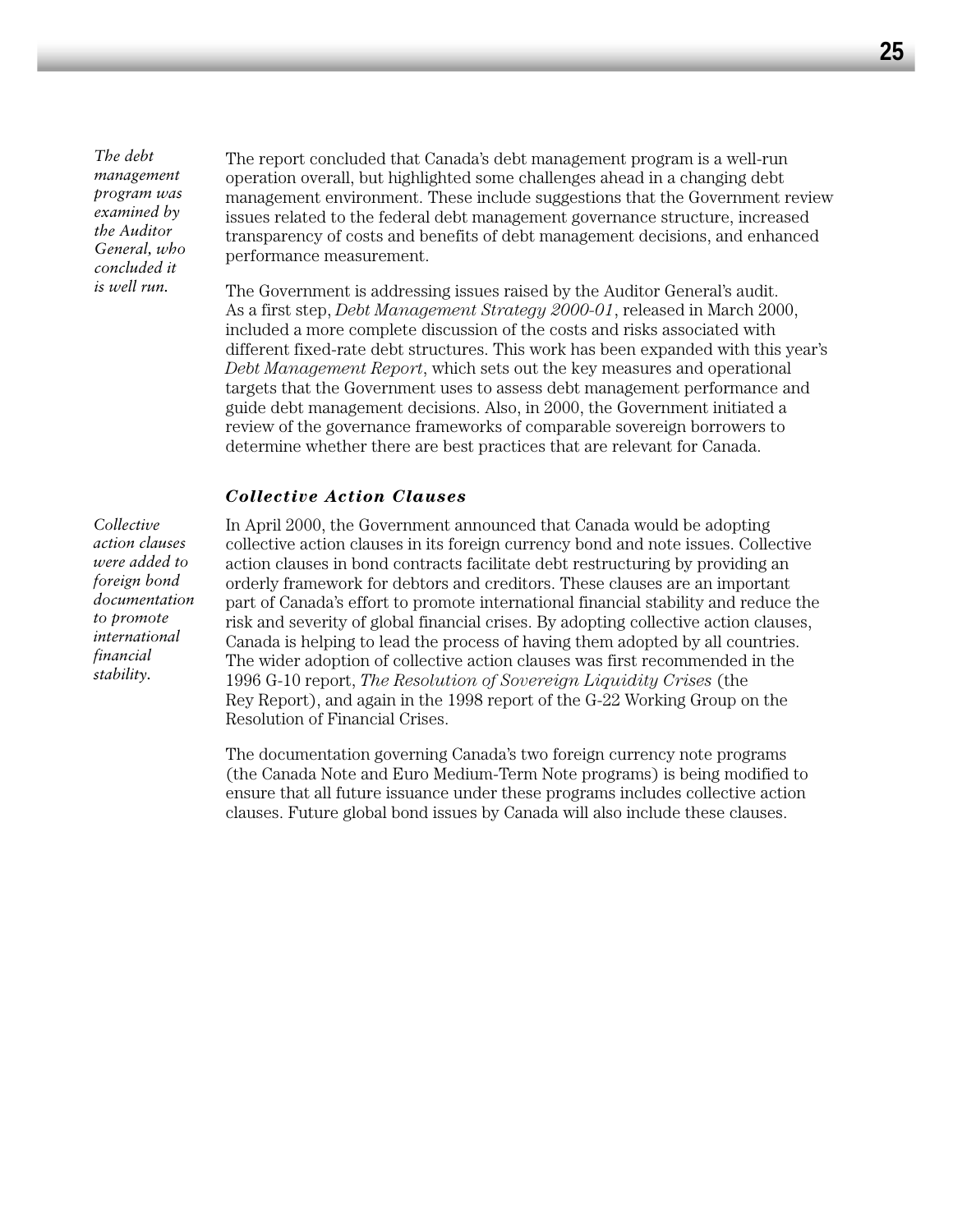# *Government of Canada Securities Market*

#### **Turnover and Liquidity**

*Levels of turnover and liquidity in the Government of Canada securities market continue to be good.*

The Government of Canada securities market has traditionally enjoyed very high levels of efficiency in terms of turnover and liquidity. An efficient Government of Canada securities market contributes to lower interest costs for the federal government and is also of general benefit to the domestic capital market, where federal securities are key benchmarks for pricing and act as hedging tools.

In the aftermath of the Asian crisis in 1998, the Canadian fixed-income market, like all major fixed-income markets around the world, experienced reductions in turnover and liquidity from peak levels of previous years. The decline is a product of many factors. Among those cited by market participants are that institutional investors are generally trading securities less frequently, and fixed-income funds are increasingly managed in a "passive" indexed manner. Moreover, some major trading funds ("hedge funds") have withdrawn completely from the market. Market intermediaries have also generally reduced capital allocations to risk-taking trading activities and are therefore less willing to provide liquidity to the market. The Government of Canada securities market has been affected by these trends.

As a result, bond turnover has declined from an average of 3.7 (equivalent to 3.7 times the outstanding stock) in 1998-99 to 2.9 in 1999-2000. Treasury bill turnover declined from an average of 4.1 in 1998-99 to 3.4 in 1999-2000. Nevertheless, Canada's fixed-income market continues to be one of the most efficient in the world. Indicators of the efficiency, liquidity and depth of the market include tight bid-offer spreads for the various instruments, the large volume of transactions and turnover ratios comparable to those of other G-7 countries, with the exception of the U.S. (see Charts 14 to 17).

Important complements to an efficient Government of Canada securities market are the availability of futures contracts, as well as the ability to strip and reconstitute bonds and enter into repurchase agreements.

#### **Regulatory Developments**

*Domestic regulators are proposing to enhance the transparency of fixed-income markets.*

The Canadian Securities Administrators (CSA) issued a concept release on the regulation of "Alternative Trading Systems" (ATSs) in July 1999 and a subsequent regulatory proposal in July 2000. ATSs are market intermediaries that serve many of the functions of traditional stock exchanges. The rapid development of information technology has caused ATSs to assume a much more prominent role in capital markets than in the past. The CSA policy proposal was aimed at addressing issues related to market fragmentation, price discovery, transparency and regulation.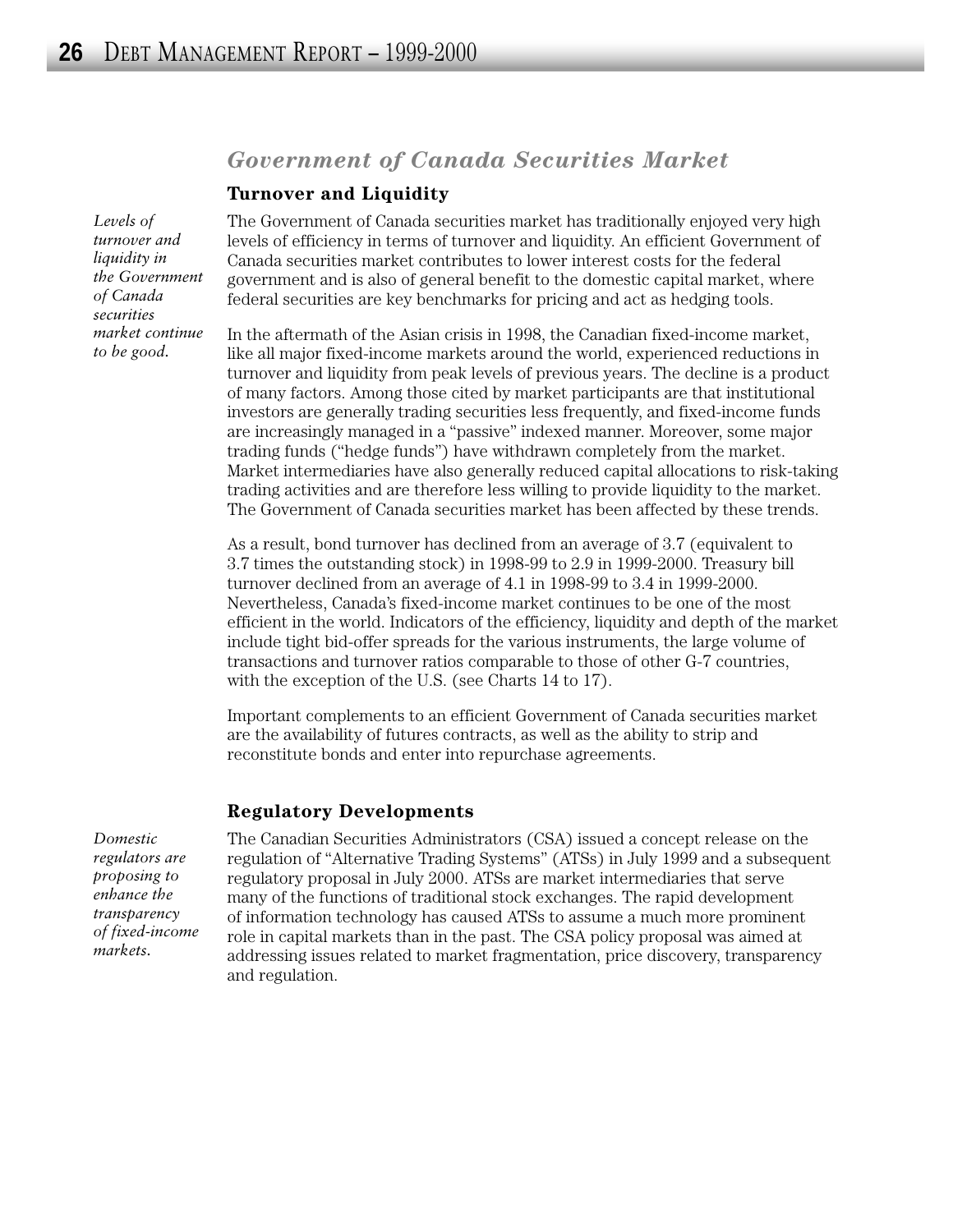The Government of Canada responded to the CSA's proposal, raising questions about the potential implications for fixed-income markets. As there are no ATSs currently operating in Canada in the fixed-income market under the proposed CSA definitions, the major impacts of the proposal are with respect to the proposed changes to the transparency rules governing the debt market. Canada now fully meets international standards for government bond market transparency through the CanPX system. The Government is working with the CSA on these important regulatory issues.

#### **Futures**

In Canada, the trading volume of futures contracts maintained the levels of previous years. There is an active futures contract based on 3-month bankers' acceptance rates (the BAX contract), as well as 5- and 10-year Government of Canada bond futures contracts (the CGF and CGB contracts). The futures contract on 3-month bankers' acceptances, which is the most actively traded contract on the Montreal Exchange, has become a highly liquid security. In 1997, the value of BAX open interest<sup>2</sup> surpassed the amount of Treasury bills outstanding. Daily BAX trading volume rose 150 per cent to 23,934 contracts between 1996 and 1999, with an average daily open interest of 216,209 contracts. In addition, the open interest of the futures contract on 10-year Government of Canada bonds almost quadrupled from 1993 to 1999.

<sup>&</sup>lt;sup>2</sup> The total value or number of contracts outstanding at any given time. Source: the Montreal Exchange.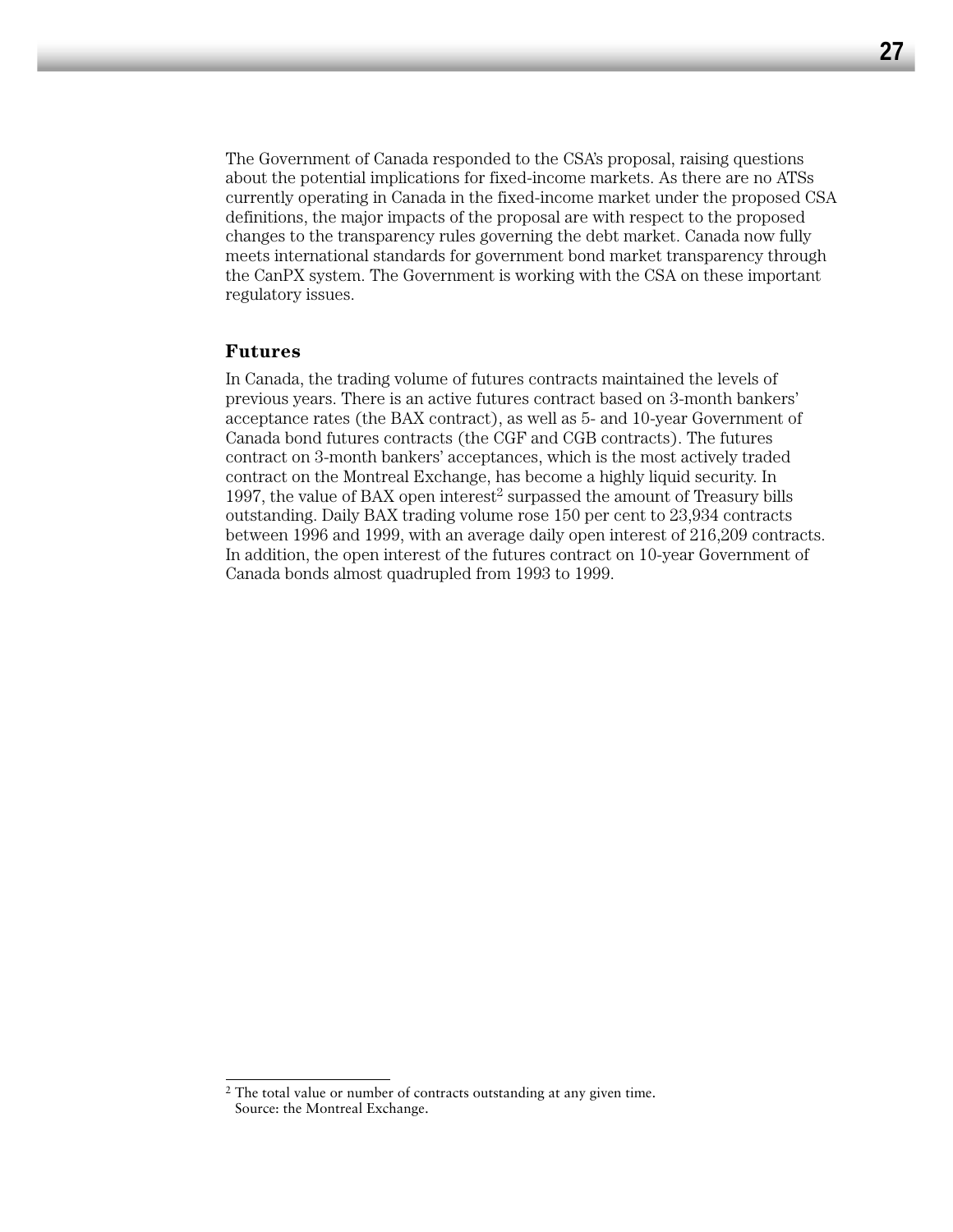#### *Government of Canada Securities Market*

The volume of transactions in the Government of Canada bond market has grown significantly since 1990, but has dropped over the past year. The volume of transactions in the Treasury bill market increased sharply from 1990 to 1995, but has since declined as the stock of Treasury bills outstanding has fallen. In the second quarter of 2000, total Treasury bill turnover was \$296.1 billion. The quarterly turnover ratio was 3.3 in the second quarter of 2000 (see Chart 14). Total marketable bond turnover was \$807.6 billion in the second quarter of 2000, a 145-per-cent increase from the first quarter of 1990. The quarterly turnover ratio was 2.7 in the second quarter of 2000 compared to 2.6 in the first quarter of 1990 (see Chart 15).



The significant growth in the trading volume and turnover ratios in the repo market over the past five years provides further evidence of an efficient Canadian government securities market. The total quarterly turnover for Government of Canada bond repos has increased from \$2,194 billion in the first quarter of 1994 to \$4,031 billion in the second quarter of 2000. Furthermore, the quarterly turnover ratio for bond repos in the second quarter of 2000 was 13.5, up from about 11 in early 1994 (see Chart 16). The Treasury bill repo market is less active than the bond repo market; nevertheless, it is quite efficient, with total quarterly turnover in the second quarter of 2000 at \$309.2 billion and a quarterly turnover ratio of 3.4 (see Chart 17).





1997 Q1 1998 Q1 1999 Q1 2000 Q1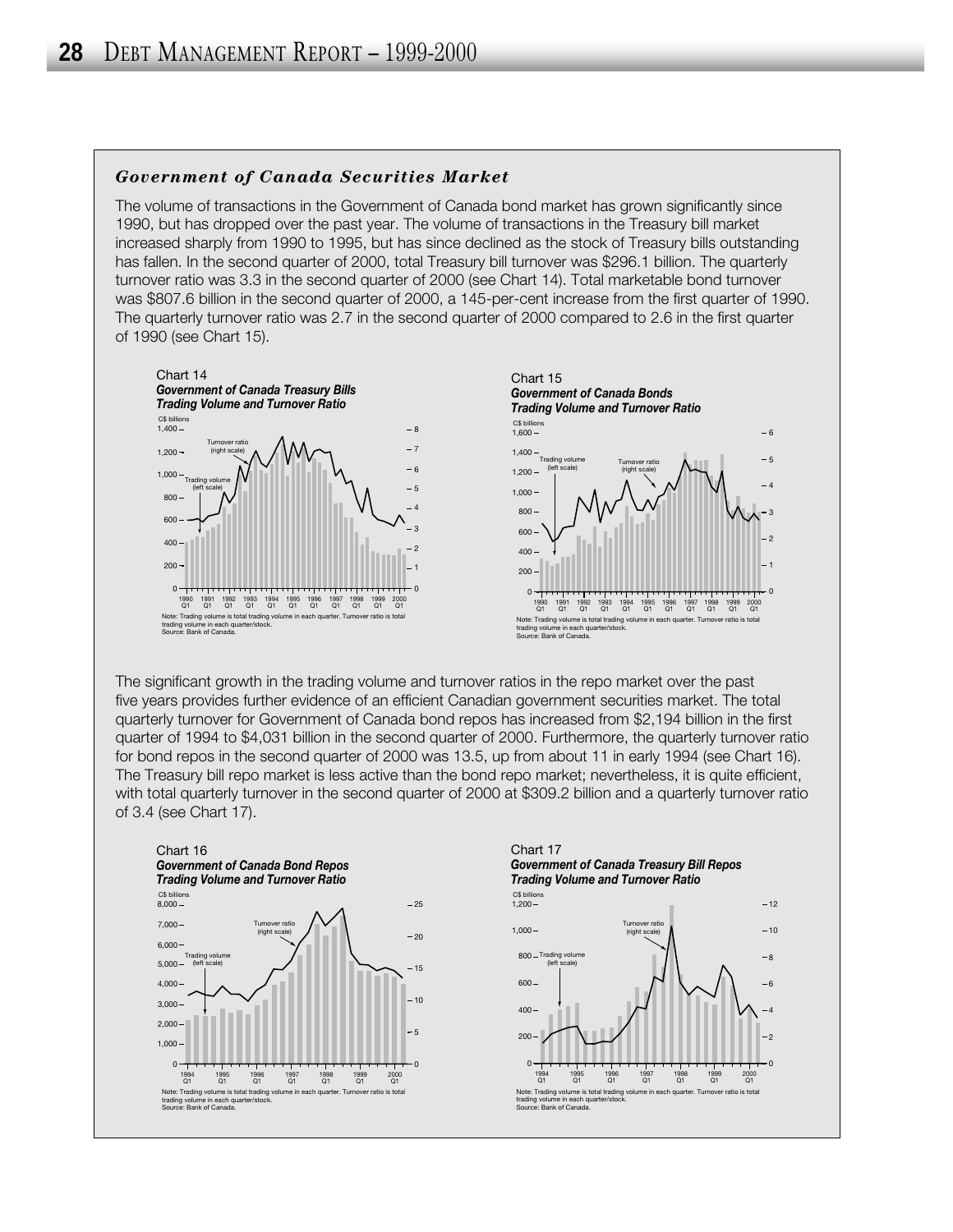# *1999-2000 Debt and Cash Management Operations by Program*

*Market debt declined by \$4.0 billion in 1999-2000.*

This section provides details on the operations of each major debt program (see Table 3). In 1999-2000, the amount of market debt held in short-term instruments, primarily Treasury bills, increased while the amount held in longer-term instruments decreased slightly.

#### **Table 3**

**March 31, 1999 March 31, 2000 Change** (C\$ billions) **C\$-denominated** Fixed-coupon bonds 284.1 280.6 -3.5 Real return bonds<sup>1</sup> 11.7 13.3 1.6 Treasury bills 6.9 and 1.9 and 1.9 and 1.9 and 1.9 and 1.9 and 1.9 and 1.9 and 1.9 and 1.9 and 1.9 and 1.9 and 1.9 and 1.9 and 1.9 and 1.9 and 1.9 and 1.9 and 1.9 and 1.9 and 1.9 and 1.9 and 1.9 and 1.9 and 1.9 and 1.9 and Canada Saving Bonds and Canada Premium Bonds 27.7 26.5 -1.2 Total domestic debt  $420.4$  420.3 -0.1 **Foreign-currency-denominated** Canada Bills **10.2** 6.0 -4.2 Foreign bonds 19.6 19.6 21.4 21.4 1.8 Canada Notes **1.3** 1.3 1.1 -0.2 Euro Medium-Term Notes  $4.9$   $4.1$   $4.1$   $-0.8$ Total foreign debt 36.0 32.6 -3.4 **CPP bonds and notes** 4.1 3.6 -0.5 **Total market debt** 460.4 456.4 456.4 456.4 456.4

*Composition of Federal Market Debt, 1999-2000* 

Notes: As at March 31, 2000, the total amount of interest-rate and cross-currency swaps outstanding stood at C\$22.6 billion (see Reference Table XII). Numbers may not add due to rounding.

<sup>1</sup> Includes consumer price index adjustment.

Source: *Public Accounts of Canada*.

#### **Domestic Debt**

A key principle of domestic debt management is that the funding required for the Government's domestic operations is raised in the domestic market.

#### *Fixed-Coupon Marketable Bonds and Bond Repurchase Transactions*

Fixed-coupon marketable Government of Canada bonds are issued in Canadian dollars and pay interest semi-annually.

*The gross nominal bond program was \$44.8 billion in 1999-2000.*

In 1999-2000, gross issuance of nominal bonds consisted of \$14.2 billion of 2-year bonds, \$13.95 billion of 5-year bonds, \$12.9 billion of 10-year bonds and \$3.7 billion of 30-year bonds. Marketable bonds represent the largest share (61.5 per cent) of the federal government's outstanding market debt (see Chart 7).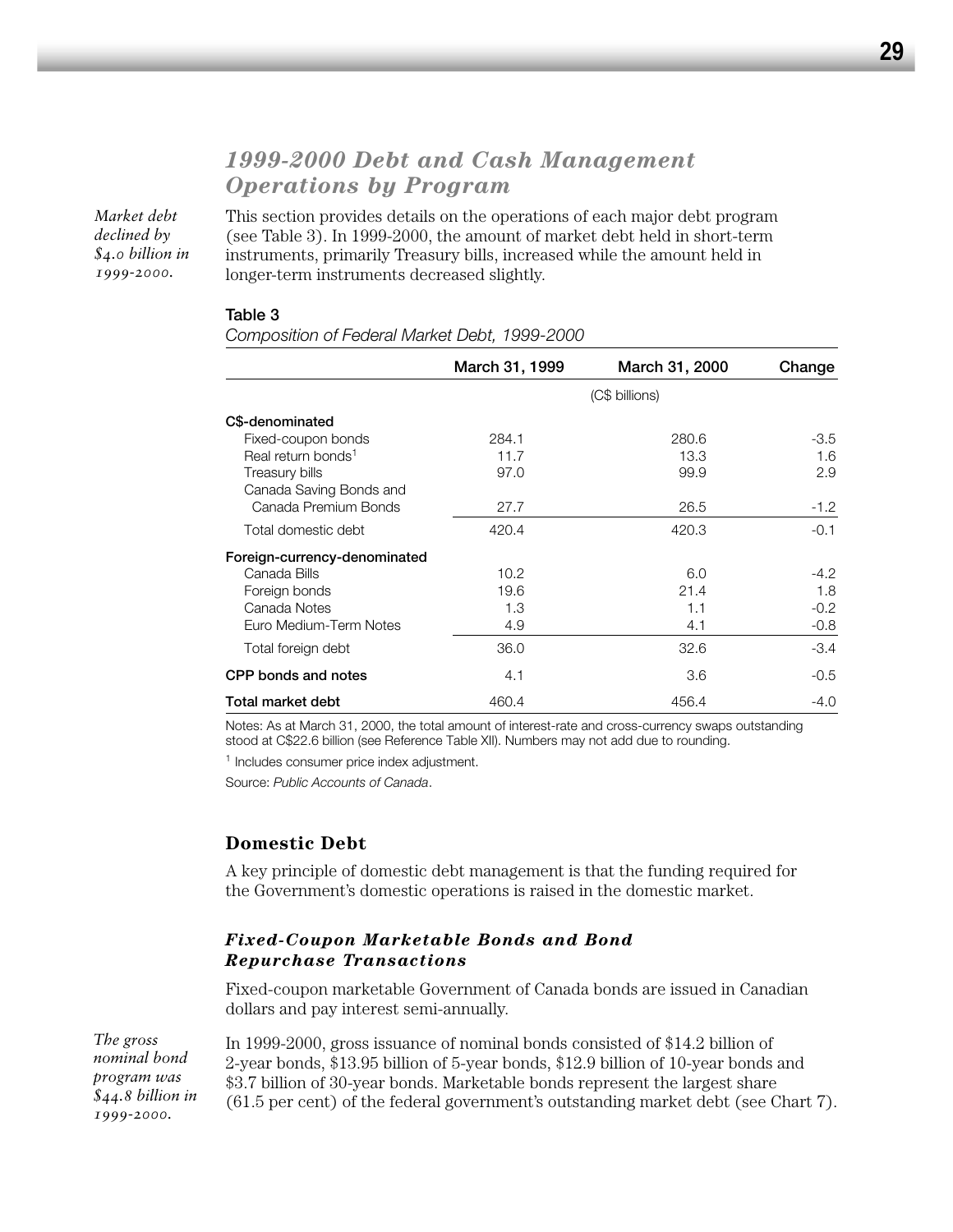The Government repurchased through the bond buyback program \$3.3 billion of marketable bonds – \$1.1 billion in the 2-year maturity area, \$1.1 billion in the 5-year maturity area and \$1.1 billion in the 10-year area (see Reference Table X).

Net new issuance of fixed-coupon marketable bonds during the year, taking into account buybacks and maturities, totalled -\$3.5 billion (gross issuance less repurchases less maturing issues), bringing the stock of outstanding marketable bonds down to \$280.6 billion as at March 31, 2000.

The distribution of the outstanding stock of fixed-coupon marketable bonds at the end of 1999-2000 is shown in Table 4.

#### **Table 4**

*Outstanding Fixed-Coupon Marketable Bonds as at March 31, 2000*

| Total       | 280.6          |
|-------------|----------------|
| 10-30 years | 65.0           |
| 5-10 years  | 62.0           |
| 2-5 years   | 84.9           |
| 0-2 years   | 68.7           |
|             | (C\$ billions) |

Source: Bank of Canada.

#### *Real Return Bonds*

*A total of \$1.25 billion in RRBs were issued.*

Real return bonds (RRBs), introduced in 1991, provide cost-effective diversification of the marketable bond program for the Government. RRBs are used to diversify the Government's funding sources and serve the needs of investors such as indexed pension funds, which need long-term inflation-protected investments. They are issued via quarterly single-price auctions.

Issuance of RRBs in 1999-2000 totalled \$1.25 billion through four auctions, bringing the level of outstanding RRBs to \$13.25 billion as at March 31, 2000, including \$0.3 billion in consumer price index adjustment (see Reference Table IX).

#### *Treasury Bills*

*The Treasury bill stock increased by \$2.9 billion to \$99.9 billion at year end.*

Treasury bills with terms to maturity of 3, 6 and 12 months are offered on a biweekly basis. Cash management bills of shorter maturities are issued from time to time to facilitate the management of the Government's cash balances.

The stock of outstanding Treasury bills increased by \$2.9 billion during the 1999-2000 fiscal year to a level of \$99.9 billion at March 31, 2000 (see Reference Table VI).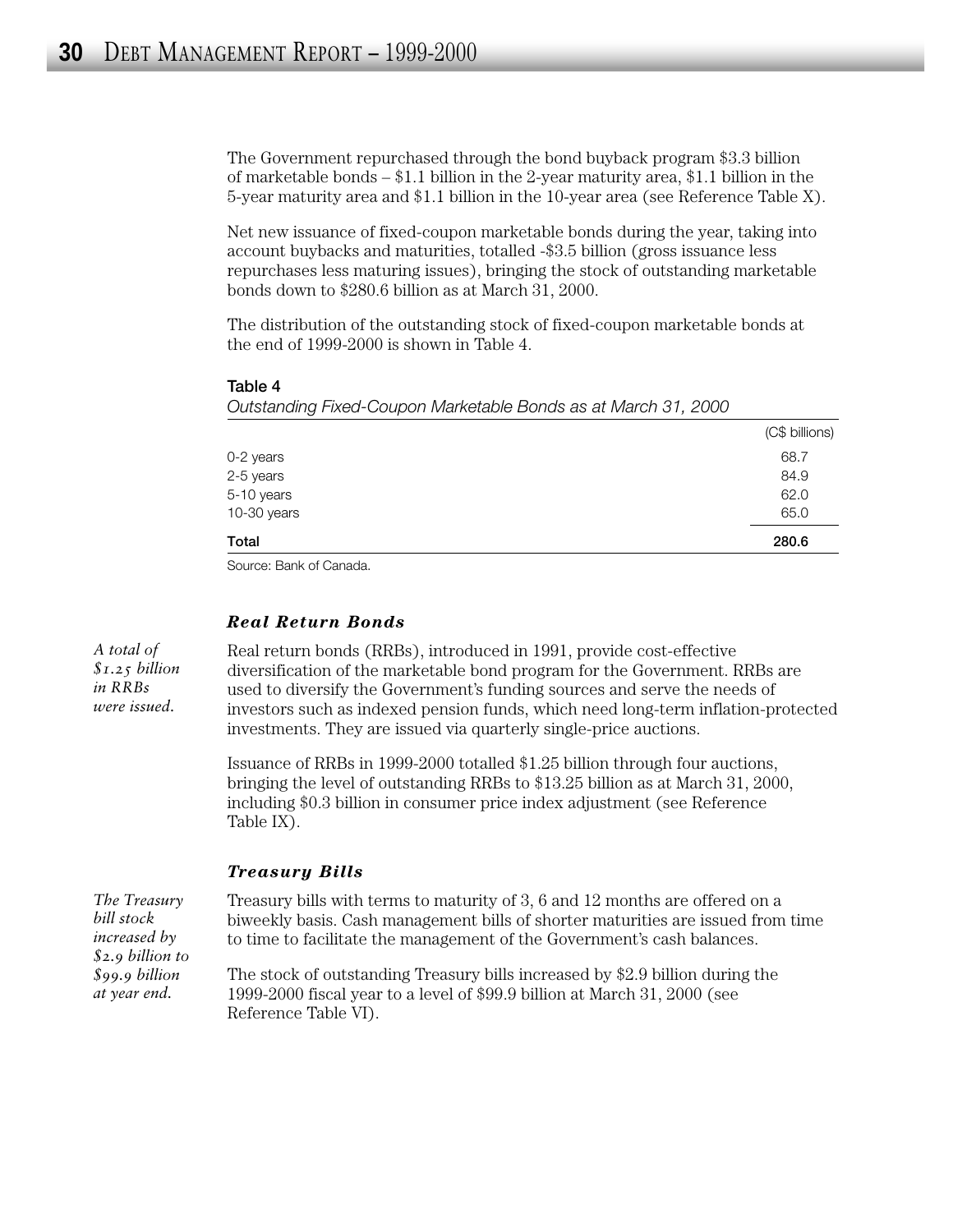#### **Foreign Debt**

The Government of Canada borrows in foreign currencies exclusively to raise foreign exchange reserves for the Exchange Fund Account. The Exchange Fund Account is a pool of assets available for use to promote order and stability of the Canadian dollar in the foreign exchange market and for general liquidity purposes. The key objectives of Canada's reserve program are to:

- ensure that an appropriate level of reserves is maintained while minimizing the cost of carrying reserves; and
- immunize to the extent possible currency and interest rate risks by selecting reserve assets that match the liabilities in currency and duration.

The Government has made a steady effort to increase Canada's international reserves to bring the level more in line with that of comparable sovereigns. Reserves have been increased from US\$11.9 billion at December 31, 1992 to US\$31.1 billion at March 31, 2000 (see Chart 18). In 1999-2000, international reserves increased by US\$6.1 billion, while foreign currency debt fell by US\$0.9 billion. Foreign exchange reserves increased as a result of cross-currency swaps of domestic obligations and purchases of US dollars in the spot foreign exchange market. With the increases since 1996, the Government has made substantial progress in meeting its objectives.

Foreign currency liabilities came to exceed liquid foreign currency assets (i.e. cash, deposits and securities) in the Exchange Fund Account in recent years, largely as a result of extensive foreign exchange intervention and important commitments to the International Monetary Fund in 1998. Consistent with the Government's policy of immunizing currency and interest rate risk in Canada's reserve program, the Government is taking steps to bring foreign currency liabilities in line with foreign currency assets.

#### Chart 18 **Canada's International Reserves – December 1992 to March 2000**



Sources: Department of Finance; International Monetary Fund, *International Financial Statistics*.

*Foreign debt operations, primarily in the form of crosscurrency swaps, increased international reserves by US\$6.1 billion in 1999-2000.*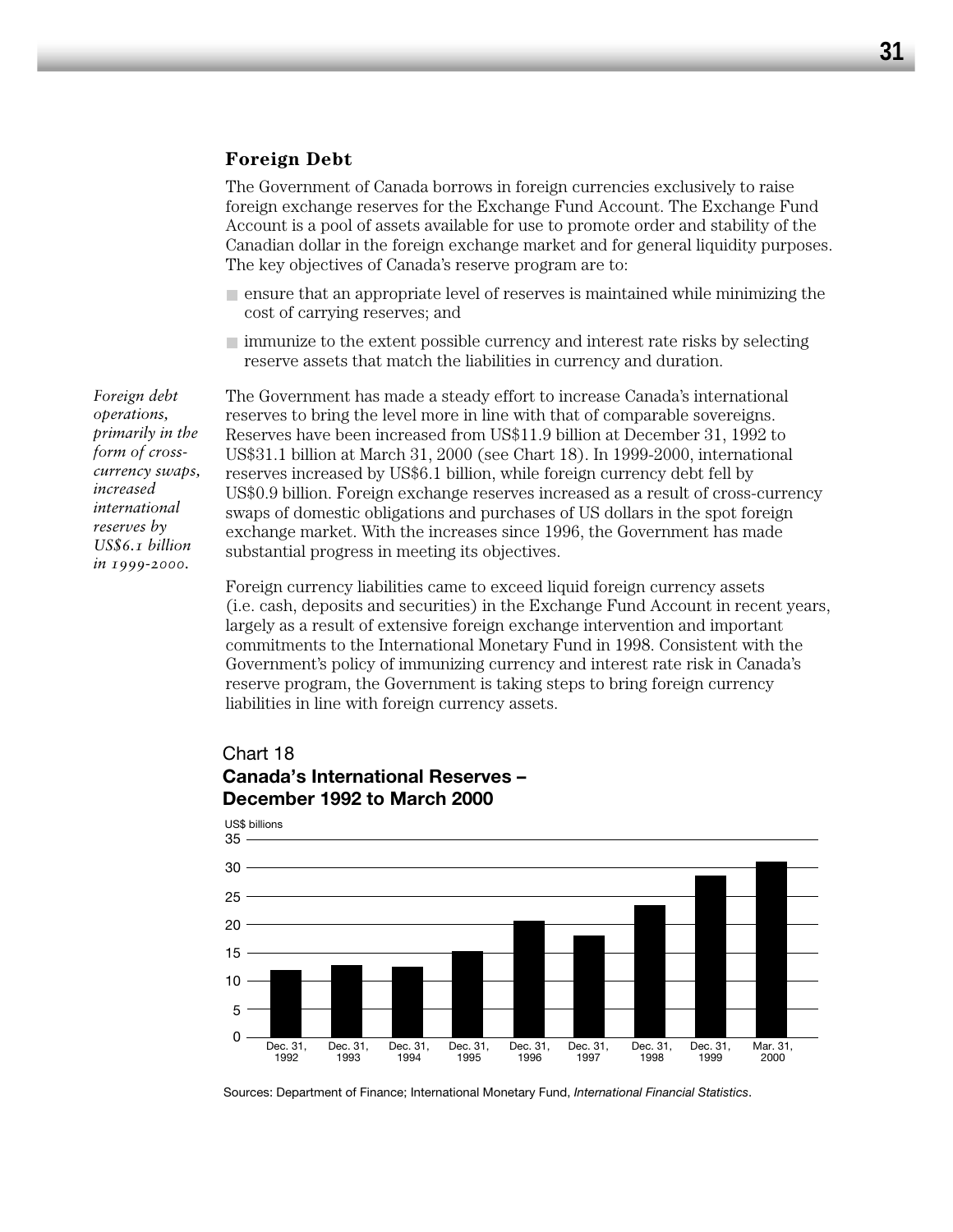*A program of purchases of US dollars was implemented to eliminate the gap between foreign currency liabilities and assets.*

In December 1998, the Department of Finance, in collaboration with the Bank of Canada, implemented a program of purchases of US dollars in the foreign exchange markets. The proceeds of sales of Canadian dollars are used to reduce US-dollar-denominated liabilities. This program is conducted by the Bank in its role as fiscal agent for the Government in its management of the federal debt. Purchases of US dollars are small in relation to the large daily flows in foreign exchange markets and are undertaken with sensitivity to market conditions. The objective is to close the gap between foreign currency assets and liabilities over the next few years. When the program was implemented, the gap was some US\$13 billion, and substantial progress has been made in closing it: as of March 31, 2000, the gap between foreign currency liabilities (US\$36.1 billion) and liquid foreign currency assets (US\$27.6 billion) stood at some US\$8.5 billion.

As of March 31, 2000, total foreign currency liabilities stood at US\$36.1 billion – US\$22.9 billion in foreign currency debt and US\$13.2 billion in cross-currency swaps (see Table 5). Canada's direct foreign currency debt represents 7.1 per cent of its total outstanding market debt. Taking into account the effect of crosscurrency swaps, foreign currency obligations represent 11.4 per cent of total market debt.

Foreign currency debt outstanding consists of Canada Bills, Canada Notes, Euro Medium-Term Notes and foreign bonds, along with swaps of domestic liabilities. 1999-2000 highlights by program are provided below.

|                                    | March 31, 1999 | March 31, 2000  | Change |
|------------------------------------|----------------|-----------------|--------|
|                                    |                | (US\$ billions) |        |
| Canada Bills                       | 6.7            | 4.1             | $-2.6$ |
| Canada Notes                       | 0.8            | 0.7             | $-0.1$ |
| Euro Medium-Term Notes             | 3.3            | 3.0             | $-0.3$ |
| Foreign bonds                      | 13.0           | 15.0            | 2.0    |
| Total foreign currency debt        | 23.8           | 22.9            | $-0.9$ |
| Cross-currency swaps               | 10.0           | 13.2            | 3.2    |
| Total foreign currency liabilities | 33.8           | 36.1            | 2.3    |

#### **Table 5**

*Foreign Currency Liabilities*

Note: Numbers may not add due to rounding.

#### *Canada Bills and Canada Notes*

Canada Bills, which are short-term promissory notes denominated in US dollars, are issued in the US market as a source of low-cost US dollar funding. The level of outstanding Canada Bills decreased from US\$6.7 billion to US\$4.1 billion during 1999-2000.

Canada Notes are used as required to raise fixed- and floating-rate funding for terms longer than nine months. The stock of outstanding Canada Notes, which the Government began to issue in March 1996, fell slightly from US\$0.8 billion to US\$0.7 billion during 1999-2000. There were no new Canada Note issues in 1999-2000.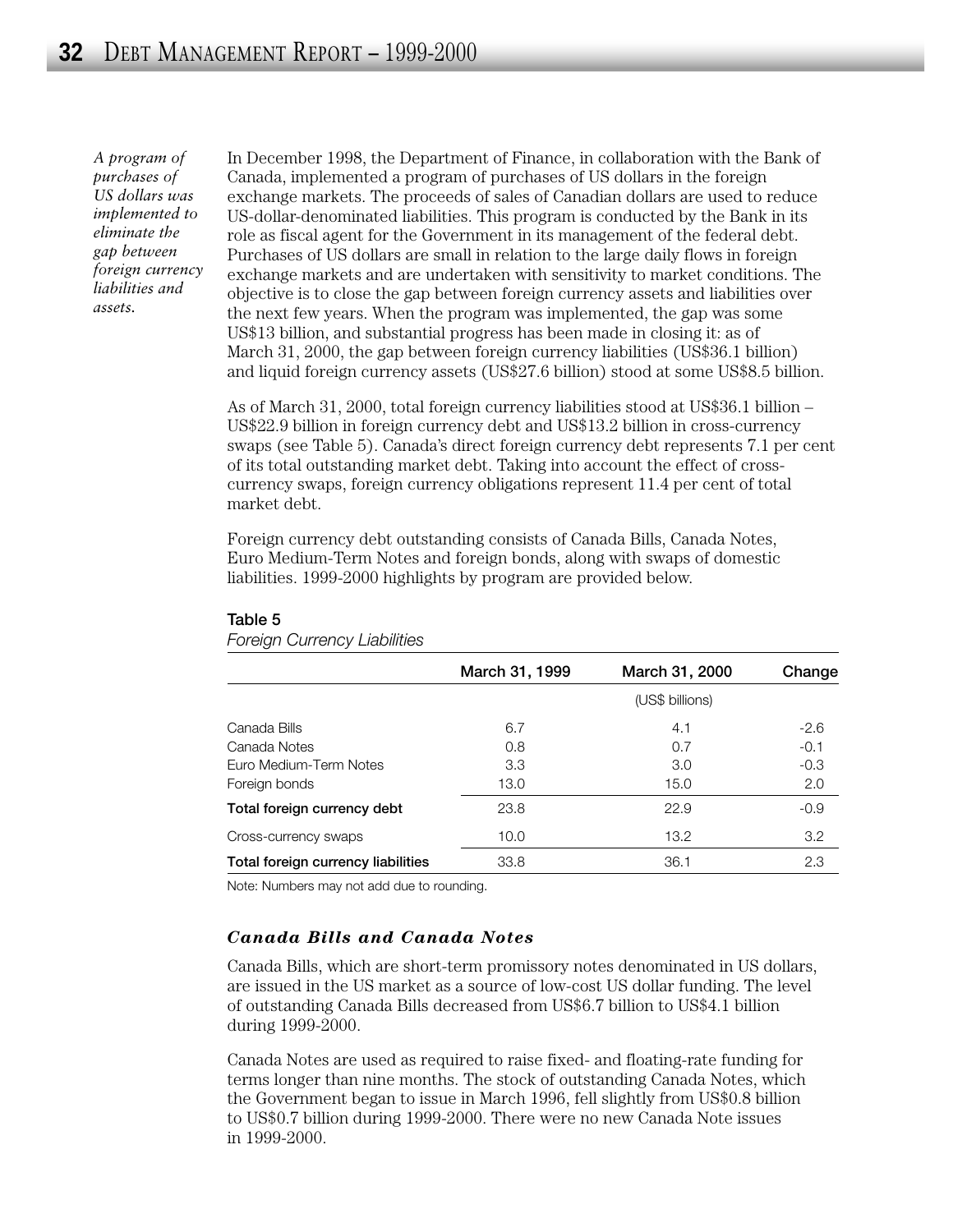#### *Euro Medium-Term Notes*

*In 1999-2000, there were no new EMTN transactions and the total outstanding decreased by US\$0.3 billion.*

*The federal government issued a US\$2.0 billion, five-year global bond in November 1999.*

*In 1999-2000, the federal government raised US\$3.2 billion through crosscurrency swaps.*

*In 1999-2000, the CSBs and the CPBs were concurrently on sale for a second sixmonth pilot.*

The Euro Medium-Term Note (EMTN) program was introduced in March 1997 to diversify the sources of cost-effective funding for Canada's foreign exchange reserves. Notes issued under the new program can be denominated in a range of currencies and structured to meet investor demand. Obligations are usually swapped to US dollars, the primary currency held in the foreign exchange reserves. In 1999-2000, there were no new EMTN transactions and the total outstanding decreased from US\$3.3 billion to US\$3.0 billion.

#### *Foreign-Currency-Denominated Bonds*

At the end of 1999-2000, Canada had US\$15.0 billion equivalent in fixed-rate bonds outstanding. The federal government issued a US\$2.0-billion, five-year global bond in November 1999. The issue was well received by investors and broadly distributed around the world.

#### *Cross-Currency Swaps*

A cross-currency swap is an agreement that exchanges one type of return for another (e.g. a fixed for a floating rate of interest) and the principal amount for the term of the swap. Cross-currency swaps of domestic obligations are a costeffective alternative to foreign-currency-denominated bond issues, as a means of meeting the Government's targets for longer-term foreign currency funding. In 1999-2000, the federal government raised US\$3.2 billion in foreign exchange reserves at cost-effective funding levels by entering into 57 cross-currency swaps. This is a decrease from the previous fiscal year, when the Government entered into 59 cross-currency swaps to raise US\$4.7 billion in foreign exchange reserves. The total amount of cross-currency swaps outstanding as at March 31, 2000 stood at US\$13.2 billion.

#### **Retail Debt**

Retail debt is broadly defined as Government of Canada securities held by individual Canadians, and includes both non-marketable and marketable debt denominated in Canadian dollars. The level of outstanding non-marketable debt – Canada Savings Bonds (CSBs) and Canada Premium Bonds (CPBs) – decreased from \$27.7 billion to \$26.5 billion during 1999-2000.

In 1999-2000, CSBs and CPBs were concurrently on sale for a second six-month pilot. The CSB featured one-year pricing and cashability of the principal at any time with interest cashable only three months after purchase. The CPB featured longer-term pricing higher than the CSB but with cashability reduced to once a year. Both bonds have registered retirement savings plan and registered retirement income fund options. Introduced in the fall of 1998, the CPB continued to be successful and further diversified the Government's investor base. For further information on retail debt operations, see the Canada Investment and Savings Web site at: http://www.csb.gc.ca/.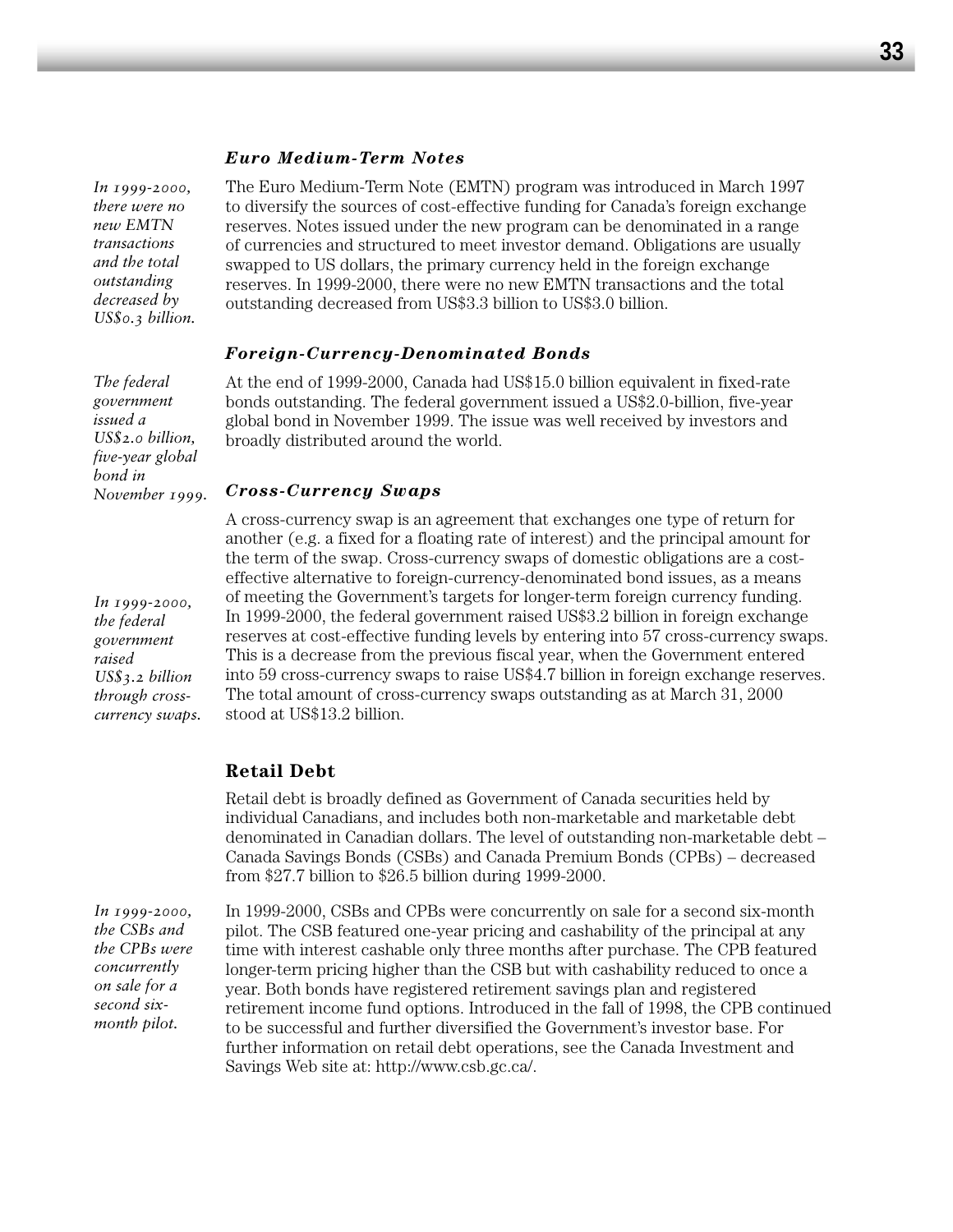*The level of the Government's daily cash balances averaged \$9.0 billion in fiscal 1999-2000, up from \$7.1 billion in 1998-99.*

#### **Management of the Government's Cash Balances**

Management of the Government's cash balances requires forecasting and monitoring of its daily receipt and disbursement flows, as well as an ongoing borrowing program to refinance maturing debt and maintain the balances at targeted levels. There are inherent and large uncertainties in forecasting daily changes in cash balances, owing to the scope of the Government's financial operations, the operations of the Bank of Canada and changes in market conditions. An adequate level of cash balances must be maintained at all times to meet these operational requirements and provide an appropriate liquidity cushion for the Government's financial operations.

The level of the Government's daily cash balances averaged \$9.0 billion in fiscal 1999-2000, up from \$7.1 billion in 1998-99.

Cash balances are invested as term deposits with participants of the recently established Large Value Transfer System. These deposits are placed with the institutions through an auction process in order to earn competitive market rates of return. In 1999-2000, earnings on term deposits averaged 4.78 per cent versus 5.06 per cent the previous year.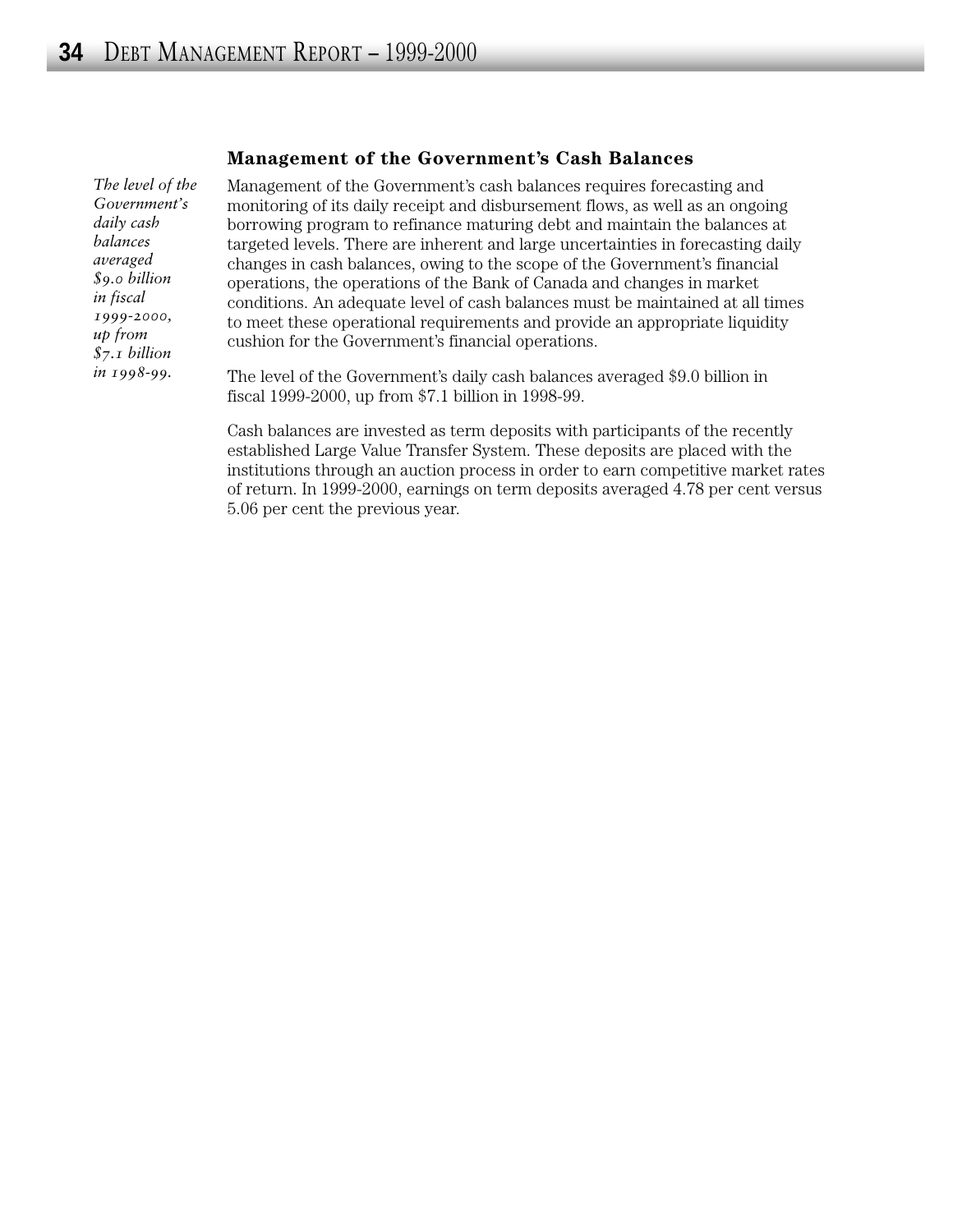#### **Federal Debt Management Framework**

#### *Legal Authorities*

The Financial Administration Act (the "FAA") provides the statutory framework under which the Minister of Finance borrows money for the Government in financial markets. The FAA states that the Minister cannot borrow money without the authority of Parliament. Parliament authorizes the Minister to borrow new funds through borrowing authority acts. The Minister is authorized by the FAA to refinance maturing debt without further parliamentary authority. The Act provides the Minister with the authority to use modern financial and risk management tools and techniques such as interest rate and currency swaps, options, futures and forwards in the conduct of the Government's financial operations and for risk management purposes. In addition, the Act provides the Minister of Finance with legislative authority to establish rules governing the sale of its debt.

In addition to the FAA, the Bank of Canada Act provides statutory authority for the Bank of Canada to act as the Government's fiscal agent. The Currency Act establishes the Exchange Fund Account and provides statutory authority for the Minister of Finance to manage the Account.

#### *Institutional Responsibilities*

The Department of Finance, including Canada Investment and Savings (CI&S), the Government's retail debt agency, manages federal market debt in conjunction with the Bank of Canada. The Financial Markets Division of the Department of Finance provides analysis and develops policies and recommendations for the federal government's borrowing programs, for the investment of the Government's cash and reserve assets, and for the management of financial risks.

The Division works with the Bank of Canada, the Government's fiscal agent, on all aspects of debt management. As fiscal agent, the Bank of Canada is specifically responsible for the operational aspects of debt management, e.g. conducting the auctions of government debt, issuing debt instruments, making interest payments and conducting foreign currency borrowing operations. The Bank also has responsibility for monitoring market activities and advising on debt management policy issues, as well as operating the Government's Risk Management Unit.

CI&S is a special operating agency of the Government, and its primary responsibility is the day-to-day management of the Retail Debt Program. CI&S, working in consultation with the Bank of Canada and Financial Markets Division, is responsible for developing the Retail Debt Program's strategic direction and managing the front office aspects of the program.

#### *Domestic Debt Operations*

Domestic borrowings are done strategically, i.e. securities are issued on a regular, transparent basis to maximize investor interest and participation. Marketable bonds, real return bonds and Treasury bills are sold via auction, with the Bank of Canada operating as the Government's fiscal agent, to Government of Canada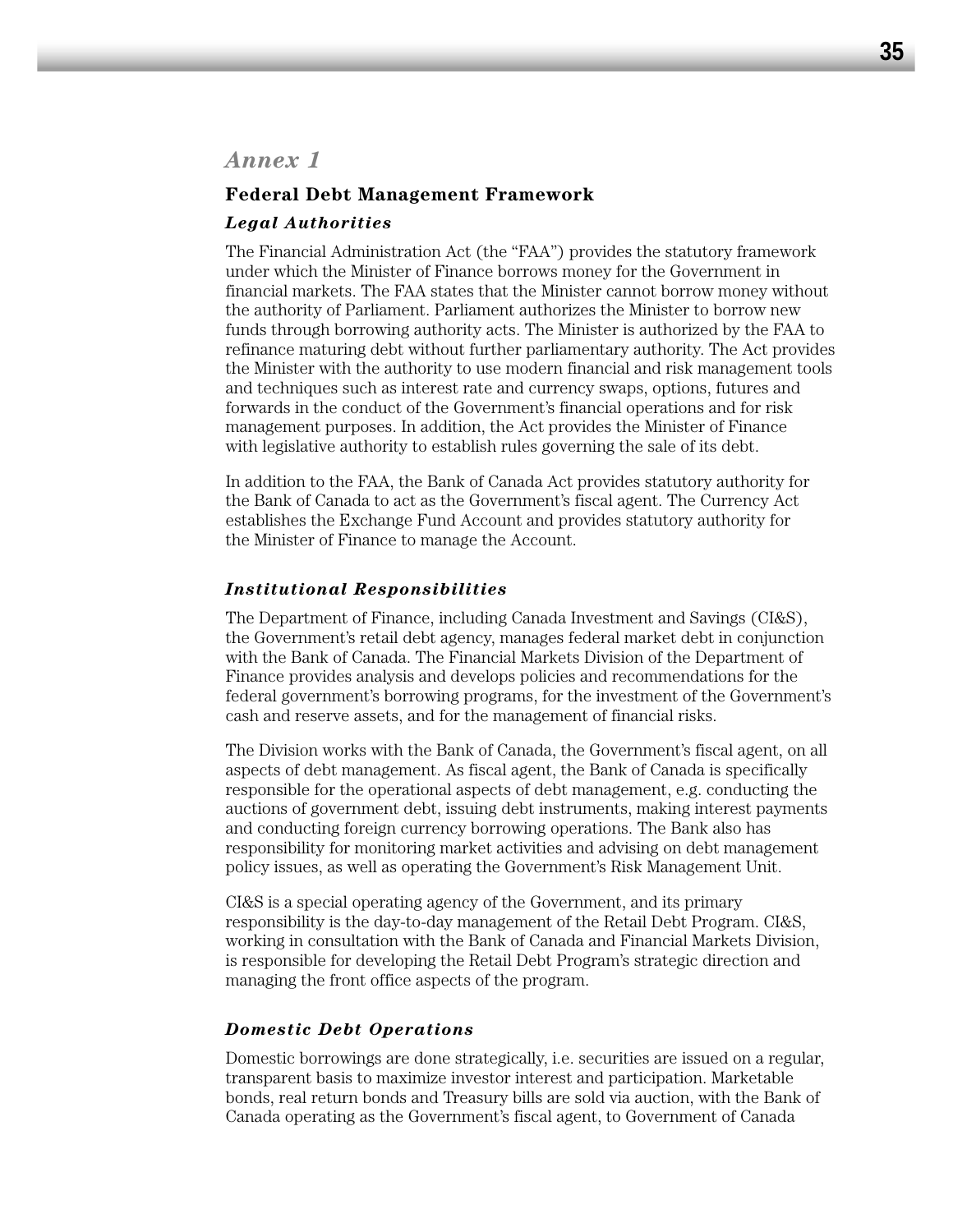securities distributors and end-investors. Tenders are submitted to the Bank of Canada via the electronic auction system CARS (Communications, Auctions and Reporting System).

Bonds are auctioned on a quarterly basis in the 2-, 5- and 10-year maturities, and on a semi-annual basis in the 30-year maturity. Bonds may be either new maturities, or reopenings of previously auctioned bonds. New issues are generally reopened several times in order to increase the size of the issue to the target benchmark bond size.

The bond auction calendar, setting out details of the planned quarterly issuance of marketable bonds, is published prior to the start of each quarter. Final details, including the amounts to be auctioned, the maturity date, and the amount outstanding in the case of bond reopenings, are released one week prior to the auction.

Bond sales take place via multiple-price auctions, with the exception of real return bonds, which are sold via single-price auctions. Government securities distributors and investors may submit competitive tenders or non-competitive tenders. For multiple-price auctions, competitive bids are accepted in rising order of yield (declining order of price) until the full amount of the issue being auctioned is allotted, while non-competitive bids are allotted at the average of the accepted competitive bids. For single-price auctions of real return bonds, bonds are allotted at the price equivalent of the highest real yield of accepted competitive tenders, plus accrued interest and inflation adjustment.

Treasury bills are sold via auction on a discount basis. Treasury bills with terms to maturity of approximately 3, 6 and 12 months are currently auctioned on a biweekly basis, generally on a Tuesday for delivery Thursday. Under the biweekly issuance pattern, new 3-month Treasury bills are issued at each biweekly auction; new 6- and 12-month Treasury bills are offered in the same week and then reopened once at the next regular auction two weeks later.

The terms for auctions for Government of Canada securities, the terms of participation at auctions and the quarterly bond auction schedule and auction results are available on the Bank of Canada's Web site at: www.bankofcanada.ca.

#### *Domestic Distribution System*

The participation of distributors and end-investors at Government of Canada debt auctions is governed by a set of auction rules and terms of participation introduced in October 1998.

There are 25 government securities distributors<sup>3</sup> (GSDs) that participate in the primary distribution of bonds and Treasury bills. All GSDs must be either members or affiliate members of the Investment Dealers Association of Canada (IDA) and have their core trading and sales operation for Government of Canada securities in Canada.

 $3$  More information on government securities dealers and IDA Policy No. 5 is available on the Bank of Canada's Web site at www.bankofcanada.ca.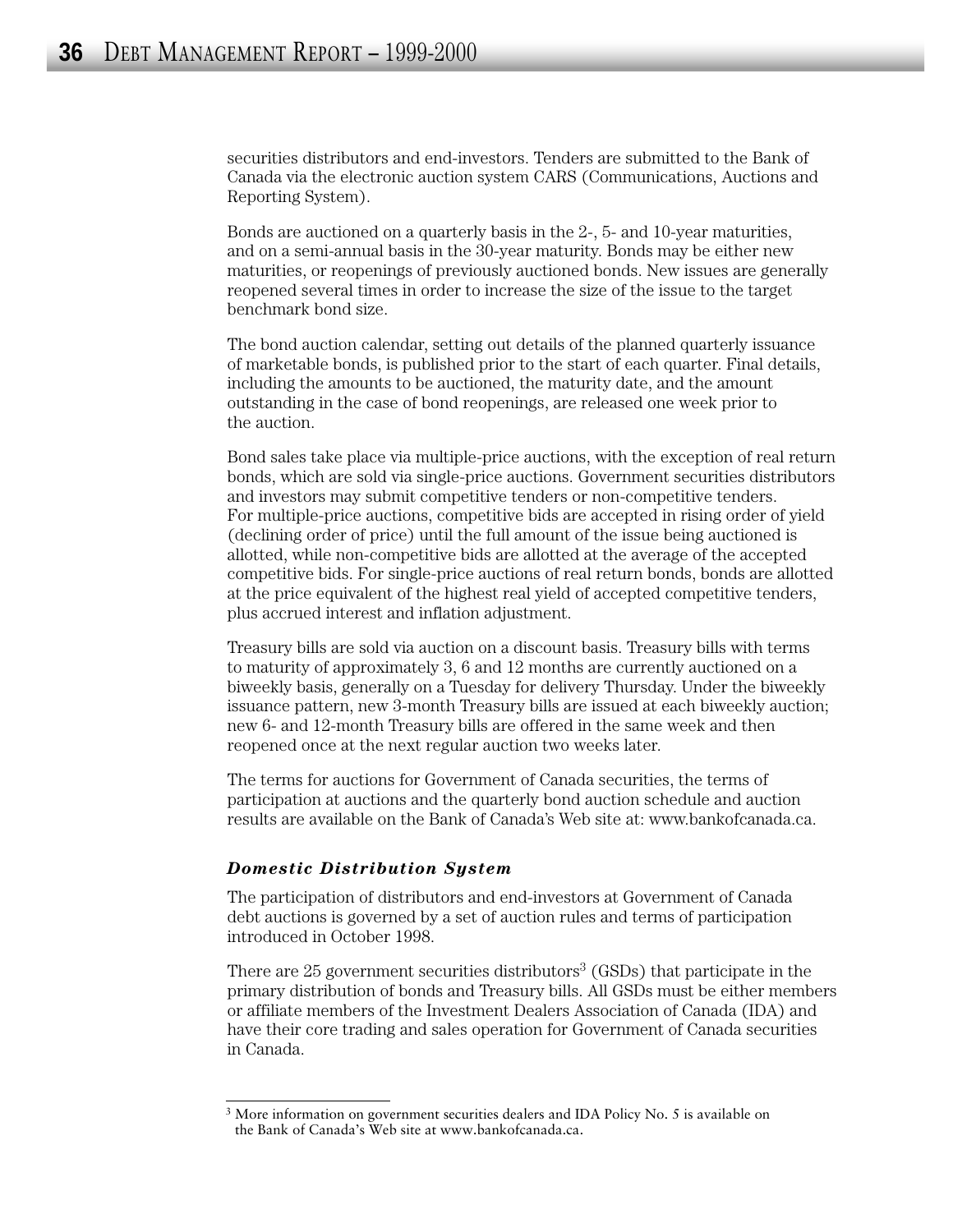Under the auction rules and terms for participants, there are specific bidding limits which apply to GSDs and end-investors at Treasury bill and bond auctions. The limits vary by distributor based on the firms' relative market activity in the primary and secondary market for the securities. Separate bidding limits apply for Treasury bill and bond auctions. All GSDs also have ongoing reporting responsibilities to provide the Bank of Canada with market information involving Government of Canada securities. In addition, all bidders at auction of Government of Canada securities, including customers, must abide by IDA Policy No. 54 governing standards for trading of debt securities in Canada.

GSDs that maintain a certain threshold of activity in the primary and secondary market for Government of Canada securities become primary dealers, and form part of the core group of distributors of Government of Canada securities. The primary dealer classification can be attained in either Treasury bills or marketable bonds, or both. Primary dealers assume a number of responsibilities with respect to Government of Canada securities – they must comply with minimum bidding requirements for every auction so as to provide coverage at auctions as a group, and consistently make two-sided markets to a broad customer base.

#### *Foreign Debt Operations*

Foreign currency debt is made up of a short-term US-dollar commercial paper program (Canada Bills), two medium-term Note programs (Canada Notes and Euro Medium-Term Notes) and large public bond issues. These securities are issued on an opportunistic basis when required and when market conditions are favourable. The Government also obtains foreign-denominated funding through purchases of US dollars in the spot foreign exchange market and through cross-currency swaps of domestic obligations.

#### *Retail Debt Operations*

The Government sells Canada Savings Bonds (CSBs) and Canada Premium Bonds (CPBs), referred to as non-marketable savings instruments, directly to individuals, or "retail" investors, who are Canadian residents.

Two principal channels are used for direct sales of CSBs and CPBs: the Payroll Savings Program and financial institutions. The Payroll Savings Program allows employees of employers sponsoring the program to purchase CSBs during the sales campaign through payroll deduction.

Canadians can also purchase CSBs and CPBs wherever they bank or invest, including banks and trust companies, investment dealers, savings and loan companies and credit unions. Additionally, Canadians, on a pilot basis, can purchase CSBs and CPBs directly by telephone from the Bank of Canada.

<sup>4</sup> More information on government securities dealers and IDA Policy No. 5 is available on the Bank of Canada's Web site at www.bankofcanada.ca.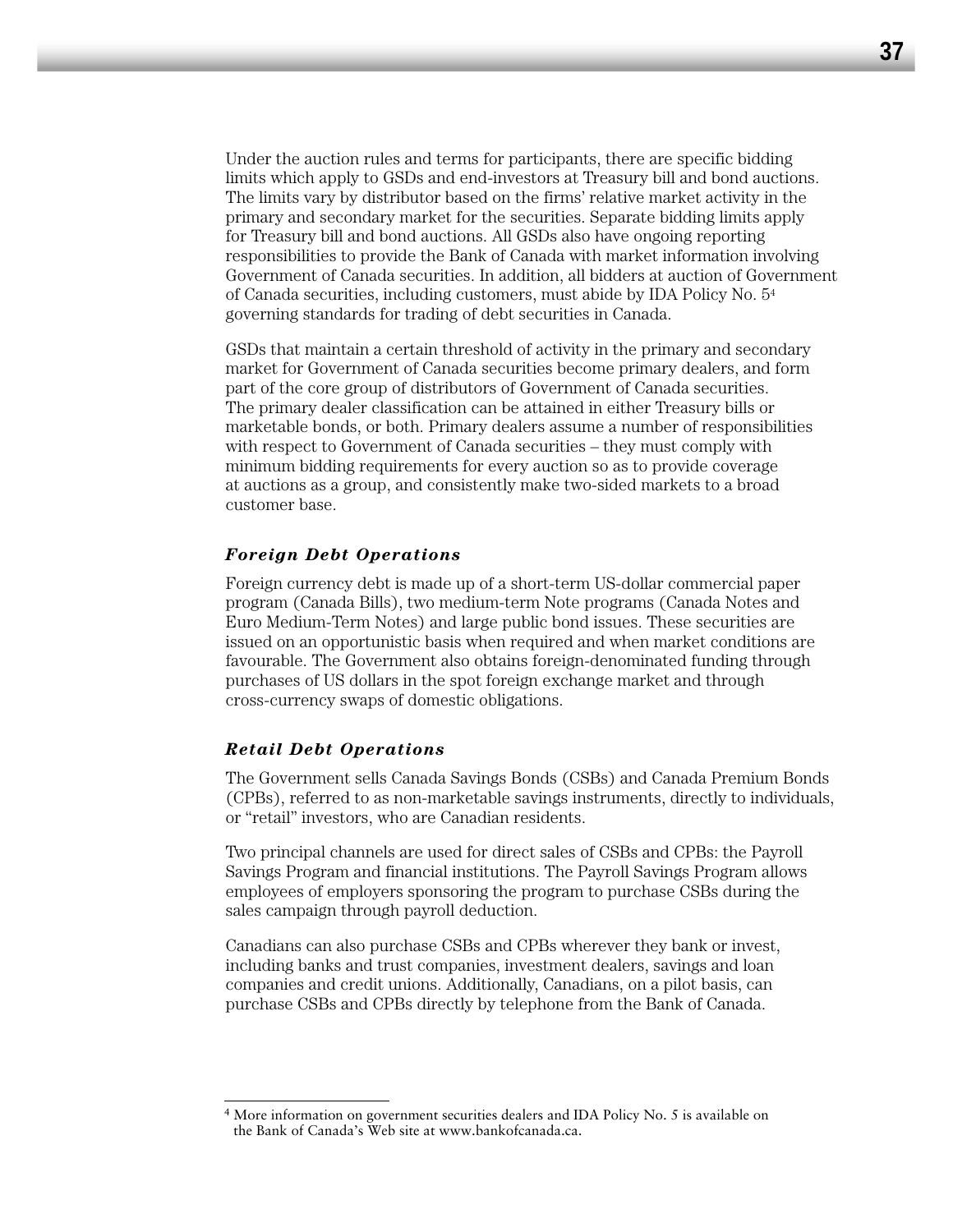## *Annex 2*

# **Government of Canada Market Debt Instruments** *Fixed-Coupon Marketable Bonds*

Effective October 1995, Government of Canada marketable bonds are issued in global certificate form only whereby a global certificate for the full amount of the bonds is issued in fully registered form in the name of CDS & Co., a nominee of the Canadian Depository for Securities Limited (CDS). The bonds must be purchased, transferred or sold, directly or indirectly, through a participant of the Debt Clearing Service, which is operated by CDS, and only in integral multiples of \$1,000 (face value). Prior to December 1993, Government of Canada bonds were issued in coupon-bearer and fully registered form, and were available in denominations ranging from \$1,000 to \$1,000,000. Between December 1993 and September 1995, Government of Canada bonds were issued only in fully registered form. All Canadian dollar marketable bonds are non-callable and pay a fixed rate of interest semi-annually.

#### *Treasury Bills*

Effective November 1995, all new issues of Treasury bills are issued is global certificate form only whereby a global certificate for the full amount of the Treasury bills is issued in fully registered form in the name of CDS & Co., a nominee of the CDS. Treasury bills must be purchased, transferred or sold, directly or indirectly, through a participant of the Debt Clearing Service, which is operated by CDS, and only in integral multiples of \$1,000 (face value). Prior to November 1995, Treasury bills were issued in bearer form and were available in denominations ranging from \$1,000 to \$1,000,000.

The Government of Canada also periodically issues cash management bills (CMBs). CMBs are Treasury bills with maturities of less than three months (they can be as short as one day) used as a source of short-term financing for the Government. CMB auctions can take place on any business day, typically for next-day delivery, but on some occasions for same-day delivery.

#### *Government of Canada Real Return Bonds*

Government of Canada real return bonds (RRBs) pay semi-annual interest based upon a real interest rate. Unlike standard fixed-coupon marketable bonds, interest payments on RRBs are adjusted for changes in the consumer price index (CPI). The CPI, for the purposes of RRBs, is the all-items CPI for Canada, not seasonally adjusted, published monthly by Statistics Canada. The semi-annual nominal coupon payments are calculated as follows:

coupon payment<sub>i</sub> = real coupon rate/2 x (principal + inflation compensation<sub>i</sub>) where inflation compensation<sub>i</sub> = ((principal x reference  $\text{CPI}_{\text{i}}\text{/reference } \text{CPI}_{\text{base}}$ ) – principal).

Reference CPI for the first day of any calendar month is the CPI for the third preceding calendar month. The reference CPI for any other day in a month is calculated by linear interpolation between the reference CPI applicable to the first day of the month in which such day falls and the reference CPI applicable to the first day of the month immediately following. The reference CPI<sub>base</sub> for a series of bonds is the reference  $\text{CPI}_i$  applicable to the original issue date for the series.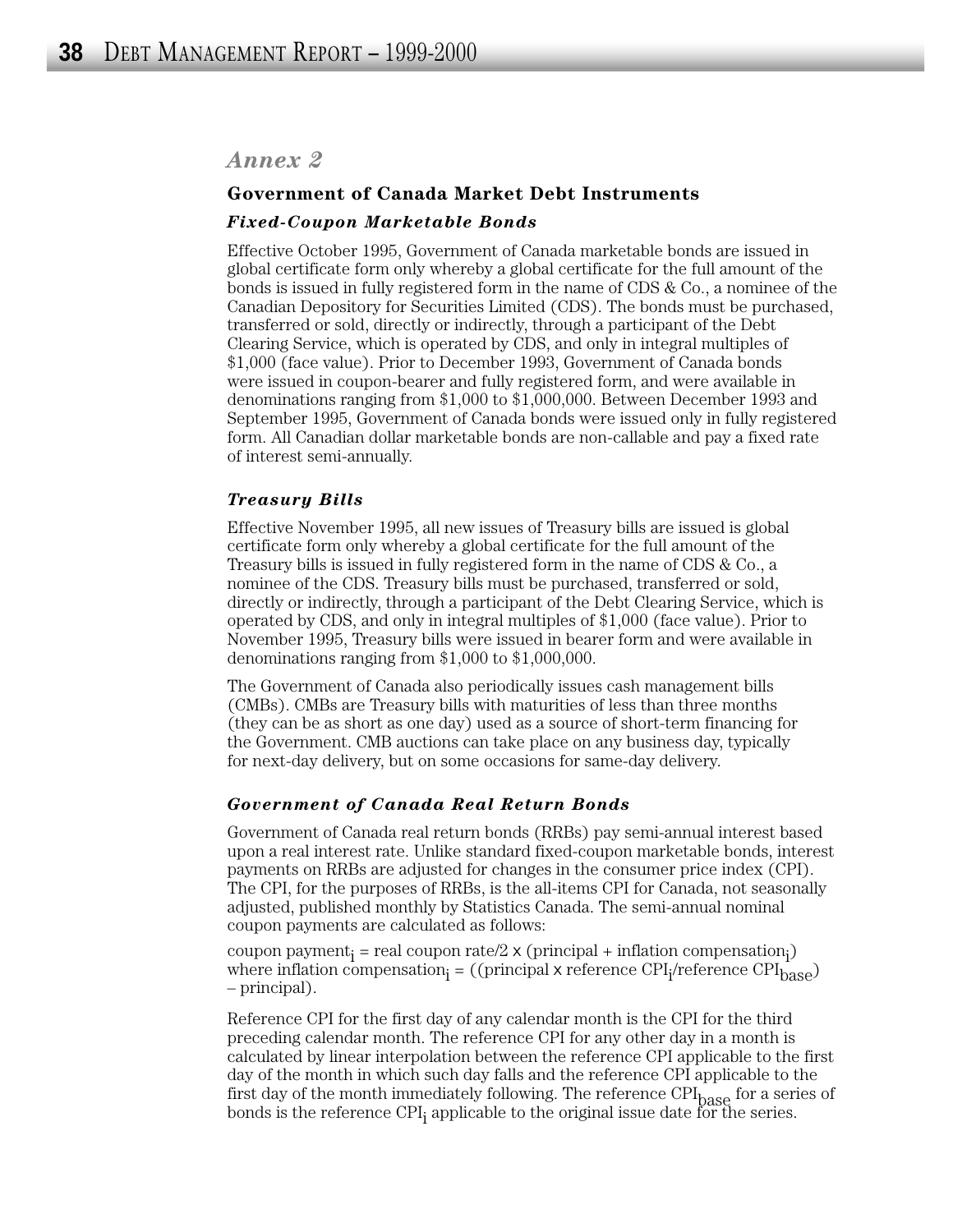At maturity, bondholders will receive, in addition to a coupon interest payment, a final payment equal to the sum of the principal amount and the inflation compensation accrued from the original issue date  $-$  i.e. final payment  $=$ principal + ((principal x reference  $\overline{CPI}_{\text{matter}}/$ reference  $\overline{CPI}_{\text{base}}$ ) – principal).

These bonds must be purchased, transferred or sold, directly or indirectly, through a participant of the Debt Clearing Service and only in integral multiples of \$1,000 (face value).

#### *Canada Savings Bonds*

Canada Savings Bonds (CSBs) are offered for sale by most financial institutions in Canada. In addition, a significant number of organizations sponsor the Payroll Savings Program, thus allowing many Canadians to purchase CSBs through payroll deductions.

Except in certain specific circumstances, CSBs can be registered only in the name of residents of Canada. They are available in both regular interest and compound interest forms. For those CSBs which are certificated, denominations range from \$100 (\$300 for a regular interest bond) to \$10,000. All CSBs are non-callable and, except in certain limited circumstances, non-transferable.

CSBs provide minimum guaranteed annual interest rates. The minimum guaranteed annual interest rates will be increased if market conditions warrant, but the bondholder will not earn less than the rates announced for that series for the posted period. CSBs are cashable at any time and, after the first three months, pay interest up to the end of the month prior to encashment. Principal and interest are fully backed by the Government of Canada.

#### *Canada Premium Bonds*

The Canada Premium Bond (CPB) was introduced by the Government of Canada in 1998. Like CSBs, CPBs are offered for sale at most financial institutions in Canada.

CPBs offer a higher rate of interest at the time of issue compared to the CSB on sale at the same time, and are redeemable once a year on the anniversary date of the issue and during the 30 days thereafter without penalty. Once an issue date has passed, the announced interest rates for the posted period will not be changed. CPBs are available in both regular interest and compound interest forms. The compound interest bond is available for as little as \$100 while the regular interest bond is available starting from \$300. Principal and interest are fully backed by the Government of Canada and this bond is non-callable.

#### *Canada Bills*

Canada Bills are promissory notes denominated in US dollars and issued only in book-entry form. They mature not more than 270 days from their date of issue and are discount obligations with a minimum order size of US\$1,000,000 and a minimum denomination of US\$1,000. Delivery and payment for Canada Bills occur in same-day funds through Chase Manhattan Bank in New York City.

Primary distribution of Canada Bills occurs through five dealers: CIBC Wood Gundy Inc., CS First Boston, Goldman, Sachs & Co., Lehman Brothers and RBC Dominion Securities Inc. Rates on Canada Bills are posted daily for terms of one to six months.

Canada Bills are issued for foreign exchange reserve funding purposes only.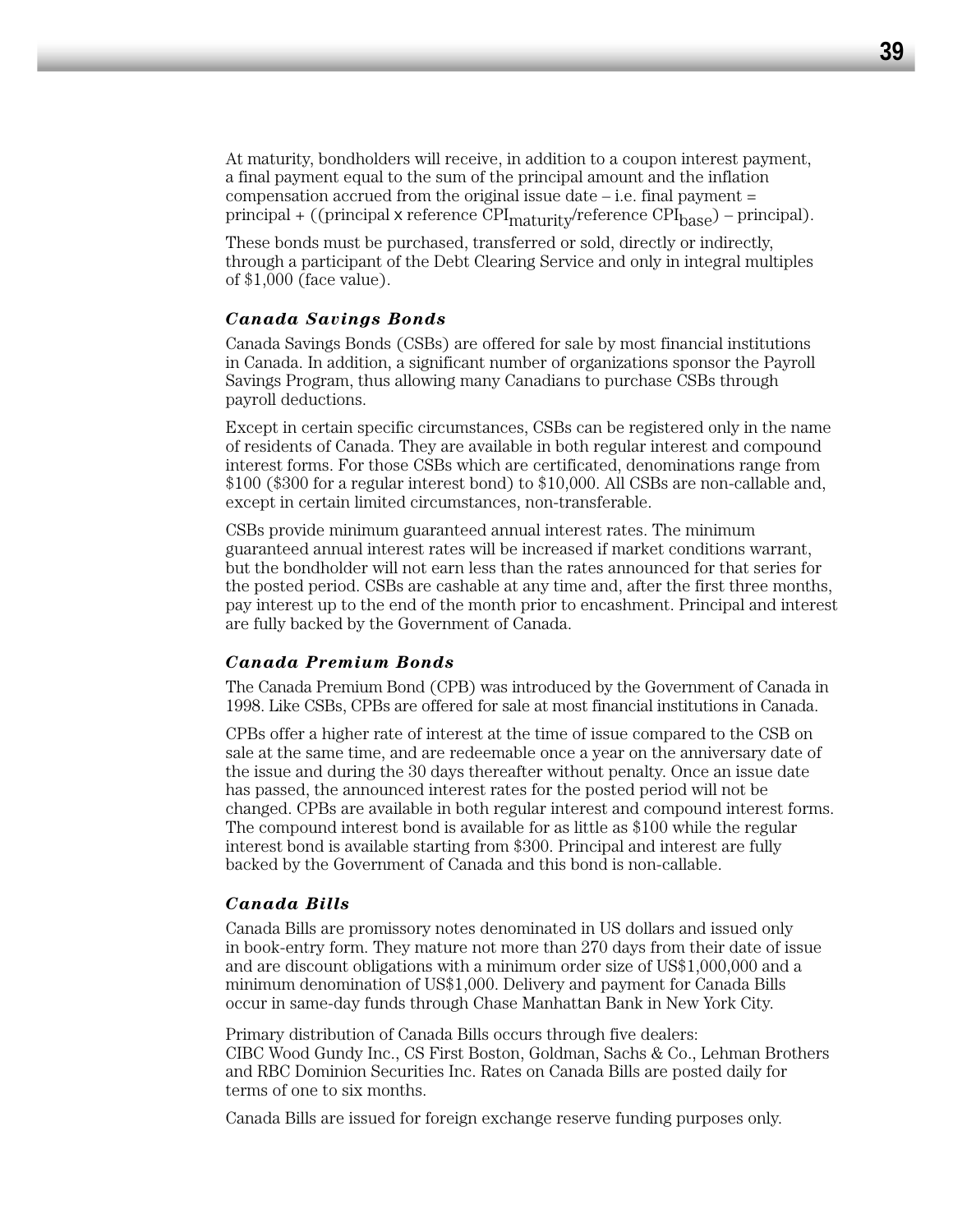#### *Canada Notes*

Canada Notes are promissory notes usually denominated in US dollars and available in book-entry form. Canada Notes are issued in denominations of US\$1,000 and integral multiples thereof. At present, the aggregate principal amount outstanding issued under the program is limited to US\$10.0 billion. Notes can be issued for terms of nine months or longer, and can be issued at a fixed or a floating rate.

The interest rate or interest rate formula, issue price, stated maturity, redemption or repayment provisions, and any other terms are established by the Government of Canada at the time of issuance of the notes and will be indicated in the Pricing Supplement. Delivery and payment for Canada Notes occur through the Bank of New York.

The notes are offered on a continuous basis by the Government through five dealers: CS First Boston, Goldman, Sachs & Co., Lehman Brothers, Nesbitt Burns Inc. and Scotia Capital Markets. The Government may also sell notes to other dealers or directly to investors.

Canada Notes are issued for foreign exchange reserve funding purposes only.

#### *Euro Medium-Term Notes*

Euro Medium-Term Notes (EMTNs) are medium-term notes issued outside the United States and Canada. Government of Canada EMTNs are sold either by dealers in the dealer group, or by dealers who are not in the dealer group but who are acting as the Government's agent for the particular transaction (called reverse inquiry). EMTNs are sold on a bought-deal basis (i.e. the dealer purchasing EMTNs is responsible for the sale of the notes) and on an intermittent basis.

The Arranger for the EMTN program is Morgan Stanley Dean Witter. The London-based dealer group includes CIBC World Markets plc, Goldman Sachs International, J.P. Morgan Securities Ltd., Nomura International, TD Securities, Deutsche Bank, Merrill Lynch International, Morgan Stanley Dean Witter, RBC Dominion Securities and Warburg Dillon Read.

The EMTN program further diversifies the sources of cost-effective funding for the foreign exchange reserves. Notes issued under this program can be denominated in a range of currencies and structured to meet investor demand.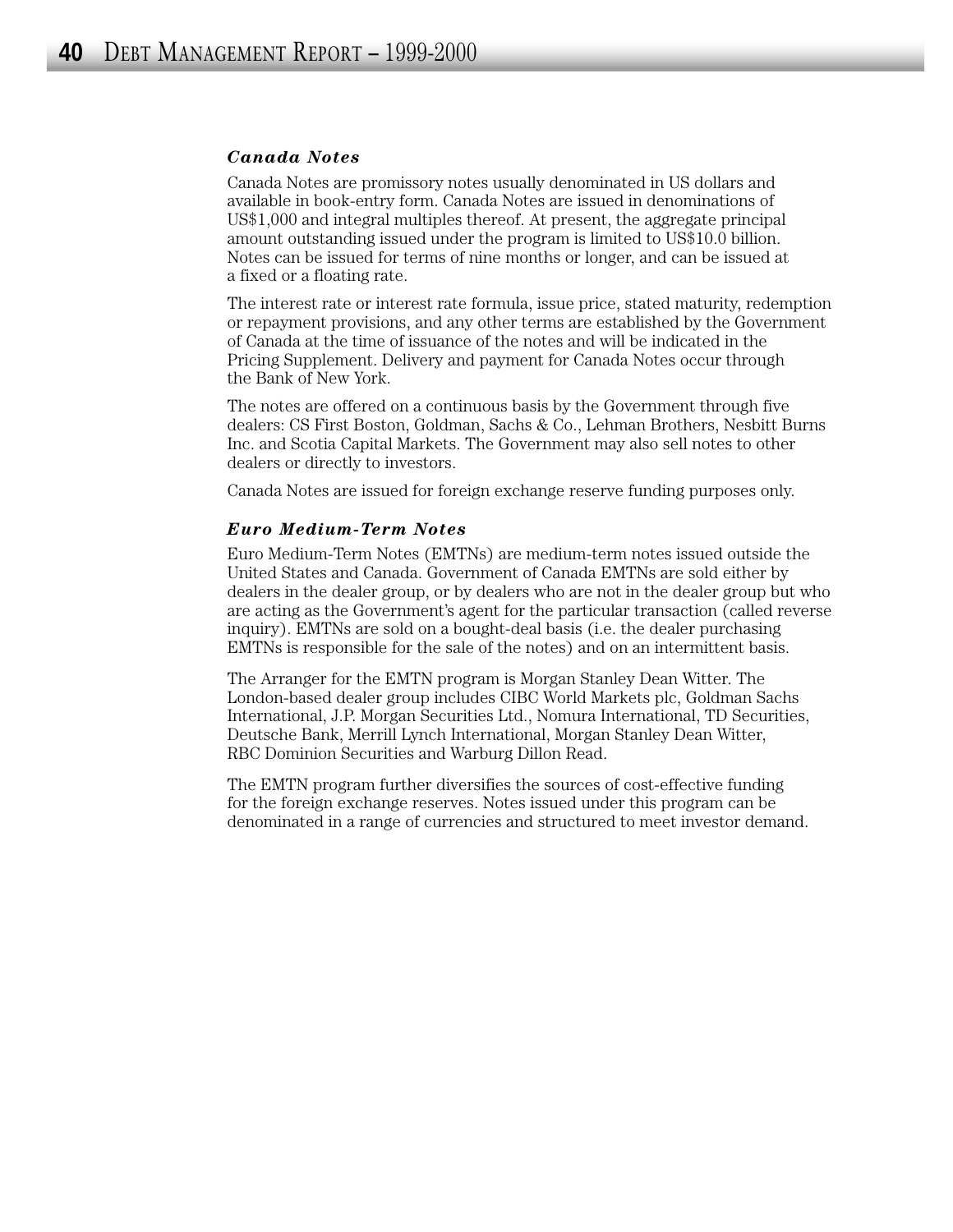# *Annex 3*

#### **Glossary**

**benchmark bond:** Specific issue outstanding within each class of maturities. It is considered by the market to be the standard against which all other bonds issued in that class are evaluated.

**bid:** Price a buyer is willing to pay.

**bid-offer spread:** The difference between bid and offer prices. It is typically measured in basis points (hundredths of a per cent).

**budgetary surplus:** Occurs when government annual revenues exceed annual budgetary expenditures. A deficit is the shortfall between government revenues and budgetary spending.

**Exchange Fund Account:** A fund maintained by the Government of Canada for the purpose of promoting order and stability of the Canadian dollar in the foreign exchange market. This function is fulfilled by purchasing foreign exchange (selling Canadian dollars) when there is upward pressure on the value of the Canadian dollar and selling foreign exchange (buying Canadian dollars) when there is downward pressure on the currency.

**financial requirements/source:** Measures the difference between the cash coming in to the Government and the cash going out. In the case of a financial requirement, it is the amount of new borrowing required from outside lenders to meet the Government's financing needs in any given year.

**foreign exchange reserves:** Stocks of foreign exchange assets (e.g. interestearning bonds) held by sovereign states to support the value of the domestic currency. Canada's foreign exchange reserves are held in a special account called the Exchange Fund Account.

**gross public debt:** Total amount the Government owes. It consists of both market debt in the form of outstanding securities such as Treasury bills and Canada Savings Bonds, and internal debt owed mainly to the superannuation fund for government employees and other current liabilities.

**interest-bearing debt:** Consists of unmatured debt, or market debt, and the Government's liabilities to internally held accounts such as federal employees' pension plans.

**market debt:** For debt management purposes, market debt is defined as the portion of debt that is funded in the public markets, and consists of marketable bonds, Treasury bills, retail debt (primarily Canada Savings Bonds), foreign-currency-denominated bonds and bills, as well as bonds issued to the Canada Pension Plan.

**marketable debt:** Market debt that is issued by the Government of Canada and sold via public tender or syndication. These issues can be traded between investors while outstanding.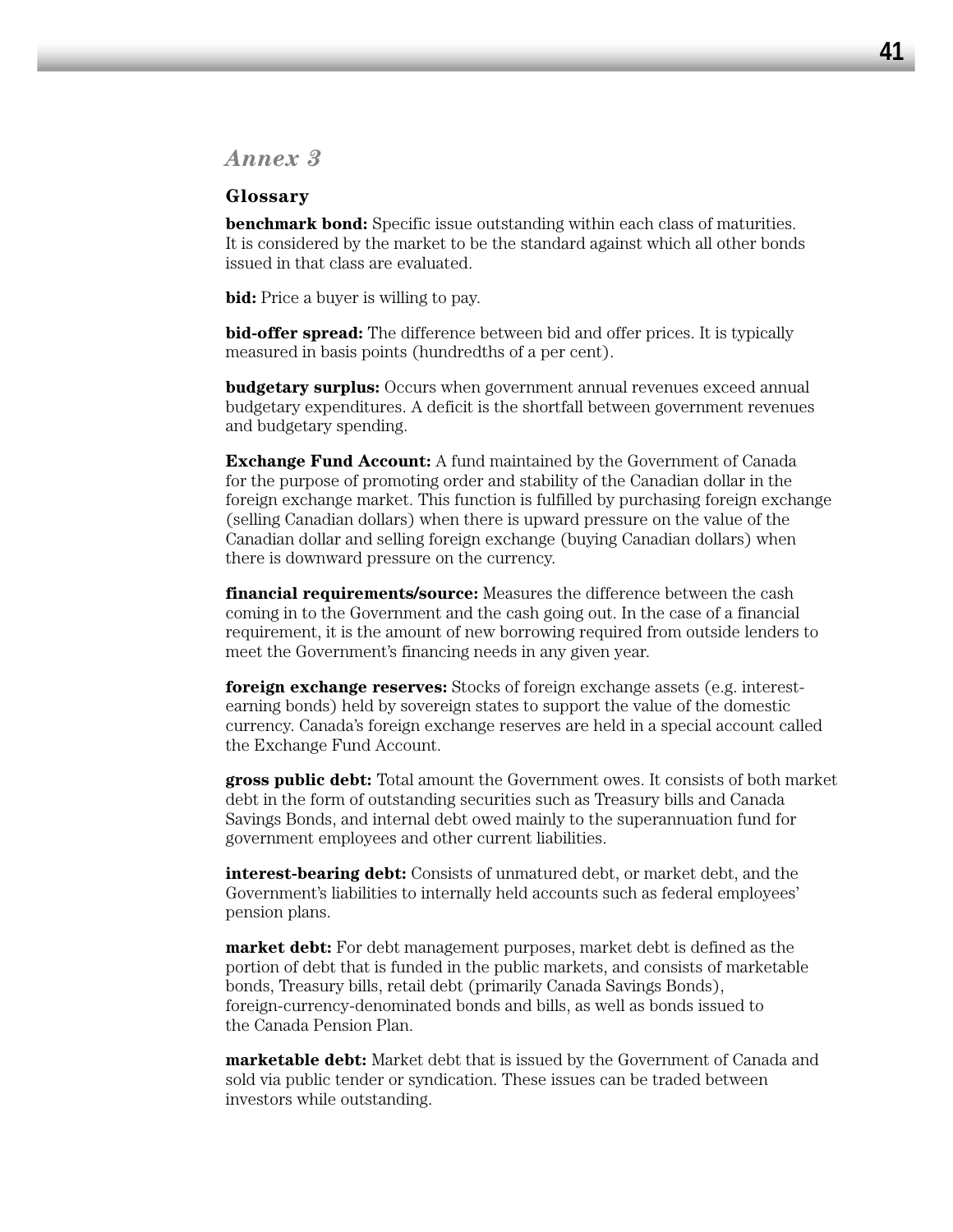**net public debt:** Consists of gross public debt, net of financial assets.

**non-market debt:** Consists of the Government's internal debt, which is, for the most part, federal public sector pension liabilities and the Government's current liabilities (such as accounts payable, accrued liabilities, interest and payment of matured debt).

**non-marketable debt:** Market debt that is not tradable and that is issued to retail investors (Canada Savings Bonds and Canada Premium Bonds).

**offer:** Price at which a seller is willing to sell.

**term structure of interest rates:** The levels of interest rates from shortto long-term maturities.

**turnover ratio:** Volume of securities traded as a percentage of securities outstanding.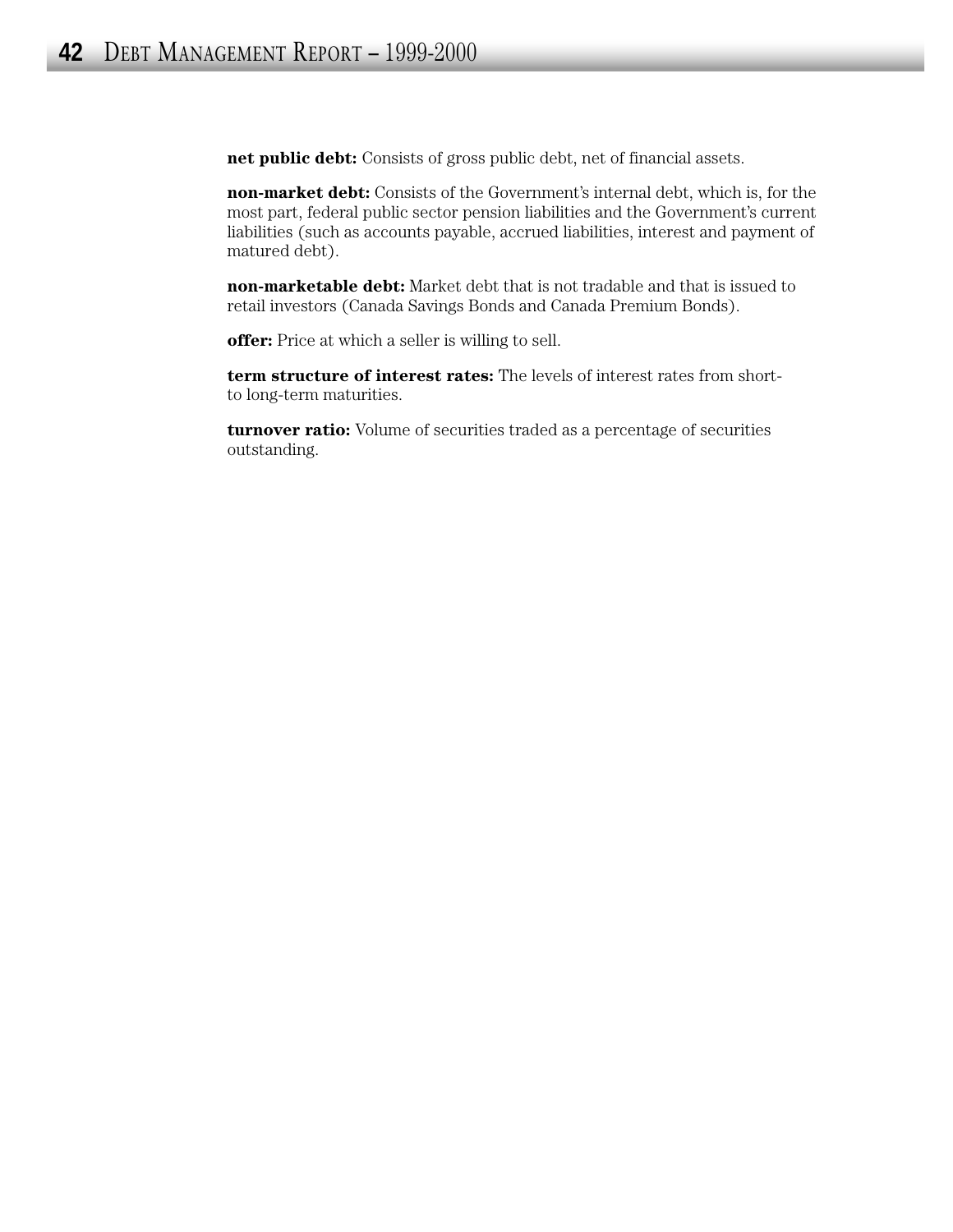# *Reference Tables*

|                         | I Gross Public Debt, Outstanding Market Debt and Debt Charges                                                                                  | 45 |
|-------------------------|------------------------------------------------------------------------------------------------------------------------------------------------|----|
| $\mathbf{H}$            | Government of Canada Outstanding Market Debt                                                                                                   | 46 |
| III                     | Average Weekly Domestic Market Trading in<br>Government of Canada Securities, April 1999 to March 2000 47                                      |    |
|                         | <b>IV</b> Distribution of Domestic Holdings of Government                                                                                      | 48 |
| V                       | Non-Resident (Direct) Holdings of Government of Canada Debt                                                                                    | 54 |
|                         | <b>VI</b> Fiscal 1999-2000 Treasury Bill Program $\ldots \ldots \ldots \ldots \ldots \ldots \ldots$                                            | 55 |
|                         | VII Fiscal 1999-2000 Treasury Bill Auction Results                                                                                             | 56 |
| VIII                    | Fiscal 1999-2000 Canadian-Dollar Marketable Bond Program                                                                                       | 57 |
| $\mathbf{I} \mathbf{X}$ | Fiscal 1999-2000 Marketable Bond Auction Results                                                                                               | 58 |
| X                       |                                                                                                                                                | 59 |
| XI                      | Outstanding Government of Canada Canadian-Dollar<br>Marketable Bonds as at March 31, 2000 $\dots\dots\dots\dots\dots\dots\dots\dots\dots\dots$ | 60 |
| XII                     | Government of Canada Swaps Outstanding as at March $31,2000$                                                                                   | 62 |
|                         | <b>XIII</b> Canada Savings Bonds and Canada Premium Bonds,                                                                                     | 64 |
|                         |                                                                                                                                                |    |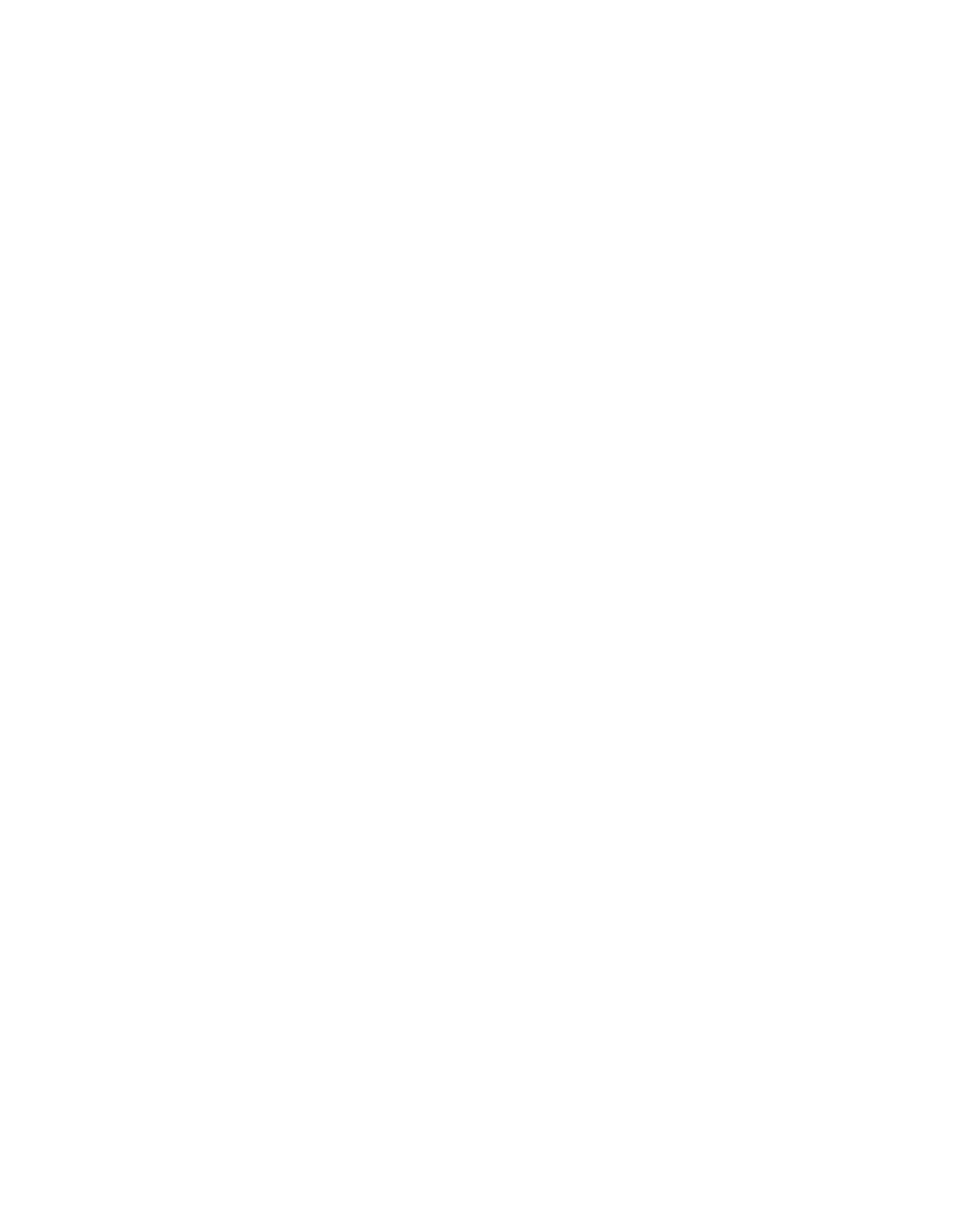|                                                                                                                       |                | Gross public debt     |                                               |                       |               | Outstanding market debt |                       |                             |
|-----------------------------------------------------------------------------------------------------------------------|----------------|-----------------------|-----------------------------------------------|-----------------------|---------------|-------------------------|-----------------------|-----------------------------|
| ending March 31<br>Fiscal years                                                                                       | Outstanding    | Fixed-rate<br>portion | fixed-rate<br>Average<br>portion <sup>2</sup> | Total debt<br>charges | Outstanding   | Fixed-rate<br>portion   | Total debt<br>charges | Average<br>interest<br>rate |
|                                                                                                                       | (\$ billions)  | $\mathcal{S}$         | $\mathcal{E}$                                 | (\$ billions)         | (\$ billions) | $\circledS$             | (\$ billions)         | 8                           |
| 1985-86                                                                                                               | 274.8          | 51.9                  |                                               | 25.4                  | 201.2         | 36.7                    | 20.7                  | 0.66                        |
| 1986-87                                                                                                               | 308.9          | 50.9                  |                                               | 26.7                  | 228.6         | 36.9                    | 21.5                  | 9.34                        |
| 1987-88                                                                                                               | 340.1          | 51.2                  |                                               | 29.0                  | 250.8         | 38.2                    | 23.1                  | $-9.61$                     |
| 1988-89                                                                                                               | 371.5          | 49.6                  |                                               | 33.2                  | 276.3         | 37.2                    | 26.5                  | 10.82                       |
| 1989-90                                                                                                               |                | 49.9                  |                                               | 38.8                  | 294.6         | 38.1                    |                       | 1.20                        |
| 1990-91                                                                                                               | 397.2<br>433.3 | 50.4                  |                                               | 42.6                  | 323.9         | 38.5                    | 34.3                  | 10.72                       |
| 1991-92                                                                                                               |                | 50.7                  |                                               | 41.2                  | 351.9         | 38.9                    | 32.4                  | 8.86                        |
| 1992-93                                                                                                               | 467.4<br>503.9 | 50.4                  |                                               | 38.8                  | 382.7         | 39.0                    | 29.4                  | 7.88                        |
| 1993-94                                                                                                               | 546.4          | 53.3                  |                                               | 38.0                  | 414.0         | 42.7                    | 28.0                  | 6.75                        |
| 1994-95                                                                                                               | 584.8          | 55.1                  |                                               | 42.0                  | 441.0         | 44.4                    | 31.4                  | 7.97                        |
| 1995-96                                                                                                               | 624.7          | 56.9                  |                                               | 46.9                  | 469.5         | 47.9                    | 35.3                  | 7.34                        |
| 1996-97                                                                                                               | 640.7          | 61.7                  |                                               | 45.0                  | 476.9         | 53.8                    | 33.0                  | 6.66                        |
| 1997-98                                                                                                               | 638.5          | 63.7                  |                                               | 40.9                  | 467.3         | 56.8                    | $-31.0$               | 6.64                        |
| 1998-99                                                                                                               | 640.3          | 64.5                  | 66.6                                          | 41.4                  | 460.4         | 58.5                    | 30.8                  | 6.70                        |
| 1999-00                                                                                                               | 638.7          | 66.5                  | 66.6                                          | 41.6                  | 456.4         | - 50.T                  | 30.5                  | 6.15                        |
| Note: Variances in the maturity structure of the debt will cause the fixed ratio to vary modestly on a monthly basis. |                |                       |                                               |                       |               |                         |                       |                             |

**Reference Table I**<br>Gross Public Debt, Outstanding Market Debt and Debt Charges *Gross Public Debt, Outstanding Market Debt and Debt Charges*

**Reference Table I** 

ו אטנפי. After adjusting for non-interest-bearing liabilities. Definition of fixed debt may vary slightly from year to year to accommodate changes in the debt structure.<br>1 After adjusting for non-interest-bearing liabilit After adjusting for non-interest-bearing liabilities. Definition of fixed debt may vary slightly from year to year to accommodate changes in the debt structure. ivote: variances in the maturity structure of tr

<sup>2</sup> Comparative figures for prior years are not available. Comparative figures for prior years are not available.

Sources: Public Accounts of Canada, Bank of Canada Review, Department of Finance estimates. Sources: *Public Accounts of Canada, Bank of Canada Review*, Department of Finance estimates.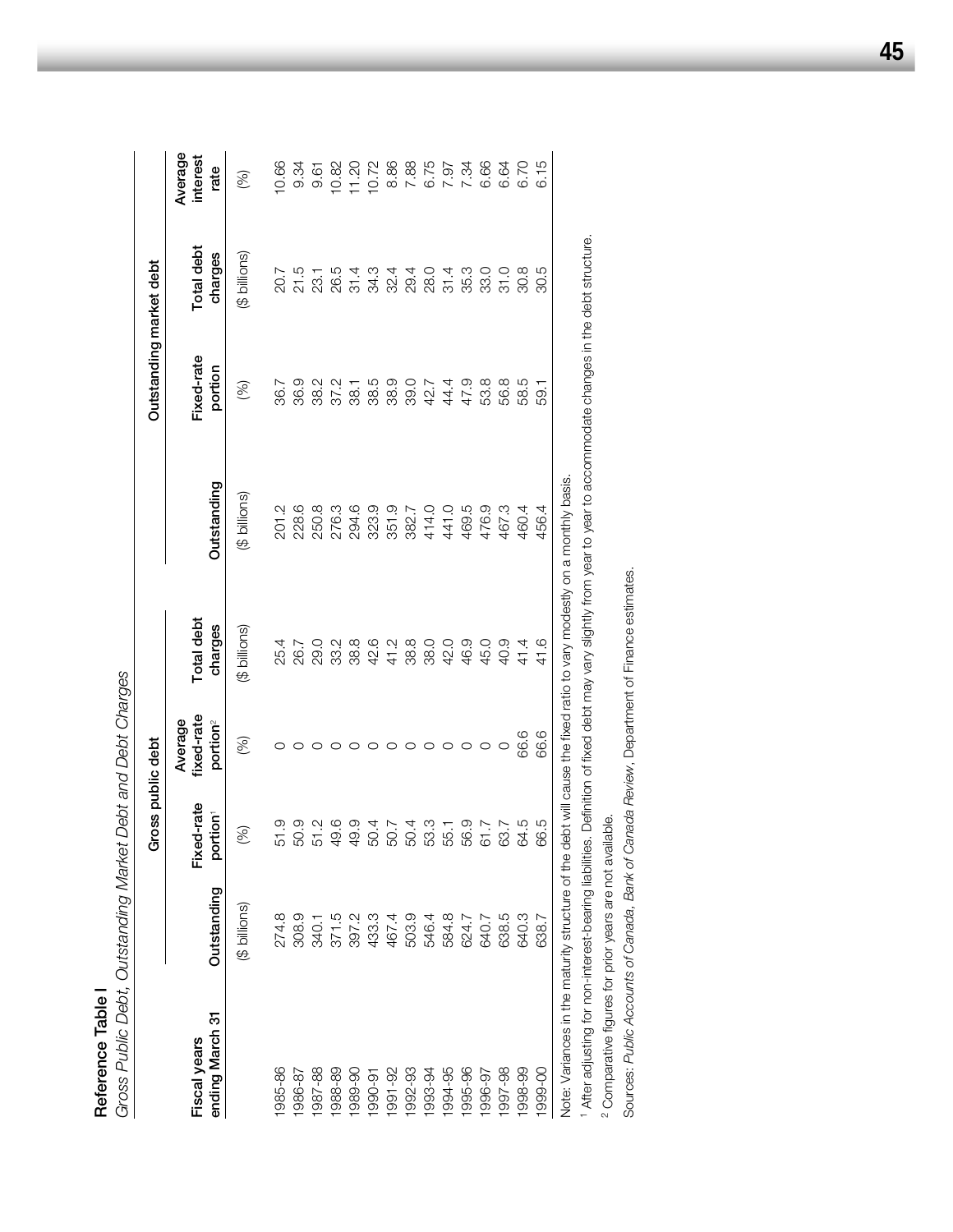|                    | <b>farket</b> Debt                |
|--------------------|-----------------------------------|
| Reference Table II | overnment of Canada Outstanding l |

|                                    |                   | Payable in Canadian dollars                                                                                                                       |                              |                    |         |                     |                 | Payable in foreign currencies |                     |                 |        |                         |
|------------------------------------|-------------------|---------------------------------------------------------------------------------------------------------------------------------------------------|------------------------------|--------------------|---------|---------------------|-----------------|-------------------------------|---------------------|-----------------|--------|-------------------------|
| Fiscal years<br>March 31<br>ending | Treasury<br>bills | Marketable<br>bonds                                                                                                                               | Retail<br>debt               | bonds<br><b>BP</b> | Total   | Marketable<br>bonds | Canada<br>Bills | Canada<br>Notes <sup>1</sup>  | drawings<br>Standby | loans<br>Term   | Total  | market<br>Total<br>debt |
|                                    |                   |                                                                                                                                                   |                              |                    |         | (C\$ millions)      |                 |                               |                     |                 |        |                         |
| 97-78                              | 11,295            | 21,645                                                                                                                                            | 036<br>$\infty$              |                    | 51,060  | $\frac{18}{1}$      |                 |                               | 850                 |                 | 1,031  | 51,664                  |
| 978-79                             | 13,535            | 26,988                                                                                                                                            | 443                          | 8                  | 60,062  | 3,319               |                 |                               | 2,782               | 1,115           | 7,216  | 66,640                  |
| $979 - 80$                         | 16,325            | 33,387                                                                                                                                            | 182<br>$\infty$              | $\frac{8}{10}$     | 68,007  | 3,312               |                 |                               | 359                 | 1,030           | 4,701  | 72,021                  |
| 1980-81                            | 21,770            | 40,976                                                                                                                                            | 966                          | 136                | 78,848  | 3,236               |                 |                               | 355                 | 1,046           | 4,637  | 83,138                  |
| $1981 - 82$                        | 19,375            | 43,605                                                                                                                                            | $\frac{8}{2}$                | 154                | 88,242  | 3,867               |                 |                               |                     | 550             | 4,417  | 93,167                  |
| 982-83                             | 29,125            | 48,473                                                                                                                                            | 753<br>1000000               | 171                | 110,522 | 4,872               |                 |                               | $\circ$             | 362             | 5,234  | 116,562                 |
| 1983-84                            | 41,700            | 56,976                                                                                                                                            | 403                          | 189                | 137,268 | 4,306               |                 |                               | 510                 | 398             | 5,214  | 142,901                 |
| 1984-85                            | 52,300            | 69,354                                                                                                                                            | 167<br>$\frac{4}{2}$         | 205                | 164,026 | 4,972               | $\circ$         |                               | 1,909<br>2,233      | 1,172           | 8,053  | 172,719                 |
| 985-86                             | 61,950            | 81,163                                                                                                                                            | 607                          | 445                | 188,165 | 9,331               |                 |                               |                     | 2,247           | 13,811 | 201,229                 |
| 1986-87                            | 76,950            | 94,520                                                                                                                                            | ,854<br>4 4 10 4<br>4 4 10 4 | 1,796              | 217,120 | 9,120               | 1,045           |                               |                     | 2,047           | 12,212 | 228,611                 |
| 1987-88                            | 81,050            | 103,899                                                                                                                                           | 558                          | 2,492              | 239,999 | 8,438               | 1,045           |                               |                     | 2,257           | 11,740 | 250,809                 |
| 988-89                             | 102,700           | 15,748                                                                                                                                            | 048                          | 3,005              | 268,501 | 6,672               | 1,131           |                               |                     | 934             | 8,737  | 276,301                 |
| 1989-90                            | 118,550           | 127,681                                                                                                                                           | 207<br>$\overline{a}$        | 3,072              | 289,510 | 4,364               | 1,446           |                               |                     |                 | 5,810  | 294,562                 |
| 1990-91                            | 139,150           | 143,601                                                                                                                                           | 782<br>ಐ ಏ ಐ                 | 3,492              | 320,025 | 3,555               | 1,008           |                               |                     | $\circ$ $\circ$ | 4,563  | 323,903                 |
| 991-92                             | 152,300           | 158,059                                                                                                                                           | $\overline{0}3$              | 3,501              | 348,891 | 3,535               |                 |                               |                     |                 | 3,535  | 351,885                 |
| 1992-93                            | 162,050           | 178,436                                                                                                                                           | ,884                         | 3,505              | 377,875 | 2,926               | 2,552           |                               |                     | $\circ$         | 5,478  | 382,741                 |
| 993-94                             | 66,00C            | 203,373                                                                                                                                           | 866<br>$\infty$              | 3,497              | 403,736 | 5,019               | 5,649           |                               | ⌒                   | $\circ$         | 10,668 | 413,975                 |
| 994-95                             | 64,450            | 225,513                                                                                                                                           | ,756<br>SO                   | 3,488              | 424,207 | 7,875               | 9,046           |                               | $\circ$             | $\circ$         | 16,921 | 440,998                 |
| 1995-96                            | 166,100           | 252,411                                                                                                                                           | $-801$<br>8                  | 3,478              | 452,790 | 9,514               | 6,986           | $\frac{0}{3}$                 | O                   | O               | 16,810 | 469,547                 |
| 996-97                             | 135,400           | 282,059                                                                                                                                           | $-51$<br>32                  | 3,468              | 453,838 | 2,460               | 8,436           |                               | $\circ$             | $\circ$         | 23,017 | 476,852                 |
| 997-98                             | 112,300           | 293,987                                                                                                                                           | 302<br><u>ခ</u>              | 3,456              | 440,045 | 14,590              | 9,356           | 2,121<br>3,176                | $\circ$             | $\circ$         | 27,122 | 467,291                 |
| 1998-99                            | 96,950            | 294,914                                                                                                                                           | 810<br>$^{8}$                | 4,063              | 424,737 | 19,655              | 10,171          | 6,182                         | $\circ$             | $\circ$         | 36,008 | 460,427                 |
| 1999-00                            | 99,850            | 293,250                                                                                                                                           | 115<br>72                    | 3,427              | 423,642 | 21,464              | 6,008           | 5,168                         |                     |                 | 32,640 | 456,406                 |
|                                    |                   | Nata: Subcation of Covemment of Canada debt is in accordance with Rank of Canada reports, which may vany slightly from Dublic Accounts categories |                              |                    |         |                     |                 |                               |                     |                 |        |                         |

Note: Subcategonzation of Government of Canada debt is in accordance with Bank of Canada reports, which may vary slightly from Public Accounts categories<br>due to differences in classification methods. The total outstanding due to differences in classification methods. The total outstanding market debt may not equal the sum of the parts due to slight differences between the Bank of Canada's Note: Subcategorization of Government of Canada debt is in accordance with Bank of Canada reports, which may vary slightly from Public Accounts categories and Department of Finance's numbers.

<sup>1</sup> Includes EMTNs. <sup>1</sup> Includes EMTNs.

Sources: Bank of Canada Review, Department of Finance. Sources: *Bank of Canada Review,* Department of Finance.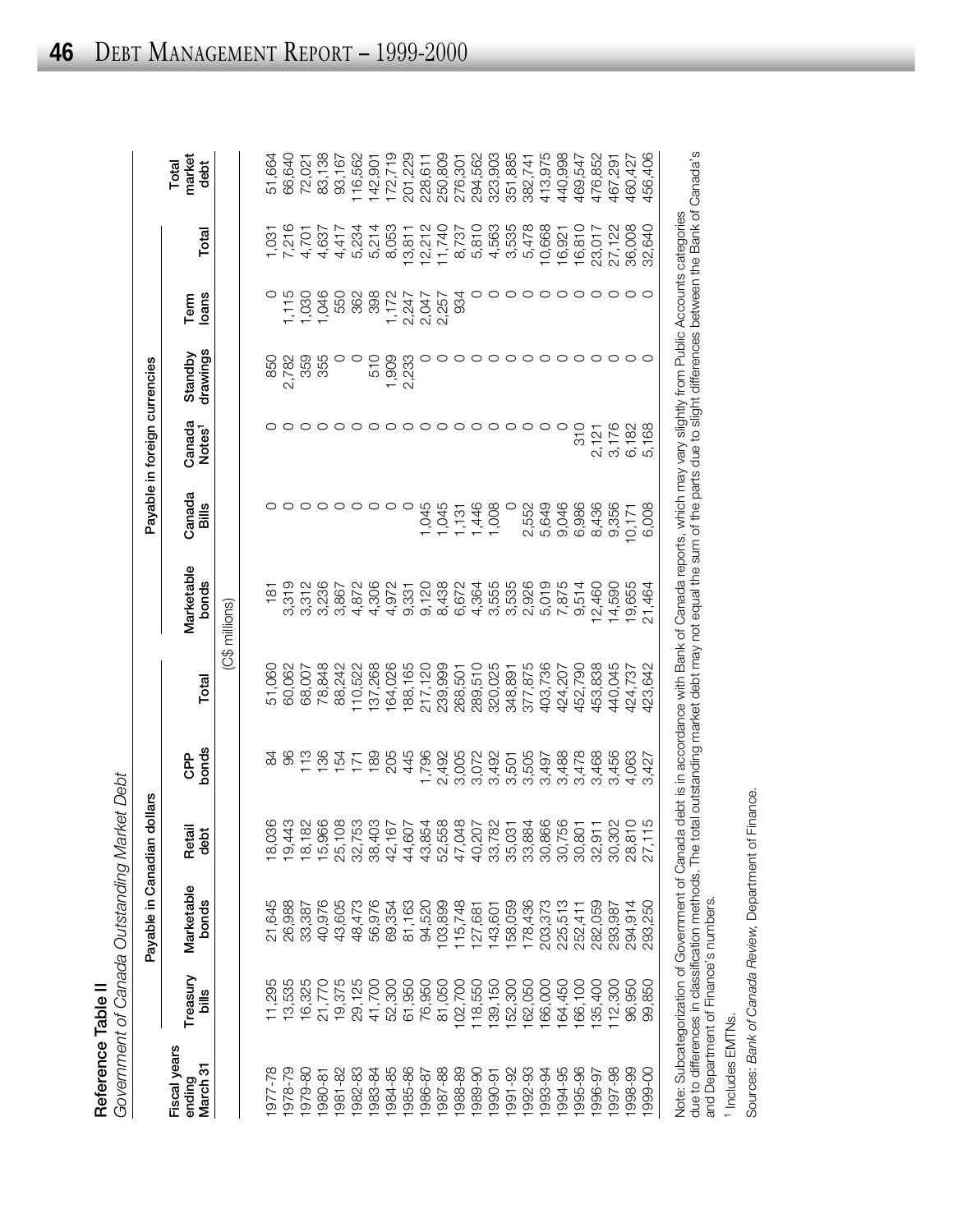| C |
|---|
|   |
|   |
|   |
|   |
|   |
|   |
|   |
|   |
|   |
|   |
|   |
|   |
|   |

**Reference Table III**<br>Average Weekly Domestic Market Trading in Government of Canada Securities, April 1999 to March 2000 *Average Weekly Domestic Market Trading in Government of Canada Securities, April 1999 to March 2000*

|                |                                                           |                      |                  | Marketable bonds |                         |                              |         |
|----------------|-----------------------------------------------------------|----------------------|------------------|------------------|-------------------------|------------------------------|---------|
|                | Treasury bills                                            | and under<br>3 years | 3 to 10<br>years | 10 years<br>Over | bonds<br>return<br>Real | marketable<br>bonds<br>Total | Total   |
|                |                                                           |                      |                  | (\$ millions)    |                         |                              |         |
| April 1999     | 23,921                                                    | 22,072               | 32,927           | 12,483           | 118                     | 67,600                       | 91,521  |
| May 1999       | 25,024                                                    | 30,533               | 38,873           | 13,099           | 206                     | 82,711                       | 107,735 |
| June 1999      | 20,668                                                    | 29,419               | 32,657           | 10,332           | 248                     | 72,656                       | 93,324  |
| 999 Ann        | 22,153                                                    | 19,902               | 26,847           | 8,963            | 142                     | 55,854                       | 78,007  |
| August 1999    | 20,702                                                    | 26,575               | 30,375           | 11,116           | $\frac{1}{8}$           | 68,247                       | 88,949  |
| September 1999 | 24,794                                                    | 29,433               | 30,489           | 8,597            | 281                     | 68,800                       | 93,594  |
| October 1999   | 21,812                                                    | 24,996               | 30,457           | 13,613           | 128                     | 69,194                       | 91,006  |
| November 1999  | 25,088                                                    | 26,809               | 35,593           | 10,838           | 420                     | 73,660                       | 98,748  |
| December 1999  | 21,061                                                    | 16,584               | 21,593           | 7,106            | 138                     | 45,421                       | 66,482  |
| January 2000   | 19,177                                                    | 24,376               | 26,786           | 8,493            | 238                     | 59,893                       | 79,070  |
| February 2000  | 31,585                                                    | 26,210               | 35,933           | 12,025           | 217                     | 74,385                       | 105,970 |
| March 2000     | 29,127                                                    | 27,907               | 30,925           | 9,948            | 322                     | 69,102                       | 98,229  |
|                | Source: Bank of Canada, Banking and Financial Statistics. |                      |                  |                  |                         |                              |         |

**47**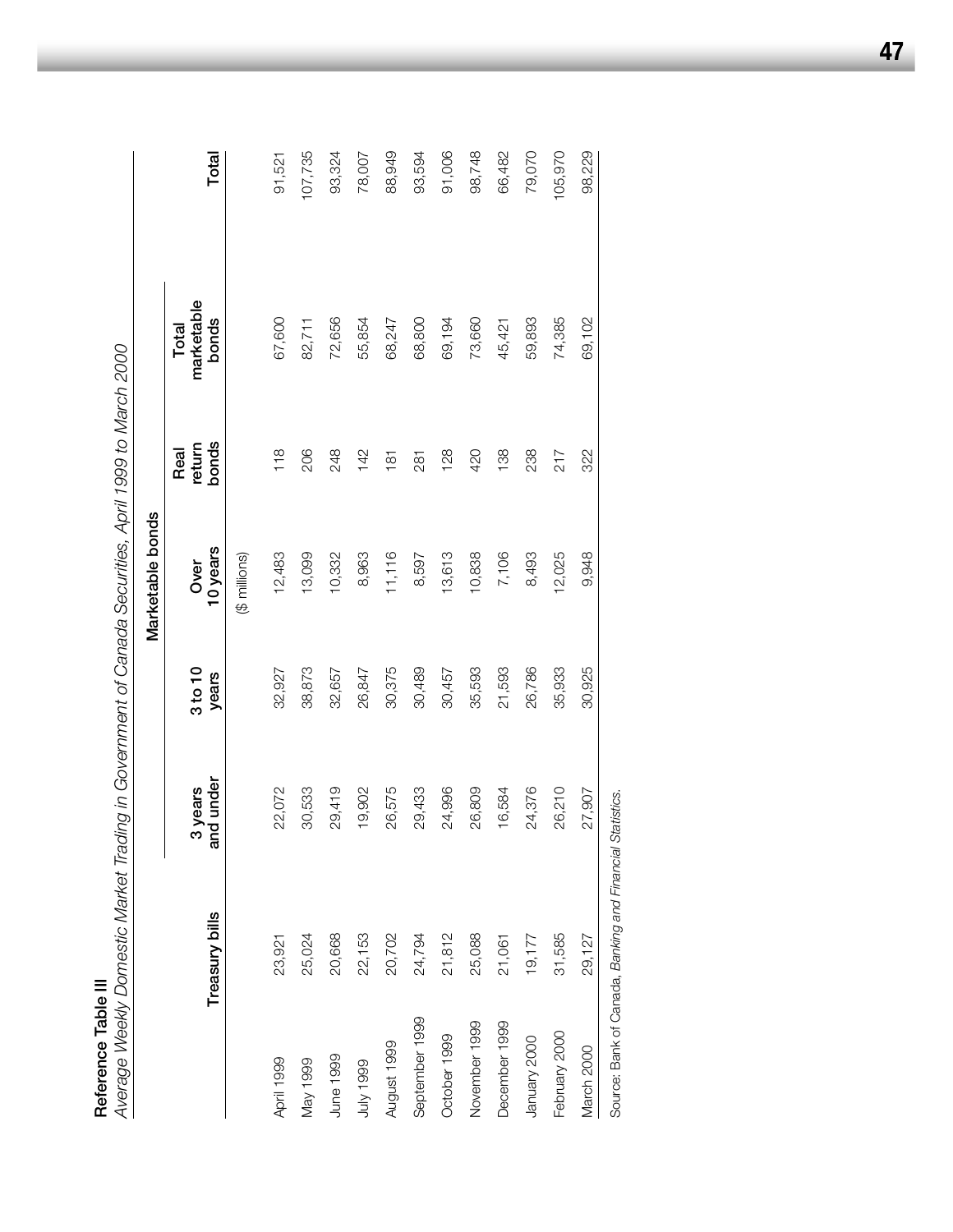| ¢ |
|---|
|   |
|   |
| ţ |
| C |
|   |
|   |
|   |

207,250 223,095 285,815 326,120 Rederence TabenVictor(strates of Government of Cairacta Securities and Cairacta Seminanten mondes<br>
Pedromoco TabenVictor (Sanada Savings Borots and Cairacta Premium Bonds<br>
PARTA – Treasury Bills, Canada ISB (Sanada Savings 245,475 342,325 348,395 1987 83,711 8,591 20,201 16,012 6,400 38,870 19,547 13,918 207,250 1988 86,574 8,634 20,606 21,115 7,492 42,460 19,028 17,186 223,095 234,569 0991,584,699 23,926,04 23,026,044 23,950,04 40,805,1,7 23,94,504 234,589 234,589 234,589 234,589 234 1990 81,060 11,797 20,325 23,224 10,460 52,984 26,051 19,574 245,475 266,628 1991 74,880 11,580 22,370 35,792 12,091 55,846 33,054 21,015 266,628 1992 72,869 13,696 22,607 44,555 12,428 60,042 39,396 20,222 285,815 300,126 1993 63,163 10,359 23,498 60,242 11,229 69,917 45,321 16,397 300,126 1994 52,751 12,039 24,902 70,063 9,992 78,559 52,847 24,967 326,120 1995 46,128 12,048 23,590 76,560 10,947 87,484 59,244 26,324 342,325 351,854 1996 43,971 10,013 25,556 74,789 10,952 90,231 71,514 24,828 351,854 350,747 1997 38,983 10,470 27,198 67,715 7,054 95,102 78,796 25,429 350,747 1998 37,054 8,529 27,911 65,636 6,659 100,056 79,497 23,053 348,395 354,828 1999 36,813 9,285 29,075 54,724 7,048 108,582 81,311 27,990 354,82813,918 17,186 17,840 19,574 21,015 16,397 24,828 25,429 23,053 20,222 24,967 26,324 27,990 19,547 19,028 23,850 39,396 52,847 59,244  $71,514$ 78,796 26,051 33,054 45,321 79,497  $81,311$ 55,846 69,917 78,559 95,102 38,870 42,460 46,037 60,042 100,056 52,984 87,484 90,231 108,582  $12,428$ 1,229 6,400 7,492 9,854 10,460 9,992 10,947 10,952 6,659 7,048  $12,091$ 7,054 21,115 16,012 19,804 23,224 35,792 44,555 60,242 70,063 76,560 74,789 67,715 65,636 54,724 20,606 21,133 20,325 22,370 22,607 23,498 24,902 23,590 25,556 27,198 29,075 20,201 27,911 13,696 10,359 12,039 12,048 10,013 10,470 8,529 9,285 8,634 11,402 11,797 11,580 8,591 86,574 84,649 74,880 72,869 36,813 83,711 81,060 63,163 52,751 46,128 43,971 38,983 37,054 1989 1993 1995 1996 1987 1988 1990 1992 1994 1997 1998 1991 1999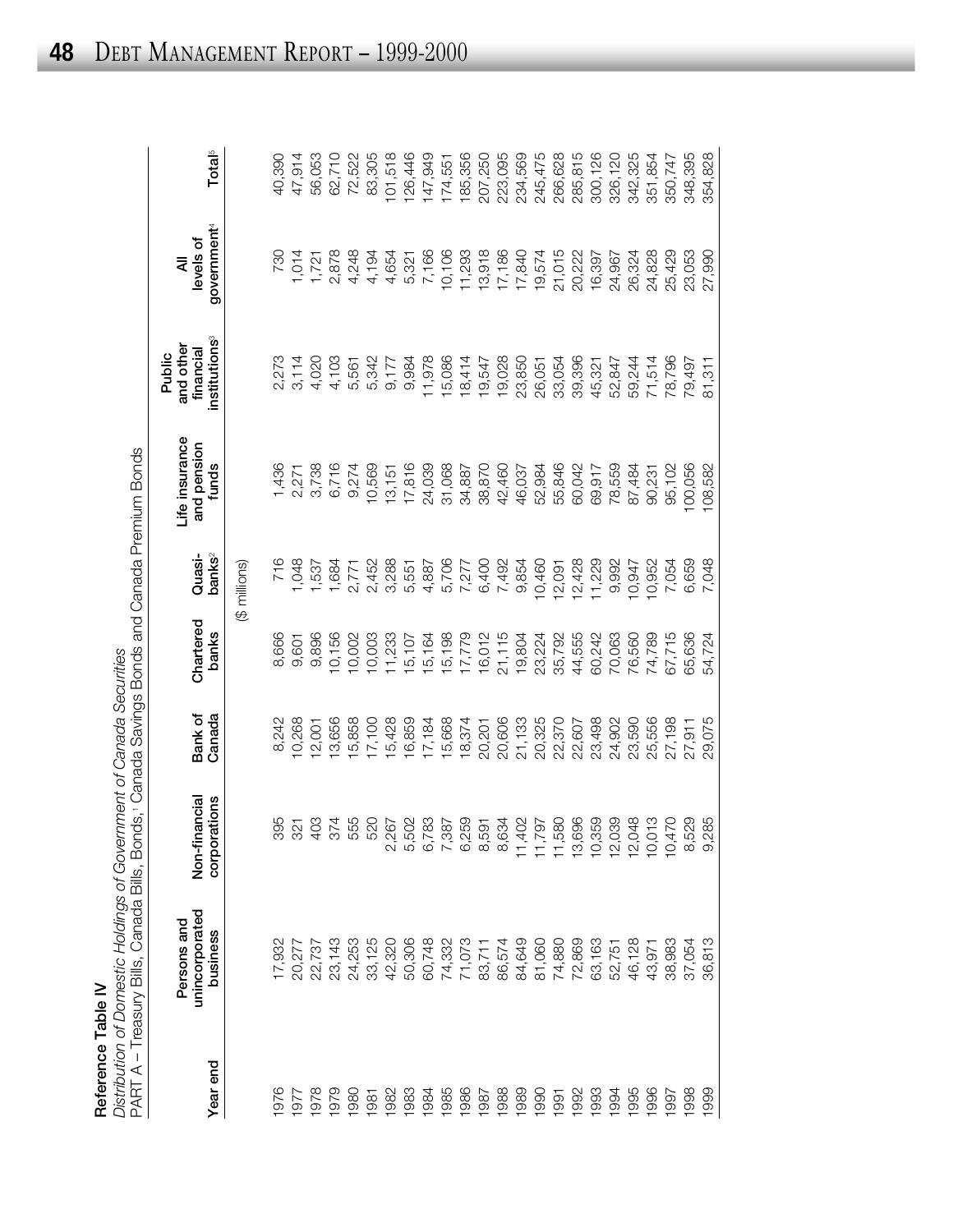| j<br>١<br>i      |
|------------------|
| ı                |
| ۷<br>f<br>r<br>ŀ |
|                  |

**Reference Table IV** (cont'd)<br>Distribution of Domestic Holdings of Government of Canada Securities<br>PART B – Treasury Bills, Canada Bills, Bonds, i Canada Savings Bonds and Canada Premium Bonds PART B – Treasury Bills, Canada Bills, Bonds,1 Canada Savings Bonds and Canada Premium Bonds *Distribution of Domestic Holdings of Government of Canada Securities*

| 」<br>ニ<br>ニ<br>ニ | , האנגר האנגר (, האנגר האנגר האנגר האנגר) (, האנגר האנגר האנגר האנגר האנגר האנגר האנגר האנגר האנגר ה |                                                                                                                                                                                    | ר אינדי אינדי אינדי אינדי אינדי אינדי אינדי אינדי אינדי אינדי אינדי אינדי אינדי אינדי אינדי אינדי אינדי אינדי א |                    |                              |                                        |                                                               |                                           |                    |
|------------------|------------------------------------------------------------------------------------------------------|------------------------------------------------------------------------------------------------------------------------------------------------------------------------------------|-----------------------------------------------------------------------------------------------------------------|--------------------|------------------------------|----------------------------------------|---------------------------------------------------------------|-------------------------------------------|--------------------|
| Year end         | unincorporated<br>Persons and<br>business                                                            | inancial<br>corporations<br>Non-fi                                                                                                                                                 | Bank of<br>Canada                                                                                               | Chartered<br>banks | banks <sup>2</sup><br>Quasi- | Life insurance<br>and pension<br>funds | institutions <sup>3</sup><br>and other<br>financial<br>Public | government <sup>4</sup><br>levels of<br>₹ | Total <sup>5</sup> |
|                  |                                                                                                      |                                                                                                                                                                                    |                                                                                                                 |                    | $\circledS$                  |                                        |                                                               |                                           |                    |
| 1976             | 44.40                                                                                                |                                                                                                                                                                                    |                                                                                                                 | 21.46              |                              | 3.56                                   | 5.63                                                          | 1.81                                      | 00.00              |
| 1977             | 42.32                                                                                                |                                                                                                                                                                                    | 20141<br>20142<br>2015                                                                                          | 20.04              | $7.77$<br>2.19<br>2.74       | 4.74                                   | 6.50                                                          | 2.12                                      | 100.00             |
| 1978             | 40.56                                                                                                |                                                                                                                                                                                    |                                                                                                                 | 17.65              |                              | 6.67                                   | 7.17                                                          | 3.07                                      | 100.00             |
| 1979             | 36.90                                                                                                |                                                                                                                                                                                    |                                                                                                                 | 16.20              | 2.69                         | 10.71                                  | 6.54                                                          | 4.59                                      | 100.00             |
| 1980             | 33.44                                                                                                |                                                                                                                                                                                    | 21.87                                                                                                           | 13.79              | 3.82                         | 12.79                                  | 7.67                                                          | 5.86                                      | 100.00             |
| 1981             | 39.76                                                                                                |                                                                                                                                                                                    | 20.53                                                                                                           | 12.01              | 2.94                         | 12.69                                  | 6.41                                                          |                                           | 100.00             |
| 1982             | 41.69                                                                                                |                                                                                                                                                                                    | 15.20                                                                                                           | 11.07              | 3.24                         | 12.95                                  | 9.04                                                          |                                           | 100.00             |
| 1983             | 39.78                                                                                                | 4.35                                                                                                                                                                               | 13.33                                                                                                           | 11.95              | 4.39                         | 14.09                                  | 7.90                                                          |                                           | 100.00             |
| 1984             | 41.06                                                                                                | 4.58<br>4.23                                                                                                                                                                       | 11.61                                                                                                           | 10.25              | $3.30$<br>$3.27$             | 16.25                                  | 8.10                                                          |                                           | 100.00             |
| 1985             | 42.58                                                                                                |                                                                                                                                                                                    | 8.98                                                                                                            | 8.71               |                              | 17.80                                  | 8.64                                                          |                                           | 100.00             |
| 1986             | 38.34                                                                                                |                                                                                                                                                                                    | 9.91                                                                                                            | 9.59               | 3.93                         | 18.82                                  | 9.93                                                          |                                           | 100.00             |
| 1987             | 40.39                                                                                                | $3.38$<br>$4.15$<br>$3.87$                                                                                                                                                         | 9.75                                                                                                            | 7.73               | 3.09                         | 18.76                                  | 9.43                                                          | 6.72<br>6.72                              | 100.00             |
| 1988             | 38.81                                                                                                |                                                                                                                                                                                    | 9.24                                                                                                            | 9.46               | 3.36                         | 19.03                                  | 8.53                                                          | 7.70                                      | 100.00             |
| 1989             | 36.09                                                                                                | $480\n85\n75\n47\n48\n49\n40\n47\n48\n49\n40\n41\n42\n43\n44\n45\n46\n47\n48\n49\n40\n41\n42\n43\n44\n45\n46\n47\n48\n49\n40\n41\n42\n43\n44\n45\n46\n48\n49\n40\n41\n42\n43\n44\$ | 9.01                                                                                                            | 8.44               | 4.20                         | 19.63                                  | 10.17                                                         |                                           | 100.00             |
| 1990             | 33.02                                                                                                |                                                                                                                                                                                    | 8.28                                                                                                            | 9.46               | 4.26                         | 21.58                                  | 10.61                                                         | $7.97$<br>7.97<br>7.88                    | 100.00             |
| 1991             | 28.08                                                                                                |                                                                                                                                                                                    | 8.39                                                                                                            | 13.42              | 4.53                         | 20.95                                  | 12.40                                                         |                                           | 100.00             |
| 1992             | 25.50                                                                                                |                                                                                                                                                                                    | 7.91                                                                                                            | 15.59              | 4.35                         | 21.01                                  | 13.78                                                         | 7.08                                      | 100.00             |
| 1993             | 21.05                                                                                                | 4.79<br>3.45                                                                                                                                                                       | 7.83                                                                                                            | 20.07              | 3.74                         | 23.30                                  | 15.10                                                         | 5.46                                      | 100.00             |
| 1994             | 16.18                                                                                                |                                                                                                                                                                                    | 7.64                                                                                                            | 21.48              | 3.06                         | 24.09                                  | 16.20                                                         | 7.66                                      | 100.00             |
| 1995             | 13.47                                                                                                |                                                                                                                                                                                    | 6.89                                                                                                            | 22.36              | 3.20                         | 25.56                                  | 17.31                                                         | 7.69                                      | 100.00             |
| 1996             | 12.50                                                                                                |                                                                                                                                                                                    | 7.26                                                                                                            | 21.26              | 3.11                         | 25.64                                  | 20.32                                                         | 7.06                                      | 100.00             |
| 1997             | 11.11                                                                                                | 2.99<br>2.45                                                                                                                                                                       | 7.75                                                                                                            | 19.31              | 2.01                         | 27.11                                  | 22.47                                                         | 7.25                                      | 100.00             |
| 1998             | 10.64                                                                                                |                                                                                                                                                                                    | $\overline{6}$                                                                                                  | 18.84              | $\frac{1}{9}$                | 28.72                                  | 22.82                                                         | 6.62                                      | 100.00             |
| 1999             | 10.37                                                                                                | 2.62                                                                                                                                                                               | 8.19                                                                                                            | 5.42               | 8                            | 30.60                                  | 22.92                                                         | 89                                        | 100.00             |
|                  |                                                                                                      |                                                                                                                                                                                    |                                                                                                                 |                    |                              |                                        |                                                               |                                           |                    |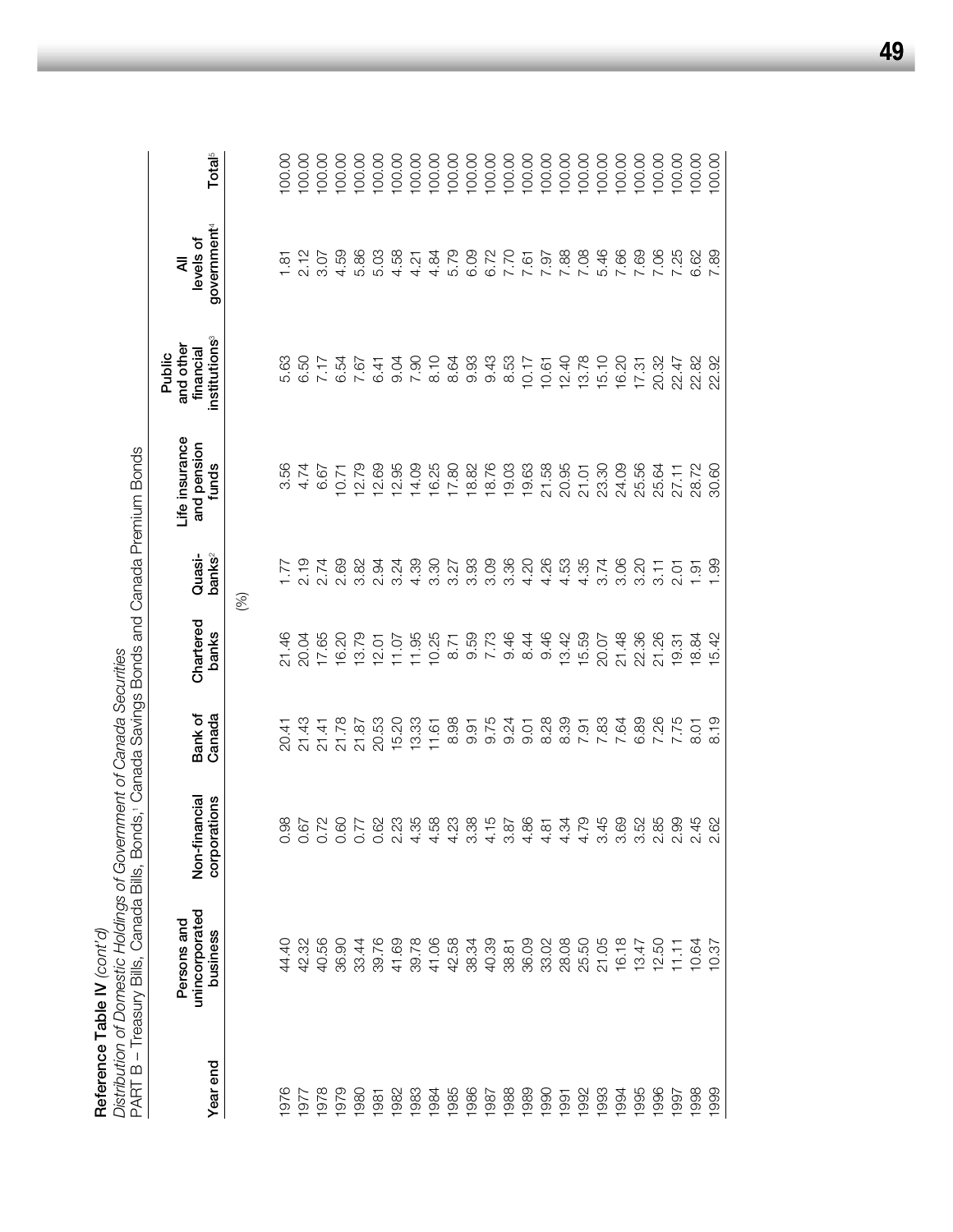| stribution of Domestic Holdings of Government of Canada Securiti<br>UPH Translin, Dilio and Canada Dilio |
|----------------------------------------------------------------------------------------------------------|
|                                                                                                          |

|          | Distribution of Domestic Holdings of Government of Canada Securities<br>PART C - Treasury Bills and Canada Bills<br>Reference Table IV $\langle \text{cont'} d \rangle$ |                                    |                   |                    |                     |                                        |                                                               |                                           |                    |
|----------|-------------------------------------------------------------------------------------------------------------------------------------------------------------------------|------------------------------------|-------------------|--------------------|---------------------|----------------------------------------|---------------------------------------------------------------|-------------------------------------------|--------------------|
| Year end | unincorporated<br>Persons and<br>business                                                                                                                               | nancial<br>corporations<br>Non-fil | Bank of<br>Canada | Chartered<br>banks | $banks^2$<br>Quasi- | Life insurance<br>and pension<br>funds | institutions <sup>3</sup><br>and other<br>financial<br>Public | government <sup>4</sup><br>levels of<br>₹ | Total <sup>5</sup> |
|          |                                                                                                                                                                         |                                    |                   |                    | (\$ millions)       |                                        |                                                               |                                           |                    |
| 976      |                                                                                                                                                                         | 25                                 | 1,964             | 4,219              | 52                  | 4                                      | 515                                                           | 193                                       | 7,283              |
| 1977     | $171$<br>394                                                                                                                                                            | 36                                 | 2,461             | 4,949              | 143                 | 88                                     | 1,020                                                         | 311                                       | 9,512              |
| 1978     | 576                                                                                                                                                                     | $\frac{8}{6}$                      | 3,567             | 5,517              | 193                 | 261                                    | 1,554                                                         | 519                                       | 12,385             |
| 1979     | 785                                                                                                                                                                     | 165                                | 4,345             | 6,690              | 89                  | 245                                    | 1,550                                                         | 843                                       | 14,688             |
| 1980     | ,493                                                                                                                                                                    | 288                                | 5,317             | 7,500              | 619                 | 460                                    | 2,431                                                         | 1,512                                     | 19,620             |
| 1981     | 1,019                                                                                                                                                                   | 369                                | 5,431             | 8,597              | 343                 | 560                                    | 2,187                                                         | 1,082                                     | 19,588             |
| 1982     | 1,237                                                                                                                                                                   |                                    | 2,483             | 10,034             | 1,357               | 1,244                                  | 5,008                                                         | 1,199                                     | 24,492             |
| 1983     | 3,766                                                                                                                                                                   |                                    | 2,595             | 12,879             | 3,180               | 2,587                                  | 5,376                                                         | 1,286                                     | 36,815             |
| 1984     | 7,454                                                                                                                                                                   |                                    | 3,515             | 12,997             | 2,792               | 3,876                                  | 6,544                                                         | 2,498                                     | 45,951             |
| 1985     | 13,340                                                                                                                                                                  |                                    | 3,985             | 12,629             | 3,651               | 3,924                                  | 8,129                                                         | 4,136                                     | 56,311             |
| 1986     | 16,158<br>17,712                                                                                                                                                        |                                    | 7,967             | 15,161             | 4,709               | 3,592                                  | 10,164                                                        | 3,416                                     | 66,042             |
| 1987     |                                                                                                                                                                         |                                    | 9,682             | 11,498             | 3,725               | 4,806                                  | 9,589                                                         | 5,002                                     | 69,246             |
| 1988     | 20,196                                                                                                                                                                  |                                    | 9,945             | 15,224             | 5,614               | 7,648                                  | 9,133                                                         | 7,726                                     | 82,900             |
| 1989     |                                                                                                                                                                         |                                    | 11,124            | 16,410             | 8,116               | 7,664                                  | 12,408                                                        | 9,251                                     | 107,279            |
| 1990     | 32,638<br>37,743<br>32,358<br>34,840                                                                                                                                    |                                    | 10,574            | 16,841             | 8,976               | 11,737                                 | 12,998                                                        | 9,388                                     | 19,013             |
| 1991     |                                                                                                                                                                         |                                    | 13,093            | 24,382             | 9,089               | 10,386                                 | 17,636                                                        | 10,417                                    | 127,798            |
| 1992     |                                                                                                                                                                         |                                    | 14,634            | 27,989             | 9,646               | 11,639                                 | 19,907                                                        | 8,726                                     | 38,635             |
| 1993     | 29,401                                                                                                                                                                  |                                    | 16,876            | 29,901             | 9,222               | 17,085                                 | 22,336                                                        | 5,151                                     | 39,629             |
| 1994     | 17,476                                                                                                                                                                  |                                    | 18,973            | 30,415             | 6,879               | 14,385                                 | 22,021                                                        | 10,631                                    | 129,279            |
| 1995     | 13,767                                                                                                                                                                  |                                    | 18,298            | 30,865             | 7,760               | 15,321                                 | 25,183                                                        | 10,603                                    | 131,001            |
| 1996     | 8,024                                                                                                                                                                   |                                    | 17,593            | 23,470             | 5,493               | 13,530                                 | 32,752                                                        | 6,264                                     | 115,411            |
| 1997     | 3,158                                                                                                                                                                   |                                    | 14,233            | 19,448             | 3,133               | 8,956                                  | 33,200                                                        | 4,354                                     | 93,340             |
| 1998     | 1,204                                                                                                                                                                   | 6,219<br>6,731                     | 10,729            | 15,974             | 2,392               | 4,570                                  | 32,716                                                        | 1,654                                     | 75,458             |
| 1999     | 9,044                                                                                                                                                                   |                                    | 8,584             | 9,062              | 2,776               | 7,443                                  | 36,356                                                        | 2,970                                     | 82,966             |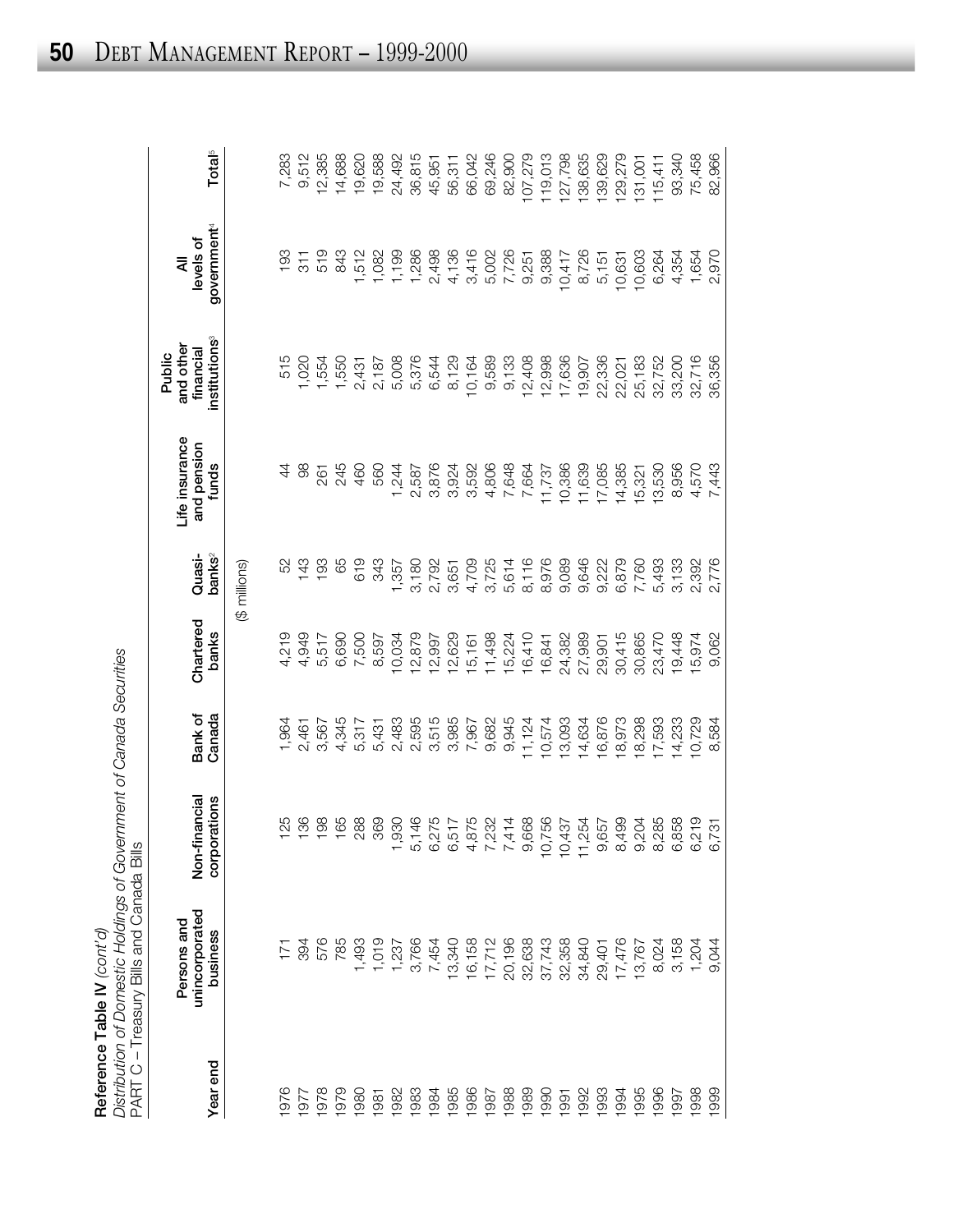Distribution of Domestic Holdings of Government of Canada Securities *Distribution of Domestic Holdings of Government of Canada Securities* PART D - Treasury Bills and Canada Bills PART D – Treasury Bills and Canada Bills Reference Table IV (cont'd) **Reference Table IV** *(cont'd)*

Total<sup>5</sup> 00.00  $00.00$ 00.00 00.00  $00.00$  $00.00$  $00.00$ 100.00 100.00 100.00 00.00 100.00 00.00 00.00 00.00 00.00 00.00 100.00 00.00 00.00 00.00  $00.00$ 00.00 00.00 **Year end business corporations Canada banks banks**2 **funds institutions**3 **government**4 **Total**5 1976 2.35 1.72 26.97 57.93 0.71 0.60 7.07 2.65 100.00 1977 4.14 1.43 25.87 52.03 1.50 1.03 10.72 3.27 100.00 1978 4.65 1.60 28.80 44.55 1.56 2.11 12.55 4.19 100.00 1979 5.34 1.12 29.58 45.55 0.44 1.67 10.55 5.74 100.00 1980 12.34 1.47 2.34 1.47 2.34 3.34 12.39 3.34 12.39 12.39 12.39 12.39 12.39 12.34 12.1 1981 5.20 1.88 27.73 43.89 1.75 2.86 11.16 5.52 100.00 1982 5.05 7.88 10.14 40.97 5.54 5.08 20.45 4.90 100.00 1983 10.23 13.98 7.05 34.98 8.64 7.03 14.60 3.49 100.00 1984 16.22 16.22 16.56 28.28 6.08 6.08 7.66 7.66 28.28 8.44 14.24 5.44 5.44 5.44 16.24 14.24 5.44 14.24 14.24 14.24 14.24 14.24 14.24 14.24 14.24 14.24 14.25 100.00 1985 23.69 14.44 14.44 14.44 14.44 14.44 14.44 14.44 14.44 14.44 14.44 14.44 14.44 14.44 14.44 14.44 14.44 14.4 1986 24.47 7.38 12.06 22.96 7.13 5.44 15.39 5.17 100.00 1987 25.58 10.44 13.98 16.60 5.38 6.94 13.85 7.22 100.00 1988 24.36 8.94 12.00 18.36 6.77 9.23 11.02 9.32 100.00 1989 30.42 11.57 11.42 11.57 15.57 15.57 15.57 15.57 15.57 15.57 15.57 11.57 11.57 11.57 11.57 11.57 11.57 11.5 00001 9.89 10.02 10.000 32.89 10.00 32.89 10.00 10.00 10.00 10.00 10.00 10.00 10.00 10.00 10.00 10.00 10.00 10 1991 25.32 8.17 8.17 8.17 10.25 10.00 19.00 10.25 13.80 13.80 15.815 1992 25.13 8.13 8.12 8.10 9.056 6.96 6.96 8.10 14.36 14.36 8.29 14.36 8.13 001001 2003 21.24 12.24 12.24 12.24 12.24 12.24 12.24 12.24 12.24 12.24 12.24 12.24 12.24 12.24 12.24 12.24 16.00 1994 13.52 6.57 14.68 23.53 5.32 11.13 17.03 8.22 100.00 1995 10.51 10.51 10.51 10.51 13.97 13.92 13.92 12.01 12.01 19.22 19.09 100.00 1996 6.95 7.18 15.24 20.34 4.76 11.72 28.38 5.43 100.00 1997 3.38 1997 3.38 1998 3.36 1998 3.36 1998 3.36 1998 3.36 1999 3.36 100.000 3.466 100.000 3.466 100.000 3.46 1998 1.60 1.60 1.4.22 1.4.22 1.4.22 1.4.22 1.4.22 1.60 8.06 2.19 1.98 1.98 1.98 1.98 1.00 1.00 1.00 1.00 1.00 1 1999 10.90 8.11 10.35 10.92 3.35 8.97 43.82 3.58 100.00government<sup>4</sup> levels of **unincorporated Non-financial Bank of Chartered Quasi- and pension financial levels of** 8.15<br>6.29 5.43 2.65 3.27 4.19 5.74  $7.71$ <br>5.52<br>4.90 3.49 5.44 7.34 5.17 7.22  $3.32$ <br> $0.62$ <br> $7.89$ 3.69 8.22 8.09 4.66 2.19<br>3.58 ₹ **Persons and Life insurance and other All** institutions<sup>3</sup> and other financial **Public** 12.55 12.39  $11.16$ 20.45 14.60 14.44 15.39 13.85  $11.02$ 10.92 13.80 14.36 16.00 17.03 19.22 28.38 43.36<br>43.82 7.07  $10.72$ 10.55 14.24 11.57 35.57 Life insurance<br>and pension 2.86 5.08 7.03 8.44 6.97 5.44 6.94 9.23 7.14 9.86  $8.13$ 8.40  $12.24$  $11.13$  $11.70$  $11.72$ 9.60  $1.03$  $2.11$ 1.67 2.34 6.06<br>8.97 funds  $0.60$ Quasi-<br>banks<sup>2</sup> 1.75 6.48 7.13 5.38 6.96 1.56 0.44  $3.15$ 5.54 8.64 6.08 6.77 7.57 7.54 6.60 5.32 5.92 4.76 3.36 3.35  $7.11$  $3.17$  $0.71$  $1.50$ (%) Chartered<br>banks 18.36  $14.15$ 19.08 20.19 23.56 57.93 52.03 44.55 45.55 38.23 43.89 40.97 34.98 28.28 22.43 22.96 16.60 15.30  $21.41$ 23.53 20.34 20.84 21.17 10.92 Bank of<br>Canada 7.05 7.65 7.08 12.06 13.98  $12.00$ 8.88 10.25 10.56 12.09 14.68 15.25 10.35 26.97 25.87 28.80 29.58 27.10 27.73  $10.14$ 10.37 13.97 15.24 14.22 Non-financial corporations 1.88 7.88  $11.57$ <br>7.38 8.17  $8.12$ 6.92 6.57 7.03  $7.18$ 7.35  $1.72$ 1.43  $1,60$  $1.12$  $1.47$ 13.98 13.66  $10.44$ 8.94  $9.01$  $9.04$ 8.24  $8.11$ Persons and<br>unincorporated business 4.14 5.34 5.20 5.05 10.23 16.22 23.69 24.47 25.58 24.36 30.42 25.32 25.13 21.06 13.52 6.95 3.38 2.35 4.65 7.61  $31.71$  $10.51$ 1.60  $0.90$ Year end 1985 1986 1988 1989 1990 1992 1993 1995 1996 1998 1976 1978 1979 1980 1982 1983 1984 1987 1994 1997 1999 1977 1981 1991

**51**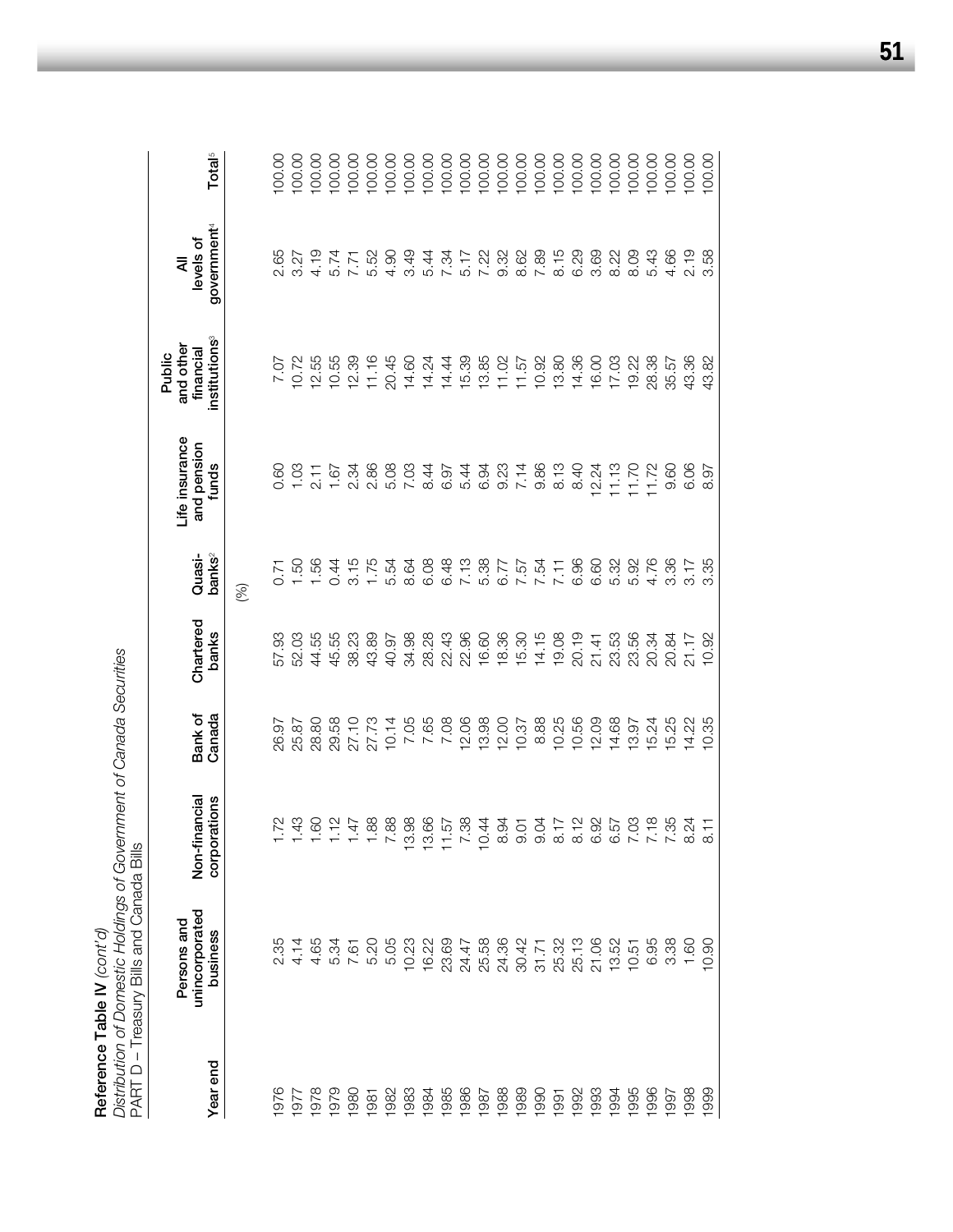| Reference Table IV $\langle \text{cont'} d \rangle$                  |
|----------------------------------------------------------------------|
| Distribution of Domestic Holdings of Government of Canada Securities |
| PART E – Bonds1                                                      |

| Year end     | unincorporated<br>Persons and<br>business                  | corporations<br>nancial<br>Non-fir                                                    | Canada<br>Bank of | Chartered<br>banks | $banks^2$<br>Quasi- | Life insurance<br>and pension<br>funds | institutions <sup>3</sup><br>and other<br>financial<br>Public | government <sup>4</sup><br>levels of<br>₹ | Total <sup>5</sup> |
|--------------|------------------------------------------------------------|---------------------------------------------------------------------------------------|-------------------|--------------------|---------------------|----------------------------------------|---------------------------------------------------------------|-------------------------------------------|--------------------|
|              |                                                            |                                                                                       |                   |                    | (\$ millions)       |                                        |                                                               |                                           |                    |
| 1976         |                                                            |                                                                                       | 6,278             | 4,447              | 68                  |                                        | 1,758                                                         | 537                                       | 16,623             |
| 1977         | 1,277<br>1,690                                             | 270<br>185                                                                            | 7,807             | 4,652              | 905                 | 1,392<br>2,173                         | 2,094                                                         | 703                                       | 20,209             |
| 1978         |                                                            | 205                                                                                   | 8,434             | 4,379              | 1,344               | 3,477                                  | 2,466                                                         | 1,202                                     | 23,433             |
| 1979         | 1,926<br>3,736                                             | 209                                                                                   | 9,311             | 3,466              |                     | 6,471                                  | 2,553                                                         | 2,035                                     | 29,400             |
| 1980         | 4,890                                                      | 267                                                                                   | 10,541            | 2,502              | $1,619$<br>2,152    | 8,814                                  | 3,130                                                         | 2,736                                     | 35,032             |
| 1981         | 6,759<br>7,374<br>6,813<br>9,906                           | 151                                                                                   | 11,669            | 1,406              | 2,109               | 10,009                                 | 3,155                                                         | 3,112                                     | 38,370             |
|              |                                                            | 337                                                                                   | 12,945            | 1,199              | 1,931               | 11,907                                 | 4,169                                                         | 3,455                                     | 43,317             |
| 1982<br>1983 |                                                            | 356                                                                                   | 14,264            | 2,228              |                     | 15,229                                 | 4,608                                                         | 4,035                                     | 49,904             |
| 1984         |                                                            | 508                                                                                   | 13,669            | 2,167              |                     | 20,163                                 | 5,434                                                         | 4,668                                     | 58,610             |
| 1985         | 11,483                                                     | 870                                                                                   | 11,683            | 2,569              |                     | 27,144                                 | 6,957                                                         | 5,970                                     | 68,731             |
| 1986         | 9,827                                                      | ,384                                                                                  | 10,407            | 2,618              |                     | 31,295                                 | 8,250                                                         | 7,877                                     | 74,226             |
|              |                                                            |                                                                                       | 10,519            | 4,514              |                     | 34,064                                 | 9,958                                                         | 8,916                                     | 82,964             |
| 1987<br>1988 |                                                            |                                                                                       | 10,661            | 5,891              |                     | 34,812                                 | 9,895                                                         | 9,460                                     | 85,318             |
| 1989<br>1990 | 10,959<br>11,501<br>10,874 5<br>10,874 5<br>1,764<br>1,764 | $1,359$<br>$1,220$<br>$1,734$<br>$1,143$<br>$1,143$                                   | 10,009            | 3,394              |                     | 38,373                                 | 11,442                                                        | 8,589                                     | 83,592             |
|              |                                                            |                                                                                       | 9,751             | 6,383              |                     | 41,247                                 | 13,053                                                        | 10,186                                    | 91,019             |
| 1991         |                                                            |                                                                                       | 9,277             | 11,410             |                     | 45,460                                 | 15,418                                                        | 10,598                                    | IO1,523            |
| 1992<br>1993 |                                                            |                                                                                       | 7,973             | 16,566             |                     | 48,403                                 | 19,489                                                        | 11,496                                    | 111,298            |
|              |                                                            |                                                                                       | 6,622             | 30,341             |                     | 52,832                                 | 22,985                                                        | 11,246                                    | 127,875            |
| 1994         |                                                            |                                                                                       | 5,929             | 39,648             | $3,113$<br>$3,187$  | 64,174                                 | 30,826                                                        | 14,336                                    | 163,330            |
| 1995         |                                                            |                                                                                       | 5,292             | 45,695             |                     | 72,163                                 | 34,061                                                        | 15,721                                    | 178,966            |
| 1996         |                                                            |                                                                                       | 7,963             | 51,319             | 5,459               | 76,701                                 | 38,762                                                        | 18,564                                    | 202,053            |
| 1997         |                                                            |                                                                                       | 12,965            | 48,267             | 3,921               | 86,146                                 | 45,596                                                        | 21,075                                    | 226,119            |
| 1998         | 1,557<br>4,537<br>7,520<br>7,522                           | 2<br>4 7 8 9 9 7 8 9 0 1<br>4 7 9 9 9 0 0 0 1<br>4 7 8 9 0 0 0 1<br>4 0 0 1 0 0 1 0 1 | 17,182            | 49,662             | 4,267               | 95,486                                 | 46,781                                                        | 21,399                                    | 244,607            |
| 1999         |                                                            |                                                                                       | 20,491            | 45,662             | 4,272               | O1,139                                 | 44,955                                                        | 25,020                                    | 244,315            |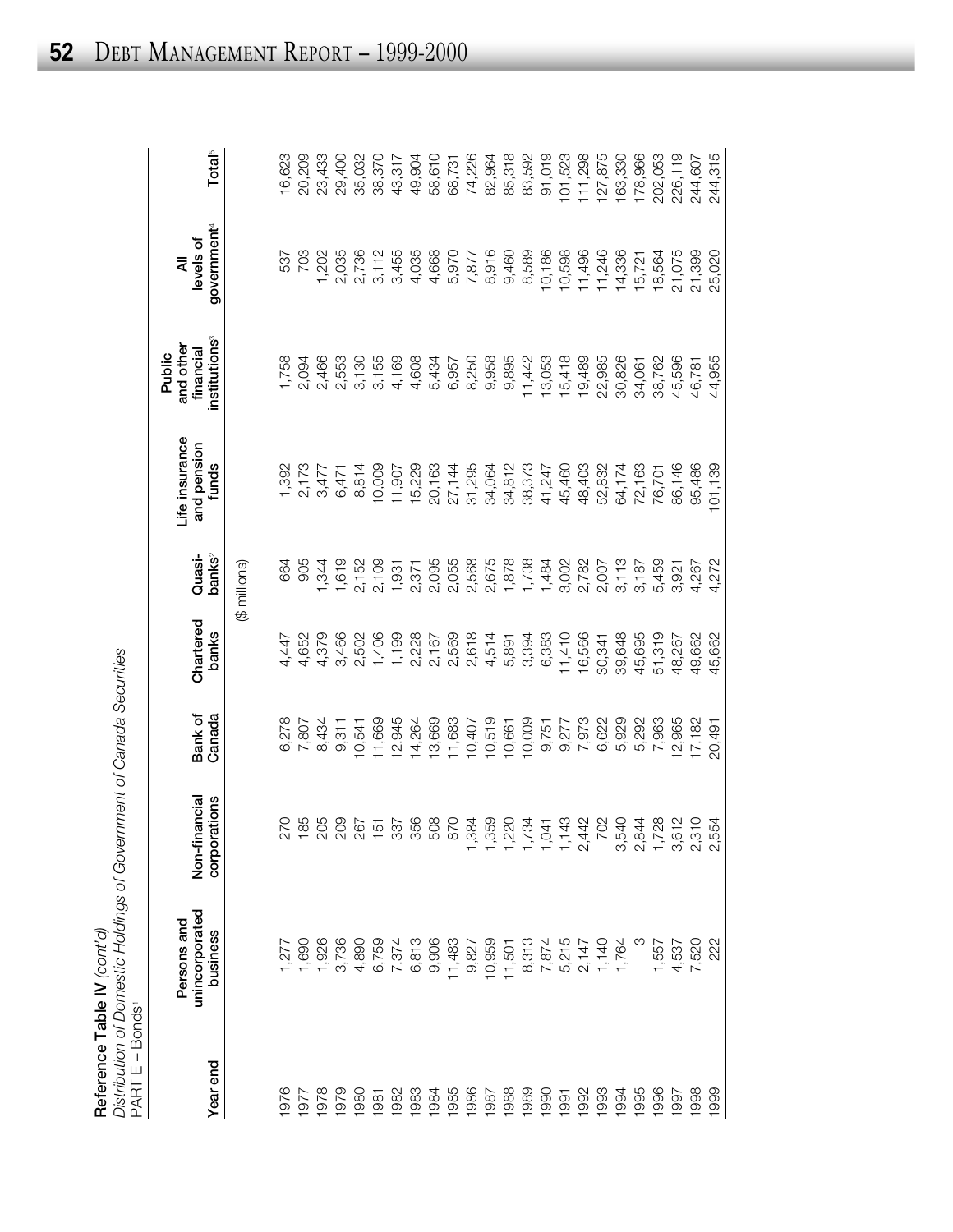Distribution of Domestic Holdings of Government of Canada Securities *Distribution of Domestic Holdings of Government of Canada Securities* Reference Table IV (cont'd) **Reference Table IV** *(cont'd)* PART F - Bonds<sup>1</sup> PART F – Bonds1

|          | Persons and                |                               |                         |                    |                                             | Life insurance                           | and other<br>Public                    |                                             |                                                                               |
|----------|----------------------------|-------------------------------|-------------------------|--------------------|---------------------------------------------|------------------------------------------|----------------------------------------|---------------------------------------------|-------------------------------------------------------------------------------|
| Year end | unincorporated<br>business | Non-financial<br>corporations | Bank of<br>Canada       | Chartered<br>banks | Quasi-<br>bank $\mathbf{s}^2$               | and pension<br>funds                     | institutions <sup>3</sup><br>financial | government <sup>4</sup><br>All<br>levels of | Total <sup>5</sup>                                                            |
|          |                            |                               |                         |                    | $\circledast$                               |                                          |                                        |                                             |                                                                               |
| 1976     | 7.68                       |                               |                         |                    |                                             | 8.37                                     |                                        |                                             | 100.00                                                                        |
| 1977     |                            |                               | 37.77<br>38.63<br>35.99 | 26.75<br>23.02     | 8 3 4 5 5 5 6<br>8 4 5 5 5 6<br>8 4 5 5 7 8 | 10.75                                    | 10.58<br>10.36                         |                                             | 100.00                                                                        |
|          | 8.30<br>8.22               |                               |                         | 18.69              |                                             | 14.84                                    | 10.52                                  |                                             | 100.00                                                                        |
|          | 12.71                      |                               | 31.67                   | 11.79              |                                             |                                          | 8.68                                   |                                             | 100.00                                                                        |
|          | 13.96                      |                               | 30.09                   | 7.14               |                                             | 22.01<br>25.16<br>26.09                  | 8.93                                   |                                             |                                                                               |
|          | 17.62                      |                               | 30.41                   |                    |                                             |                                          |                                        |                                             |                                                                               |
|          | 17.02                      |                               | 29.88                   |                    |                                             | 27.49                                    | လ္လ လ္လ<br>လ တ တ<br>လ တ တ              |                                             |                                                                               |
|          | 13.65                      |                               | 28.58                   |                    |                                             | 30.52                                    |                                        |                                             |                                                                               |
|          | 16.90                      |                               |                         |                    |                                             | 34.40                                    |                                        |                                             |                                                                               |
|          | 16.71                      |                               | 23.32<br>17.00          |                    |                                             | 39.49                                    |                                        |                                             |                                                                               |
|          | 13.24                      |                               |                         |                    |                                             | 42.16                                    |                                        |                                             |                                                                               |
|          | 13.21                      | 1.64                          |                         |                    |                                             | 41.06                                    |                                        |                                             |                                                                               |
|          | 13.48                      |                               |                         |                    |                                             |                                          |                                        |                                             |                                                                               |
|          | 9.94                       |                               |                         |                    |                                             |                                          |                                        |                                             |                                                                               |
|          | 8.65<br>5.14               | $70770007$ $70770007$         |                         |                    |                                             | $45.30$<br>$45.32$<br>$45.32$<br>$44.78$ |                                        |                                             |                                                                               |
|          |                            |                               |                         |                    |                                             |                                          |                                        |                                             | 100.00                                                                        |
|          | 1.93                       |                               |                         |                    |                                             | 43.49                                    |                                        |                                             |                                                                               |
|          | 0.89                       |                               |                         |                    |                                             | 41.32                                    |                                        |                                             |                                                                               |
|          | 1.08                       |                               |                         | 24.27<br>25.53     |                                             | 39.29                                    |                                        |                                             | $\begin{array}{c} 100.00 \\ 100.00 \\ 100.00 \\ 100.00 \\ 100.00 \end{array}$ |
|          | <b>O.OO</b>                | 1.59                          |                         |                    |                                             | 40.32<br>37.96                           |                                        |                                             |                                                                               |
|          | 0.77                       | $0.86$<br>1.60                |                         | 25.40              |                                             |                                          |                                        |                                             |                                                                               |
|          | $2.01$<br>$3.07$           |                               |                         | 21.35              |                                             | 38.10                                    |                                        |                                             | 100.00                                                                        |
| 1998     |                            | 0.94                          |                         | 20.30              |                                             | 39.04                                    | 20.16<br>19.12                         |                                             | 100.00                                                                        |
| 999      | 0.09                       | 1.05                          |                         | 18.69              |                                             | 41.40                                    | 18.40                                  |                                             | 100.00                                                                        |
|          |                            |                               |                         |                    |                                             |                                          |                                        |                                             |                                                                               |

Note: Because of timing and valuation differences, the *National Balance Sheet Accounts* data contained in this table are not necessarily on the same basis as other data<br>elsewhere in this publication (most of the data in t Note: Because of timing and valuation differences, the *National Balance Sheet Accounts* data contained in this table are not necessarily on the same basis as other data elsewhere in this publication (most of the data in this report are on a par value basis – that is, outstanding securities are valued at par). For this reason, although the two sets of data yield very similar information, the data in this table are not strictly comparable with other data in this publication.

<sup>1</sup> Includes bonds denominated in foreign currencies. <sup>1</sup> Includes bonds denominated in foreign currencies. <sup>2</sup> Includes Quebec savings banks, credit unions and caisses populaires, trust companies and mortgage loan companies. Includes Quebec savings banks, credit unions and caisses populaires, trust companies and mortgage loan companies.

<sup>3</sup> Includes investment dealers, mutual funds, property and casualty insurance companies, sales, finance and consumer loan companies, accident and sickness branches<br>of life insurance companies, other private financial inst Includes investment dealers, mutual funds, property and casualty insurance companies, sales, finance and consumer loan companies, accident and sickness branches of life insurance companies, other private financial institutions (not elsewhere included), federal public financial institutions, and provincial financial institutions.

<sup>4</sup> Includes federal government holdings of its own debt, provincial, municipal and hospital holdings, and holdings of the Canada Pension Plan and the Includes federal government holdings of its own debt, provincial, municipal and hospital holdings, and holdings of the Canada Pension Plan and the Quebec Pension Plan. Quebec Pension Plan.

<sup>5</sup> May not add due to rounding. May not add due to rounding.

Source: Statistics Canada, The National Balance Sheet Accounts. Source: Statistics Canada, *The National Balance Sheet Accounts.*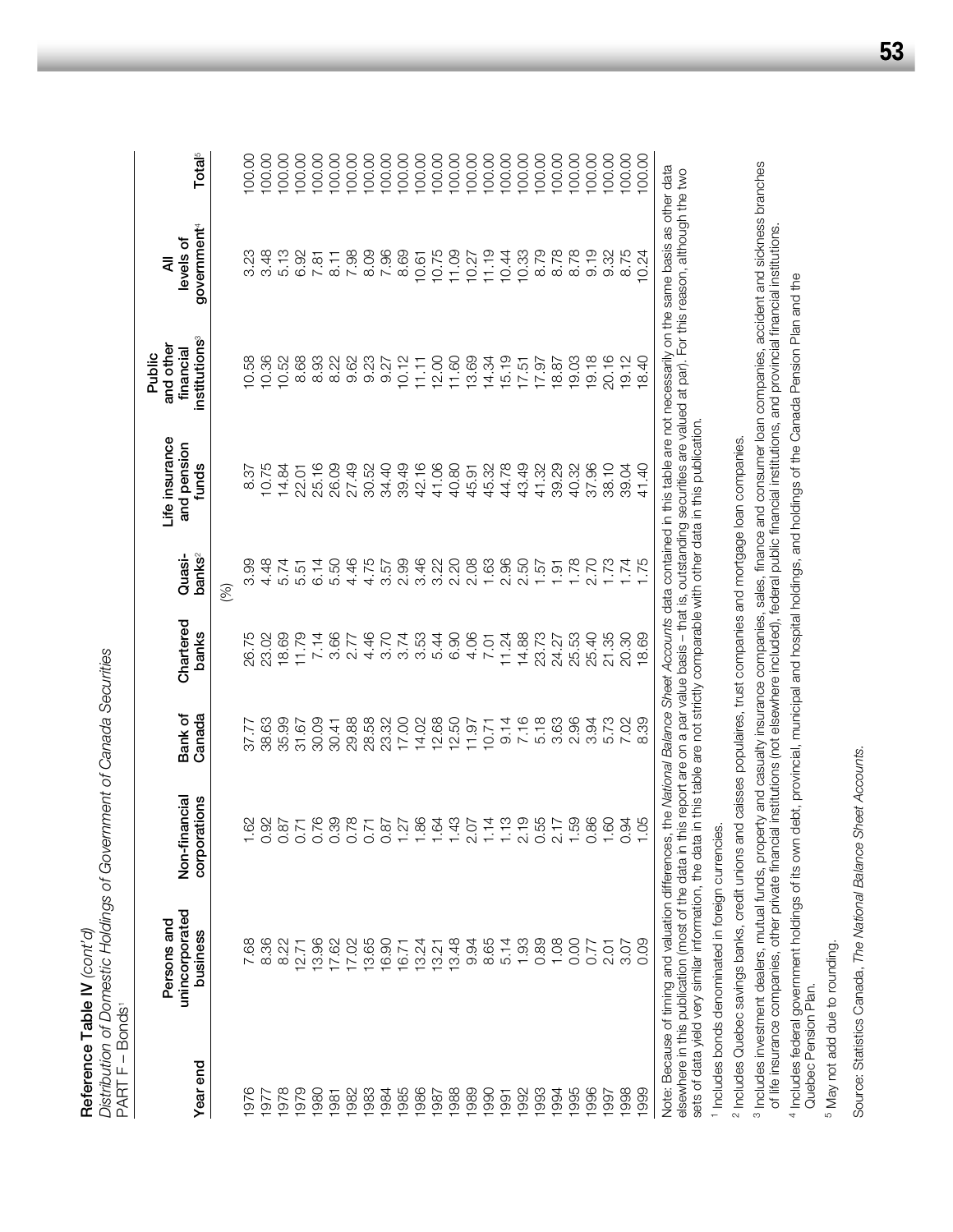|                                         | $\frac{1}{1}$<br>I I <del>c</del> i Il VI Cal Iaua Deu<br>こうこう                              |
|-----------------------------------------|---------------------------------------------------------------------------------------------|
| Anca Tahle I<br>)<br>2<br><b>Refere</b> | on-Becident (Direct) Holdinas of Government of Canada De<br>١<br>.<br>.<br>.<br>.<br>j<br>į |

| As at March 31                            | Marketable bonds | Treasury bills and<br>Canada Bills | Total                                                                                           | total market debt<br>as per cent of<br>Total                                    |
|-------------------------------------------|------------------|------------------------------------|-------------------------------------------------------------------------------------------------|---------------------------------------------------------------------------------|
|                                           |                  | (C\$ billions)                     |                                                                                                 |                                                                                 |
| 1979                                      | 5.0              |                                    |                                                                                                 |                                                                                 |
| 1980                                      |                  |                                    | $\begin{array}{ccc} \circ & \circ & \circ & \circ \\ \circ & \circ & \circ & \circ \end{array}$ | $\begin{array}{ccc} \circ & \circ & \circ \\ \circ & \circ & \circ \end{array}$ |
| 1981                                      | 6.8<br>6.8       |                                    |                                                                                                 |                                                                                 |
| 1982                                      | 8.8              |                                    |                                                                                                 | 10.6                                                                            |
| 1983                                      | 10.0             |                                    | 11.6                                                                                            | 10.0                                                                            |
| 1984                                      | 10.3             |                                    | 12.9                                                                                            | 0.0                                                                             |
| 1985                                      |                  |                                    | 19.1                                                                                            | $\frac{1}{11}$                                                                  |
| 1986                                      |                  | $\frac{0}{3}$                      |                                                                                                 |                                                                                 |
| 1987                                      |                  | 4.7                                | 25.1<br>35.0                                                                                    | $12.3$<br>$15.3$                                                                |
| 1988                                      |                  | $9.3$<br>15.7                      |                                                                                                 | 16.9                                                                            |
| 1989                                      |                  |                                    | 42.3<br>57.0                                                                                    |                                                                                 |
| 1990                                      |                  | 13.3                               | 63.7<br>73.7                                                                                    |                                                                                 |
| 1991                                      |                  | 16.1                               |                                                                                                 |                                                                                 |
| 1992                                      |                  | <b>23.0</b>                        | 86.6                                                                                            |                                                                                 |
| 1993                                      |                  | 28.3<br>34.0                       | 108.4                                                                                           | 8 5 8 9 9 9 9 9<br>8 7 8 9 9 9 9<br>8 9 9 9 9 9 9                               |
| 1994                                      |                  |                                    | $113.9$<br>$12.9$<br>$121.8$                                                                    |                                                                                 |
| 1995                                      |                  | 39.7<br>37.7                       |                                                                                                 |                                                                                 |
| 1996                                      |                  |                                    |                                                                                                 | 6<br>6<br>6<br>6<br>6<br>6<br>6<br>6                                            |
| 1997                                      |                  | 28.7                               |                                                                                                 |                                                                                 |
| 1998                                      | 94.1             | 22.4                               | $120.2$<br>$116.5$<br>$107.7$                                                                   | 24.9                                                                            |
| 1999                                      | 85.9             | 21.8                               |                                                                                                 | 23.4<br>22.2                                                                    |
| 2000                                      | 84.6             | 16.6                               | 101.2                                                                                           |                                                                                 |
| Note: Numbers may not add due to rounding |                  |                                    |                                                                                                 |                                                                                 |

ת.<br>פ Note: Numbers may not add due to rounding.

<sup>1</sup> Includes bonds denominated in foreign currencies. Includes bonds denominated in foreign currencies.

Source: Statistics Canada, Canada's International Transactions in Securities. Source: Statistics Canada, *Canada's International Transactions in Securities.*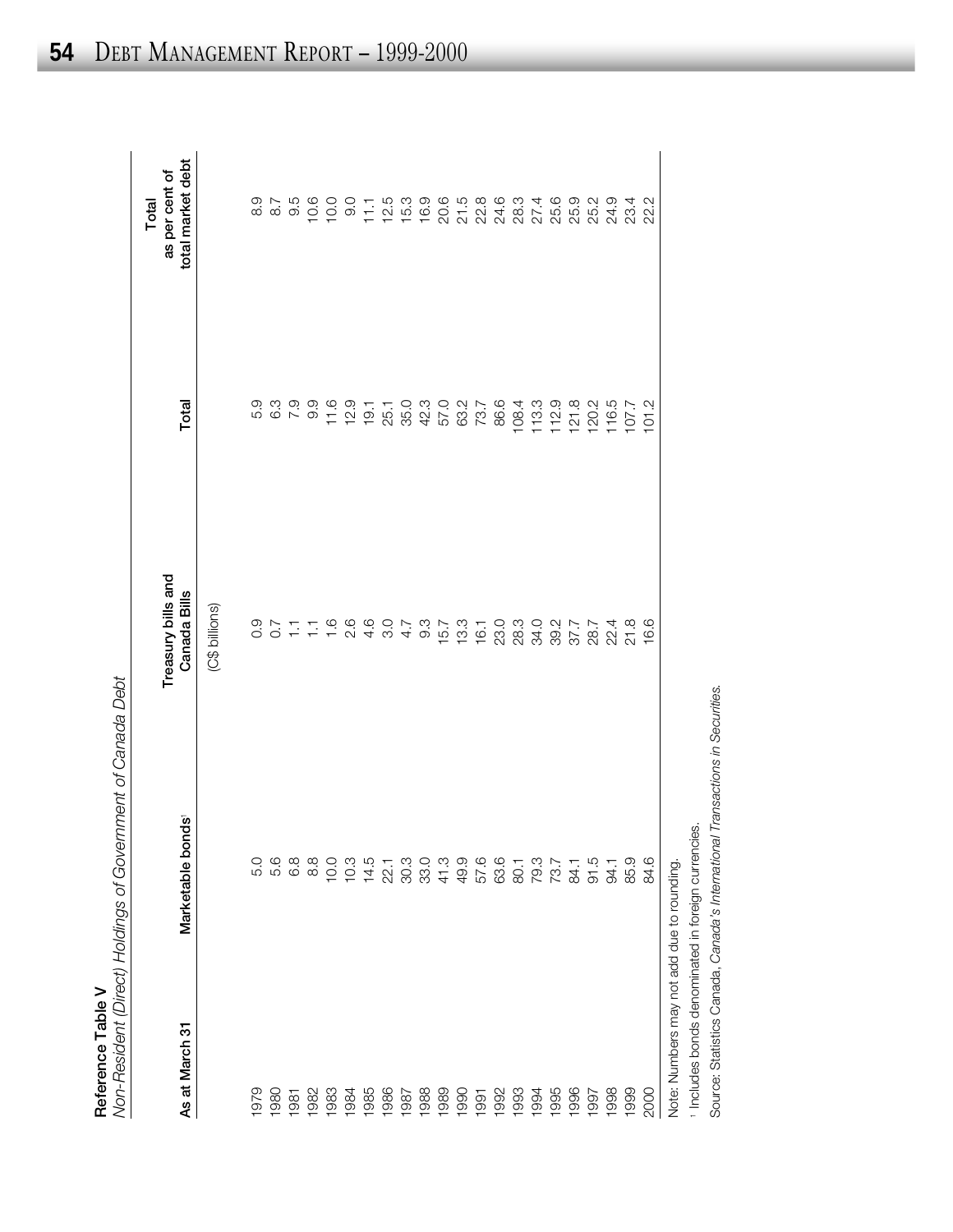| Fiscal 1999-2000 Treasury Bill Program<br>Reference Table VI |                  |        |                 |                 |         |                  |        |               |                    |        |          |               |                 |                  |        |                       |                |
|--------------------------------------------------------------|------------------|--------|-----------------|-----------------|---------|------------------|--------|---------------|--------------------|--------|----------|---------------|-----------------|------------------|--------|-----------------------|----------------|
| Settlement                                                   |                  |        | Maturing        |                 |         |                  |        | New issues    |                    |        |          | Net increment |                 |                  |        | Average tender yields |                |
| Date                                                         | CMB <sup>1</sup> | g<br>ო | 6 <sub>mo</sub> | $12 \text{ mo}$ | Total   | CMB <sup>1</sup> | g<br>S | 6 mo          | g<br>$\frac{1}{2}$ | Total  | Total    | Cumulative    | OS <sup>2</sup> | CMB <sup>1</sup> | ξ<br>ო | 6 mo                  | $2 \text{ mo}$ |
|                                                              |                  |        |                 |                 |         |                  |        | (\$ millions) |                    |        |          |               |                 |                  | (%)    |                       |                |
| 01-Apr-99                                                    | 4,750            | 3,300  |                 | 3,300           | 11,350  | L                | 4,200  | 1,900         | 1,900              | 8,000  | 3,350    | $-3,350$      | 93,600          |                  | 4.75   | 4.86                  | 4.97           |
| 15-Apr-99                                                    | 2,500            | 3,600  | 3,000           |                 | 9,100   |                  | 3,700  | 1,700         | 1,700              | 7,100  | $-2,000$ | $-5,350$      | 91,600          |                  | 4.46   | 4.54                  | 4.60           |
| 29-Apr-99                                                    | 2,500            | 3,800  |                 | 2,900           | 9,200   | 3,700            | 3,600  | 1,600         | 1,600              | 10,500 | 1,300    | $-4,050$      | 92,900          | 4.812-4.919      | 4.60   | 4.67                  | 4.73           |
| 06-May-99                                                    | 1,200            |        |                 |                 | 1,200   |                  |        |               |                    |        | $-1,200$ | $-5,250$      | 91,700          |                  |        |                       |                |
| 13-May-99                                                    | 2,500            | 4,000  | 3,000           |                 | 9,500   |                  | 3,200  | 1,400         | 1,400              | 6,000  | $-3,500$ | $-8,750$      | 88,200          |                  | 4.30   | 4.43                  | 4.56           |
| 27-May-99                                                    |                  | 4,200  |                 | 2,600           | 6,800   |                  | 2,800  | 1,400         | 1,400              | 5,600  | $-1,200$ | $-9,950$      | 87,000          |                  | 4.42   | 4.60                  | 4.79           |
| $10 - Jun - 99$                                              |                  | 4,400  | 3,000           |                 | 7,400   |                  | 2,800  | 1,500         | 1,500              | 5,800  | $-1,600$ | $-11,550$     | 85,400          |                  | 4.54   | 4.78                  | 5.07           |
| 23-Jun-99                                                    |                  | 4,400  |                 | 2,700           | 7,100   |                  | 3,100  | 1,600         | 1,600              | 6,300  | $-800$   | $-12,350$     | 84,600          |                  | 4.62   | 4.88                  | 5.15           |
| 08-Jul-99                                                    |                  | 4,200  | 3,100           |                 | 7,300   |                  | 3,500  | 1,700         | 1,700              | 6,900  | $-400$   | $-12,750$     | 84,200          |                  | 4.61   | 4.84                  | 5.15           |
| $22 - Jul - 99$                                              |                  | 3,700  |                 | 3,100           | 6,800   |                  | 4,000  | 1,800         | 1,800              | 7,600  | 800      | $-11,950$     | 85,000          |                  | 4.64   | 4.81                  | 5.19           |
| 29-Jul-99                                                    |                  |        |                 |                 |         | 2,750            |        |               |                    | 2,750  | 2,750    | $-9,200$      | 87,750          | 4.70             |        |                       |                |
| 05-Aug-99                                                    | 2,750            | 3,600  | 3,700           |                 | 10,050  |                  | 4,100  | 1,900         | 1,900              | 7,900  | $-2,150$ | $-11,350$     | 85,600          |                  | 4.76   | 4.88                  | 5.28           |
| 19-Aug-99                                                    |                  | 3,200  |                 | 3,100           | 6,300   |                  | 4,200  | 2,000         | 2,000              | 8,200  | 1,900    | $-9,450$      | 87,500          |                  | 4.84   | 5.06                  | 5.36           |
| 26-Aug-99                                                    |                  |        |                 |                 |         | 2,000            |        |               |                    | 2,000  | 2,000    | $-7,450$      | 89,500          | 4.68             |        |                       |                |
| 02-Sep-99                                                    | 2,000            | 2,800  | 4,200           |                 | 9,000   | 1,500            | 4,200  | 2,000         | 2,000              | 9,700  | 700      | $-6,750$      | 90,200          | 4.71             | 4.83   | 5.08                  | 5.38           |
| 16-Sep-99                                                    |                  | 2,800  |                 | 2,800           | 5,600   |                  | 4,200  | 2,000         | 2,000              | 8,200  | 2,600    | $-4,150$      | 92,800          |                  | 4.74   | 4.99                  | 5.32           |
| 30-Sep-99                                                    | 1,500            | 3,100  | 3,600           |                 | 8,200   | 750              | 4,000  | 1,900         | 1,900              | 8,550  | 350      | $-3,800$      | 93,150          | 4.59             | 4.69   | 4.87                  | 5.15           |
| 07-Oct-99                                                    | 750              |        |                 |                 | 750     |                  |        |               |                    |        | $-750$   | $-4,550$      | 92,400          |                  |        |                       |                |
| 14-Oct-99                                                    |                  | 3,500  |                 | 2,800           | 6,300   |                  | 3,800  | 1,800         | 1,800              | 7,400  | 1,100    | $-3,450$      | 93,500          |                  | 4.74   | 5.09                  | 5.49           |
| 28-Oct-99                                                    |                  | 4,000  | 3,000           |                 | 7,000   |                  | 3,600  | 1,600         | 1,600              | 6,800  | $-200$   | $-3,650$      | 93,300          |                  | 4.85   | 5.20                  | 5.73           |
| 10-Nov-99                                                    |                  | 4,100  |                 | 2,800           | 6,900   |                  | 3,600  | 009'          | 1,600              | 6,800  | $-100$   | $-3,750$      | 93,200          |                  | 4.90   | 5.19                  | 5.64           |
| 25-Nov-99                                                    |                  | 4,200  | 2,900           |                 | 7,100   |                  | 3,600  | 1,600         | 1,600              | 6,800  | $-300$   | $-4,050$      | 92,900          |                  | 4.82   | 5.10                  | 5.55           |
| 09-Dec-99                                                    |                  | 4,200  |                 | 2,800           | 7,000   |                  | 3,900  | 1,700         | 1,700              | 7,300  | 300      | $-3,750$      | 93,200          |                  | 4.71   | 5.09                  | 5.65           |
| 16-Dec-99                                                    |                  |        |                 |                 |         | 1,750            |        |               |                    | 1,750  | 1,750    | $-2,000$      | 94,950          | 4.86             |        |                       |                |
| 23-Dec-99                                                    |                  | 4,200  | 3,300           |                 | 7,500   |                  | 3,200  | 1,400         | 1,400              | 6,000  | $-1,500$ | $-3,500$      | 93,450          |                  | 4.93   | 5.29                  | 5.77           |
| 06-Jan-00                                                    |                  | 4,000  |                 | 3,100           | 7,100   |                  | 3,600  | 1,700         | 1,700              | 7,000  | $-100$   | $-3,600$      | 93,350          |                  | 4.99   | 5.36                  | 5.83           |
| $13 - Jan-00$                                                | 1,750            |        |                 |                 | 1,750   |                  |        |               |                    |        | $-1,750$ | $-5,350$      | 91,600          |                  |        |                       |                |
| 20-Jan-00                                                    |                  | 3,800  | 3,700           |                 | 7,500   |                  | 3,800  | 1,800         | 1,800              | 7,400  | $-100$   | $-5,450$      | 91,500          |                  | 5.08   | 5.39                  | 5.91           |
| 03-Feb-00                                                    |                  | 3,600  |                 | 3,500           | 7,100   |                  | 3,800  | 1,800         | 1,800              | 7,400  | 300      | $-5,150$      | 91,800          |                  | 5.21   | 5.49                  | 5.98           |
| $10 - Feb - 00$                                              |                  |        |                 |                 |         |                  |        |               |                    |        |          | $-5,150$      | 91,800          |                  |        |                       |                |
| $17 - Feb - 00$                                              |                  | 3,600  | 4,000           |                 | 7,600   |                  | 3,800  | 1,800         | 1,800              | 7,400  | $-200$   | $-5,350$      | 91,600          |                  | 5.10   | 5.39                  | 5.85           |
| 24-Feb-00                                                    |                  |        |                 |                 |         |                  |        |               |                    |        |          | $-5,350$      | 91,600          |                  |        |                       |                |
| 02-Mar-00                                                    |                  | 3,600  |                 | 4,000           | 7,600   |                  | 4,000  | 1,800         | 1,800              | 7,600  |          | $-5,350$      | 91,600          |                  | 5.05   | 5.42                  | 5.83           |
| 16-Mar-00                                                    |                  | 3,900  | 3,900           |                 | 7,800   | 2,750            | 4,200  | 1,800         | 1,800              | 10,550 | 2,750    | $-2,600$      | 94,350          | 5.08             | 5.16   | 5.46                  | 5.87           |
| 23-Mar-00                                                    |                  |        |                 |                 |         | 2,500<br>2,000   |        |               |                    | 2,500  | 2,500    | $-100$        | 96,850          | 5.19             |        |                       |                |
| 30-Mar-00                                                    |                  | 3,200  |                 | 3,600           | 6,800   |                  | 4,200  | 1,800         | 1,800              | 9,800  | 3,000    | 2,900         | 99,850          |                  | 5.28   | 5.56                  | 5.94           |
| Total                                                        | 22,200 101,000   |        | 44,400          | 43,100          | 210,700 | 19,700 100,700   |        | 46,600        | 46,600 213,600     |        | 2,900    | L             | 99,850          |                  |        |                       |                |

Cash management bill.

 $\sim$ Outstanding. Source: Bank of Canada.

**55**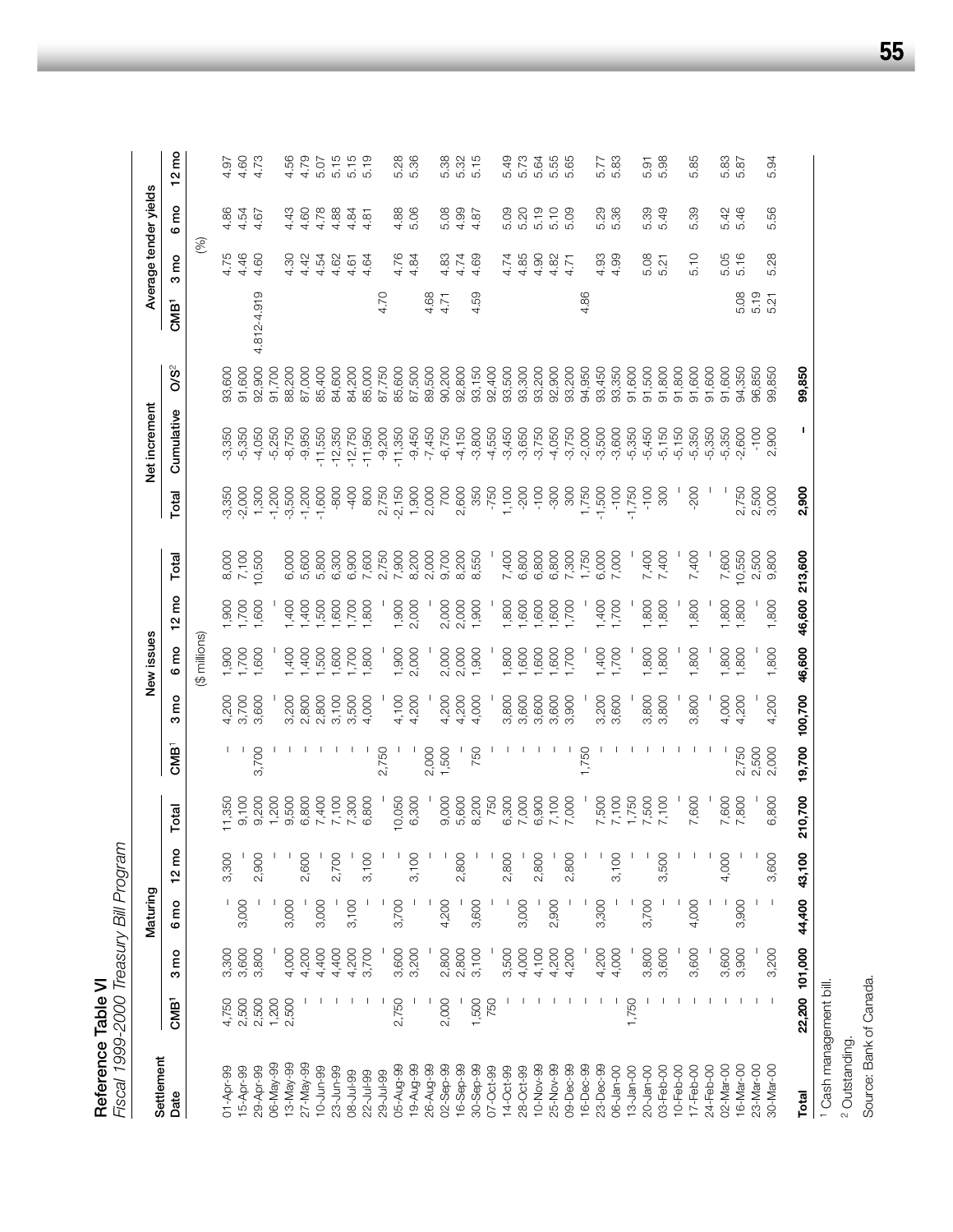|                                        | J         |
|----------------------------------------|-----------|
|                                        | ת והדה ה  |
|                                        |           |
|                                        |           |
|                                        |           |
|                                        | י בו וח   |
| ֦֧ <u>֓</u>                            |           |
|                                        |           |
|                                        |           |
| ני<br>ה                                |           |
|                                        |           |
|                                        |           |
|                                        |           |
|                                        |           |
| is the couple is a<br>)<br>)<br>)<br>) | MVC-00011 |
|                                        | ā<br>C    |
|                                        |           |
|                                        |           |

| ι<br>I                         |
|--------------------------------|
| ļ                              |
| ֖֪֚֚֚֚֚֘֝֝֬֝֬֝֬֓ <b>֓</b> ֚֓֝֬ |
| ہ<br>ہ<br>I                    |
| くくく<br>$\frac{1}{2}$<br>i      |
| $\frac{1}{2}$                  |

| Reference Table VII<br>Fiscal |          |                                  | 1999-2000 Treasury Bill Auction | Resuts                                                                                                                                                                                                                                                                                                                                             |                 |                                                              |                 |          |                                        |                                                                       |                         |                                                                                                                                                                                                                                                                                                                                                                                                                                                                                                                                                                           |                   |
|-------------------------------|----------|----------------------------------|---------------------------------|----------------------------------------------------------------------------------------------------------------------------------------------------------------------------------------------------------------------------------------------------------------------------------------------------------------------------------------------------|-----------------|--------------------------------------------------------------|-----------------|----------|----------------------------------------|-----------------------------------------------------------------------|-------------------------|---------------------------------------------------------------------------------------------------------------------------------------------------------------------------------------------------------------------------------------------------------------------------------------------------------------------------------------------------------------------------------------------------------------------------------------------------------------------------------------------------------------------------------------------------------------------------|-------------------|
| Auction<br>date               | Term     | amount<br><b>Issue</b>           | Average<br>price                | Average<br>yield                                                                                                                                                                                                                                                                                                                                   | coverage<br>Bid | Tail                                                         | Auction<br>date | Term     | amount<br><b>Issue</b>                 | Average<br>price                                                      | Average<br>yield        | coverage<br>Bid                                                                                                                                                                                                                                                                                                                                                                                                                                                                                                                                                           | آھ<br>T           |
|                               | (months) | (\$ millions)                    | ⊕                               | (%)                                                                                                                                                                                                                                                                                                                                                |                 | points)<br>(basis                                            |                 | (months) | (\$ millions)                          | $\widehat{\mathfrak{G}}$                                              | (%)                     |                                                                                                                                                                                                                                                                                                                                                                                                                                                                                                                                                                           | points)<br>(basis |
| 3-Apr-1999                    |          | 3,700<br>1,700                   | ဖ<br>18.81<br>ာ                 | 4.535<br>4.461                                                                                                                                                                                                                                                                                                                                     |                 | $\frac{10}{10}$<br>Ξ                                         | 12-Oct-1999     |          | 800<br>$\frac{1,800}{1,800}$<br>က်     |                                                                       | 4.735<br>5.094<br>5.491 | $0.777$<br>$0.777$<br>$0.077$                                                                                                                                                                                                                                                                                                                                                                                                                                                                                                                                             |                   |
| 27-Apr-1999                   |          | 1,700<br>3,600<br>000<br>1,600   |                                 | 4.595<br>4.728<br>4.601                                                                                                                                                                                                                                                                                                                            |                 | 00000                                                        | 26-Oct-1999     |          | 3,600<br>1,600<br>1,600                | 5<br>5<br>5 5 5 5 5 6 5 6 6<br>6 5 5 6 5 6 6 6<br>6 6 7 6 7 6 7 6 6 7 | 4.85<br>5.202<br>5.725  | 1.93                                                                                                                                                                                                                                                                                                                                                                                                                                                                                                                                                                      | 00-100101         |
| 11-May-1999                   |          | 3,200<br>1,400                   |                                 | 4.3                                                                                                                                                                                                                                                                                                                                                |                 |                                                              | 09-Nov-1999     |          | 3,600<br>1,600                         |                                                                       |                         | 1.69                                                                                                                                                                                                                                                                                                                                                                                                                                                                                                                                                                      |                   |
| 25-May-1999                   |          | 1,400<br>2,800<br>1,400          |                                 | 4 4 557<br>4 557<br>4 4 4 2<br>4.603                                                                                                                                                                                                                                                                                                               |                 |                                                              | 23-Nov-1999     |          | 3,600                                  |                                                                       |                         |                                                                                                                                                                                                                                                                                                                                                                                                                                                                                                                                                                           |                   |
| 08-Jun-1999                   |          | 2,800<br>1,500<br>1,400          |                                 | 4.782<br>5.069<br>4.792<br>4.541                                                                                                                                                                                                                                                                                                                   |                 |                                                              | 07-Dec-1999     |          | $7,800$<br>$7,800$<br>$3,900$<br>1,700 |                                                                       |                         | $\begin{array}{l} 0.0000000 \\ 0.00000000 \\ 0.00000000 \\ \end{array}$                                                                                                                                                                                                                                                                                                                                                                                                                                                                                                   |                   |
| 22-Jun-1999                   |          | 1,500<br>3,100<br>1,600          |                                 | 4.622<br>4.877<br>5.147                                                                                                                                                                                                                                                                                                                            |                 |                                                              | 21-Dec-1999     |          | 1,700<br>3,200<br>1,400                |                                                                       |                         |                                                                                                                                                                                                                                                                                                                                                                                                                                                                                                                                                                           |                   |
| 06-Jul-1999                   |          | 1,600<br>3,500<br>1,700          |                                 | 4.606                                                                                                                                                                                                                                                                                                                                              |                 |                                                              | 05-Jan-2000     |          | 1,400<br>3,600                         |                                                                       |                         |                                                                                                                                                                                                                                                                                                                                                                                                                                                                                                                                                                           |                   |
| 20-Jul-1999                   |          | 1,700<br>4,000<br>1,800          |                                 |                                                                                                                                                                                                                                                                                                                                                    |                 |                                                              | 8-Jan-2000      |          | $\frac{1,700}{1,700}$<br>1,800         |                                                                       |                         |                                                                                                                                                                                                                                                                                                                                                                                                                                                                                                                                                                           |                   |
| 03-Aug-1999                   |          | 1,800<br>4,100<br>1,900<br>1,900 |                                 | $\begin{array}{l} 4\, \, \text{m}\, 4\, \, \text{m}\, 4\, \, \text{m}\, 4\, \, \text{m}\, 4\, \, \text{m}\, 4\, \, \text{m}\, 4\, \, \text{m}\, 4\, \, \text{m}\, 4\, \, \text{m}\, 4\, \, \text{m}\, 4\, \, \text{m}\, 4\, \, \text{m}\, 4\, \, \text{m}\, 4\, \, \text{m}\, 4\, \, \text{m}\, 4\, \, \text{m}\, 4\, \, \text{m}\, 5\, \, \text{$ |                 | OOLLOOLOLLOOOLOOOOLLULLLUNOO<br>OOLLOOLOLLOOOLOOOOLLULLLUNOO | 01-Feb-2000     |          | 3,800<br>1,800                         |                                                                       |                         | $\begin{array}{l}Q\rightarrow\infty\;Q\rightarrow\infty\;Q\rightarrow\infty\;Q\rightarrow\infty\;Q\rightarrow\infty\;Q\rightarrow\infty\;Q\rightarrow\infty\;Q\rightarrow\infty\;Q\rightarrow\infty\;Q\rightarrow\infty\;Q\rightarrow\infty\;Q\rightarrow\infty\;Q\rightarrow\infty\;Q\rightarrow\infty\;Q\rightarrow\infty\;Q\rightarrow\infty\;Q\rightarrow\infty\;Q\rightarrow\infty\;Q\rightarrow\infty\;Q\rightarrow\infty\;Q\rightarrow\infty\;Q\rightarrow\infty\;Q\rightarrow\infty\;Q\rightarrow\infty\;Q\rightarrow\infty\;Q\rightarrow\infty\;Q\rightarrow\in$ |                   |
| 17-Aug-1999                   |          | 4,200<br>2,000<br>2,000          |                                 |                                                                                                                                                                                                                                                                                                                                                    |                 |                                                              | 5-Feb-2000      |          | 3,800<br>1,800                         |                                                                       |                         |                                                                                                                                                                                                                                                                                                                                                                                                                                                                                                                                                                           |                   |
| 31-Aug-1999                   |          | 4,200<br>2,000<br>2,000          |                                 |                                                                                                                                                                                                                                                                                                                                                    |                 |                                                              | 29-Feb-2000     |          | 1,800<br>4,000<br>1,800<br>1,800       | 94.688<br>98.662<br>97.369<br>94.508                                  |                         | 44                                                                                                                                                                                                                                                                                                                                                                                                                                                                                                                                                                        |                   |
| 14-Sep-1999                   |          | 4,200<br>2,000<br>2,000          |                                 | 5.323<br>4.987                                                                                                                                                                                                                                                                                                                                     |                 |                                                              | 14-Mar-2000     |          | 4,200<br>1,800<br>1,800                | 98.634<br>97.548<br>94.671                                            |                         | .83<br>든<br>$\sim$                                                                                                                                                                                                                                                                                                                                                                                                                                                                                                                                                        |                   |
| 28-Sep-1999                   |          | 4,000<br>1,900<br>900            |                                 | .145<br>4.687<br>4.867<br>5.145                                                                                                                                                                                                                                                                                                                    | 83              | $0.0 - 0.0$                                                  | 28-Mar-2000     |          | 4,200<br>,800<br>,800                  | 98.603<br>94.407<br>97.301                                            |                         | 1.78<br>$-50$<br>$\sim$                                                                                                                                                                                                                                                                                                                                                                                                                                                                                                                                                   |                   |
|                               |          |                                  |                                 |                                                                                                                                                                                                                                                                                                                                                    |                 |                                                              | Total           |          | 185,900                                |                                                                       |                         |                                                                                                                                                                                                                                                                                                                                                                                                                                                                                                                                                                           |                   |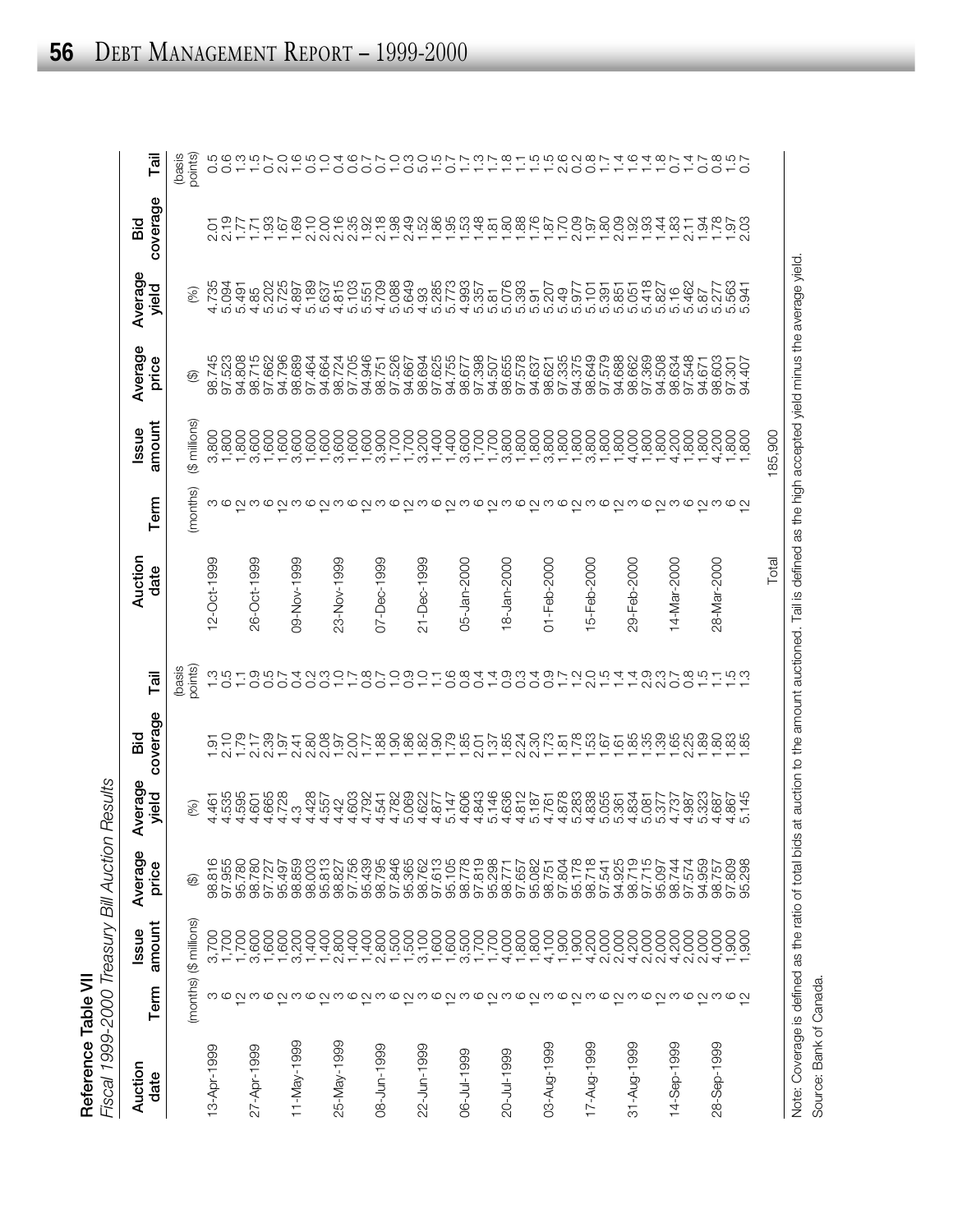| Reference Table VIII                  | Fiscal 1999-2000 Canadian-Dollar Marketable Bond Program |                                      |                |                           |                 |                                  |
|---------------------------------------|----------------------------------------------------------|--------------------------------------|----------------|---------------------------|-----------------|----------------------------------|
| Offering date                         | Delivery date                                            | Maturity date                        | Maturing       | Gross                     | Bond repurchase | $\frac{1}{2}$                    |
|                                       |                                                          |                                      |                | (\$ millions)             |                 |                                  |
| Fixed-coupon bonds<br>1999            | 1999                                                     |                                      |                |                           |                 |                                  |
| April 28                              | May 3                                                    |                                      |                |                           |                 | 1,800                            |
| May 12                                | May 17                                                   | June 1, 2029<br>June 1, 2009         |                | $\frac{1,800}{2,500}$     |                 | 2,500                            |
| May 26                                | June 1                                                   | September 1, 2004                    |                | 2,750                     |                 | 2,750                            |
| May 26                                | June 1                                                   |                                      |                |                           | 563             | $-563$                           |
| June 9                                | June 15                                                  | December 1, 2001                     |                | 3,500                     |                 | 3,500                            |
| July 28                               | August 3<br>August 2                                     | June 1, 2010                         | 5,600          | 2,600<br>O                |                 | $-5,600$<br>2,600                |
| July 29                               | August 3                                                 |                                      |                |                           | 600             | $-600$                           |
| August 11                             | August 16                                                | September 1, 2004                    |                | 2,800                     |                 | 2,800<br>2,500<br>2,600<br>2,800 |
|                                       | September                                                |                                      | 8,500<br>7,000 | $\circ$                   |                 |                                  |
| September 8                           | September 15                                             | December 1, 2001                     |                | $3,500$<br>$2,800$        |                 |                                  |
| September 29<br>October <sub>13</sub> | October 15<br>October                                    | September 1, 2004<br>June 1, 2029    | 528            |                           |                 |                                  |
| October 27                            | November                                                 | June 1, 2010                         |                | $7,800$<br>2,800<br>2,800 |                 | 1,373<br>2,600                   |
| November 10                           | 5<br>November                                            | September 1, 2005                    |                |                           |                 | 2,800                            |
| November 10                           | November                                                 |                                      |                |                           | 500             | -500                             |
| November 24                           | December                                                 | June 1, 2002                         | 3,225          | 3,600                     |                 | 375<br>006-                      |
| November 24                           | December                                                 |                                      |                |                           | 600             |                                  |
| 2000                                  | 2000                                                     |                                      |                |                           |                 |                                  |
| January 26                            | February                                                 | June 1, 2010                         | 5,500          | 2,600                     |                 | $-2,900$                         |
| January 26                            | February                                                 |                                      |                |                           | 500             | $-500$                           |
| February 9                            | $\frac{5}{1}$<br>February                                | September 1, 2005                    |                | 2,800                     |                 | 2,800<br>-6,500                  |
|                                       | March 1*                                                 |                                      | 6,500<br>8,050 | $\circ$                   |                 |                                  |
| March 8<br>March 8                    | March 15                                                 | June 1, 2002                         |                | 3,600                     |                 | $-4,450$                         |
| March 15                              | March 15<br>March 20                                     | June 1, 2010                         |                | 2,600                     | 500             | $-500$<br>2,600                  |
|                                       |                                                          |                                      |                |                           |                 |                                  |
| Real return bonds                     |                                                          |                                      |                |                           |                 |                                  |
| 1999                                  | 1999                                                     |                                      |                |                           |                 |                                  |
| June $2$                              | June 8                                                   | December 1, 2031                     |                | 300                       |                 |                                  |
| September<br>December                 | September 7<br>December 6                                | December 1, 2031<br>December 1, 2031 |                | 300<br>300                |                 | 8888                             |
|                                       |                                                          |                                      |                |                           |                 |                                  |
| 2000                                  | 2000                                                     |                                      |                |                           |                 |                                  |
| March <sub>1</sub>                    | March <sub>6</sub>                                       | December 1, 2031                     |                | 350                       |                 | 350                              |
| Total fiscal year 1999-2000           |                                                          |                                      | 44,903         | 46,000                    | 3,263           | $-2,166$                         |
| * Maturing date                       |                                                          |                                      |                |                           |                 |                                  |
| Source: Bank of Canada.               |                                                          |                                      |                |                           |                 |                                  |

**57**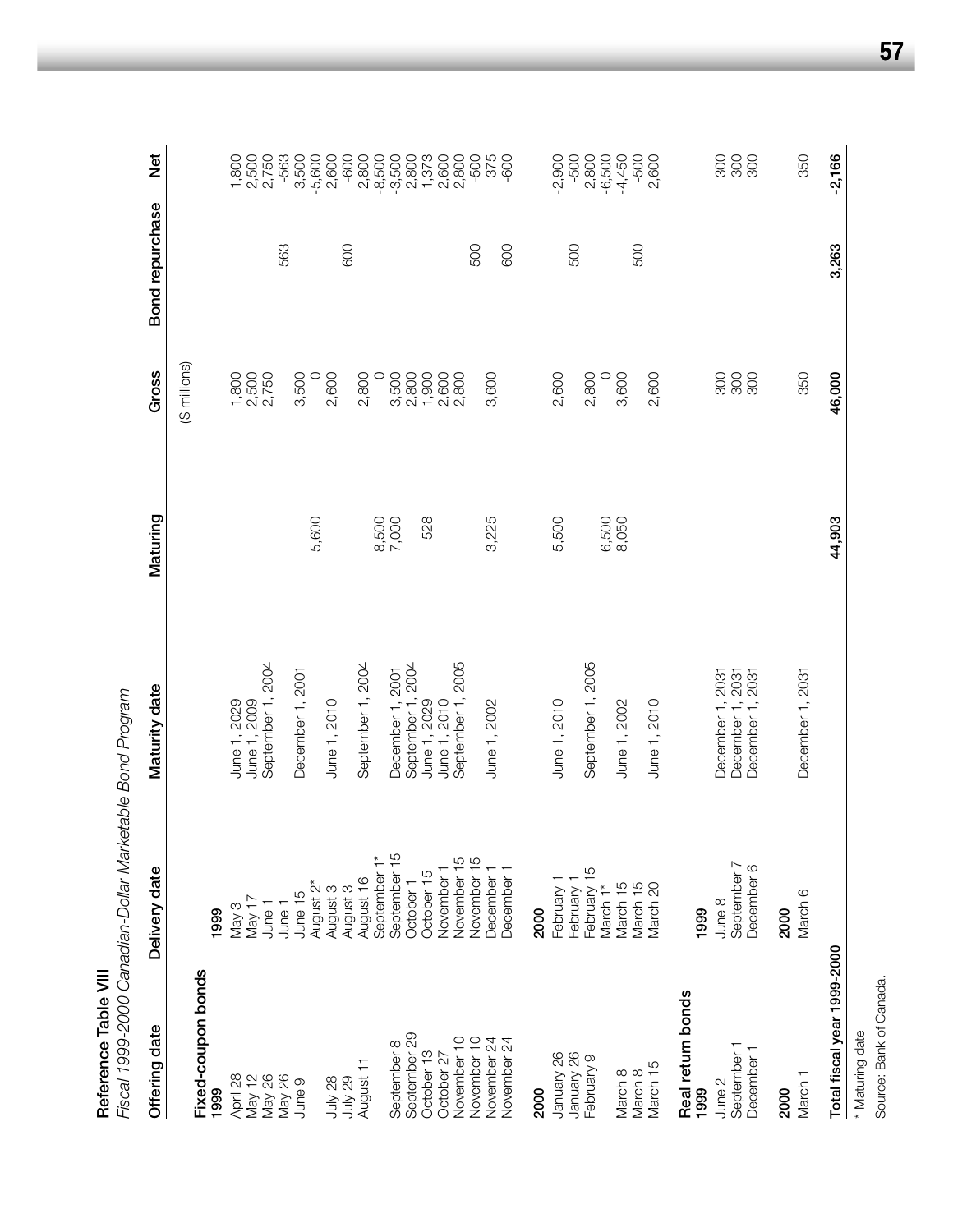| ble IX<br>ؚ | نہ صدر :<br>į<br>-- 14 p/n-<br>ູ້<br>Ĭ<br>NN COO COOF<br>:<br>גע<br>$\frac{1}{2}$ |
|-------------|-----------------------------------------------------------------------------------|
| ı           | こく                                                                                |

| Auction<br>date                                     | Term                                                    | Maturity<br>date      | Coupon<br>rate | amount<br>Issue                                                                                           | Average<br>price | Average<br>yield | coverage<br>Auction    | iā⊺                                                           |
|-----------------------------------------------------|---------------------------------------------------------|-----------------------|----------------|-----------------------------------------------------------------------------------------------------------|------------------|------------------|------------------------|---------------------------------------------------------------|
|                                                     | (years)                                                 |                       | (%)            | (\$ millions)                                                                                             | $\bigoplus$      | (%)              |                        | (basis<br>points)                                             |
| 28-Apr-1999                                         |                                                         | 01-Jun-202            |                | 1,800                                                                                                     | 05.773           | 5.361            | 2.65                   | $\overline{0.4}$                                              |
| 12-May-1999                                         |                                                         | 01-Jun-200            | 5.50           | 2,500                                                                                                     | 01.322           | 5.328            | 2.62                   |                                                               |
| 26-May-1999                                         | 580                                                     | $01 - \text{Sep-}200$ | 5.00           | 2,750                                                                                                     | 98.117           | 5.415            | 2.51                   | 0.5<br>0.5                                                    |
| 02-Jun-1999                                         |                                                         | 01-Dec-203            | $4.00*$        | 300                                                                                                       | 98.567           | 4.080            | 3.58                   | n.a.                                                          |
| 09-Jun-1999                                         |                                                         | 01-Dec-200            | 5.25           | 3,500                                                                                                     | 99.509           | 5.467            | 2.52                   | 0.7                                                           |
| 28-Jul-1999                                         | $\begin{array}{c} \mathbb{Q} \\ \mathbb{Q} \end{array}$ | 01-Jun-201            | 5.50           | 2,600                                                                                                     | 98.631           | 5.672            | 2.46                   |                                                               |
| 11-Aug-1999                                         |                                                         | $01 - \text{Sep-200}$ | 5.00           | 2,800                                                                                                     | 95.998           | 5.929            | 2.57                   | $0.\overline{0}$                                              |
| 01-Sep-1999                                         | င္က                                                     | 01-Dec-203            | $4.00*$        | 300                                                                                                       | 99.456           | 4.030            | 2.81                   | n.a.                                                          |
| 08-Sep-1999                                         |                                                         | 01-Dec-200            | 5.25           | 3,500                                                                                                     | 99.539           | 5.471            | 2.50                   |                                                               |
| 29-Sep-1999                                         |                                                         | $01 - \text{Sep-}200$ |                | 2,800                                                                                                     | 97.267           | 5.643            |                        | $\begin{array}{c} 7.00000 \\ 7.00000 \\ -0.00000 \end{array}$ |
| 13-Oct-1999                                         |                                                         | 01-Jun-202            | 5.75<br>5.750  | 1,900                                                                                                     | 94.465           | 6.158            | 8<br>2 5<br>2 8<br>2 8 |                                                               |
| 27-Oct-1999                                         |                                                         | 01-Jun-201            |                | 2,600                                                                                                     | 93.288           | 6.382            |                        |                                                               |
| 10-Nov-1999                                         |                                                         | $01 -$ Sep-200        | 6.00<br>5.75   | 2,800                                                                                                     | 99.779           | 6.048            | 2.60                   |                                                               |
| 24-Nov-1999                                         |                                                         | 01-Jun-200            |                | 3,600                                                                                                     | 99.594           | 5.927            | 2.60                   |                                                               |
| 01-Dec-1999                                         |                                                         | 01-Dec-203            | $4.00*$        | 300                                                                                                       | 99.641           | 4.020            | 3.30                   | n.a.                                                          |
| 26-Jan-2000                                         |                                                         | 01-Jun-201            | 5.50           | 2,600                                                                                                     | 92.899           | 6.451            | 2.50                   |                                                               |
| 09-Feb-2000                                         | $\overline{a}$                                          | $01 - \text{Sep-}200$ | 6.00           | 800<br>$\overline{\mathcal{N}}$                                                                           | 97.681           | 6.505            | 2.30                   | 0.70                                                          |
| 01-Mar-2000                                         | 80                                                      | 01-Dec-203            | $4.00*$        | 350                                                                                                       | 00.354           | 3.980            | 3.10                   | n.a.                                                          |
| 08-Mar-2000                                         | $\sim$                                                  | 01-Jun-200            | 5.75           | 3,600                                                                                                     | 99.542           | 5.969            | 2.30                   | $\overline{0.7}$                                              |
| 15-Mar-2000                                         | $\subseteq$                                             | 01-Jun-201            | 50             | 2,600                                                                                                     | 95.790           | 6.058            | 2.00                   | 3.2                                                           |
| Total                                               |                                                         |                       |                | 46,000                                                                                                    |                  |                  |                        |                                                               |
| Note: Coverage is defined as the ratio of total bic |                                                         |                       |                | ds at auction to the amount auctioned. Tail is defined as the high accepted yield minus the average yield |                  |                  |                        |                                                               |

**58** DEBT MANAGEMENT REPORT – 1999-2000

> \* Real return bonds. \* Real return bonds.

Source: Department of Finance. Source: Department of Finance.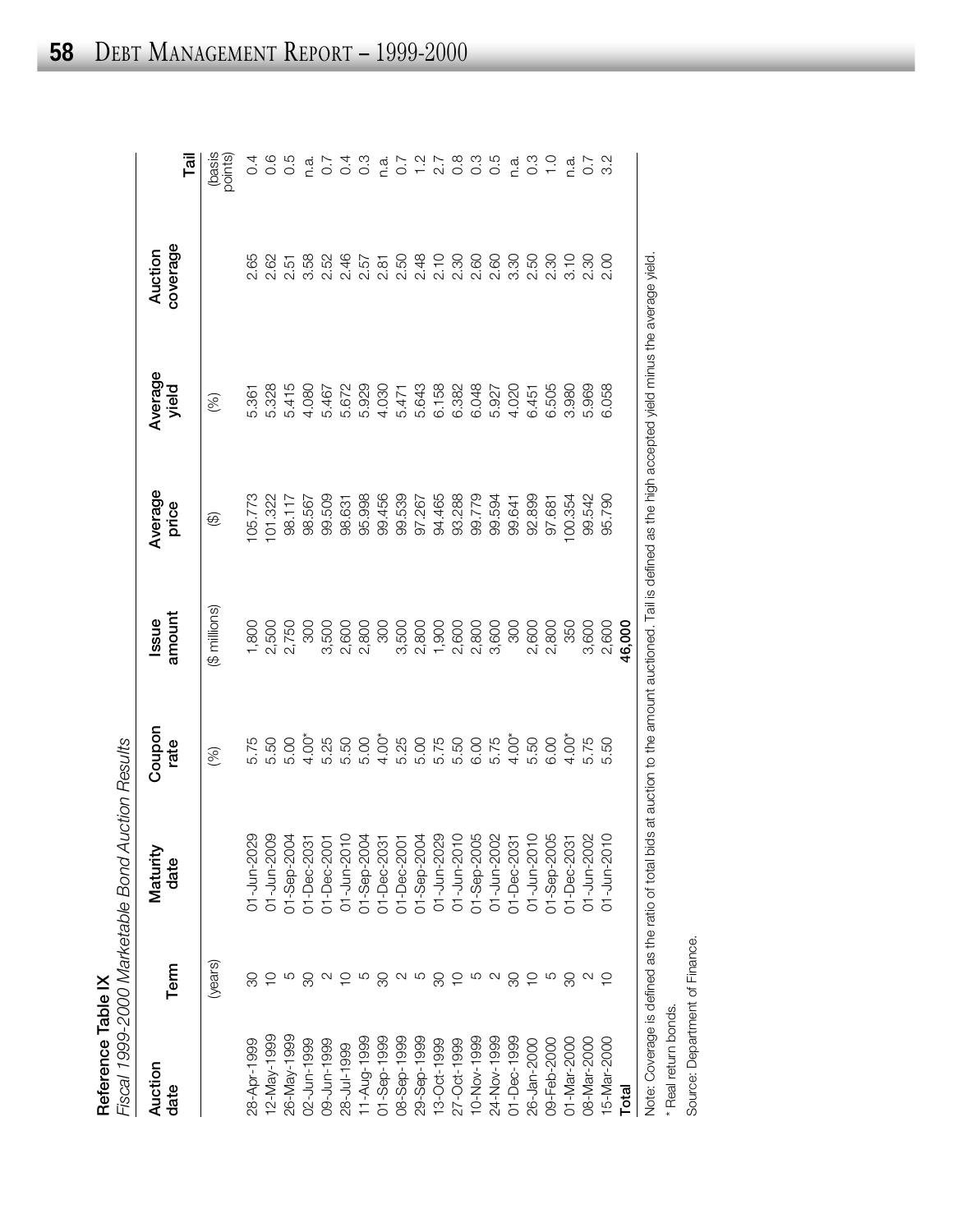| Reference Table X      |                                   |                                 |                       |                 |                                     |                    |                            |
|------------------------|-----------------------------------|---------------------------------|-----------------------|-----------------|-------------------------------------|--------------------|----------------------------|
|                        | Bond Buyback Program - Operations |                                 | 1999-2000             |                 |                                     |                    |                            |
| <b>Buyback</b><br>date | Maturity<br>date                  | Coupon                          | Repurchased<br>amount | Buyback<br>date | Maturity<br>date                    | Coupon             | Repurchased<br>amount      |
|                        |                                   | (%)                             | (\$ millions)         |                 |                                     | (%)                | (\$ millions)              |
| 26-May-1999            | 01-Oct-2003                       |                                 | 85.8                  | 24-Nov-1999     | 01-Oct-2001                         | 9.50               | 245.4                      |
|                        | 01-Feb-2004                       |                                 | 8.6                   |                 | 01-May-2002                         |                    | 7.3                        |
|                        | 01-Jun-2004                       |                                 | 8.0                   |                 | 15-Dec-2002                         | $10.00$<br>$11.25$ | 122.9                      |
|                        | 01-Oct-2004<br>01-Mar-2005        | 9.50<br>10.25<br>12.00<br>12.12 | 164.1                 |                 | 01-Feb-2003                         | 11.75              |                            |
|                        |                                   |                                 | 132.1                 |                 | Total                               |                    | 224.4<br>600.0             |
|                        | 01-Sep-2005                       | .25<br>12.                      | 164.6                 |                 |                                     |                    |                            |
|                        | Total                             |                                 | 563.2                 |                 |                                     |                    |                            |
|                        |                                   |                                 |                       | 26-Jan-2000     | 01-Oct-2009                         | 10.75              | 125.0                      |
|                        |                                   |                                 |                       |                 | $01 - Jun-2010$                     | 9.50               | 312.4                      |
| 28-Jul-1999            | 01-Jun-2009                       | 1.00                            | 195.4                 |                 | 01-Oct-2010                         | 8.75               |                            |
|                        |                                   | 10.75                           | 21.8                  |                 | $01 - \text{Mar-}2011$              | 9.00               | 0.0<br>17.0<br>17.0        |
|                        | 01-Oct-2009<br>01-Mar-2010        |                                 | 25.0                  |                 | 01-Jun-2011                         | 8.50               |                            |
|                        |                                   |                                 | 93.4                  |                 | Total                               |                    | 500.0                      |
|                        | 01-Jun-2010<br>01-Oct-2010        |                                 | 45.5                  |                 |                                     |                    |                            |
|                        | 01-Mar-2011                       |                                 | 165.7                 | 08-Mar-2000     | 01-Oct-2001                         | 9.50               |                            |
|                        | 01-Jun-2011                       |                                 | 53.2                  |                 | 15-Mar-2002                         | 15.50              | $73.9$<br>$11.9$<br>$11.9$ |
|                        | Total                             |                                 | 600.0                 |                 | 01-May-2002                         | 10.00              |                            |
|                        |                                   |                                 |                       |                 | 15-Dec-2002                         | 11.25              | 94.9                       |
| 10-Nov-1999            | 01-Mar-2005                       | 12.00                           | 330.0                 |                 | 01-Feb-2003                         | 11.75              | 308.5                      |
|                        | 01-Sep-2005                       | 12.25                           | 130.0                 |                 | Total                               |                    | 500.0                      |
|                        | 01-Oct-2006                       | S<br>$\overline{4}$             | 40.0                  |                 |                                     |                    |                            |
|                        | Total                             |                                 | 500.0                 |                 |                                     |                    |                            |
|                        |                                   |                                 |                       |                 | Total buyback program for 1999-2000 |                    | 3,263.2                    |

Source: Department of Finance. Source: Department of Finance.

**59**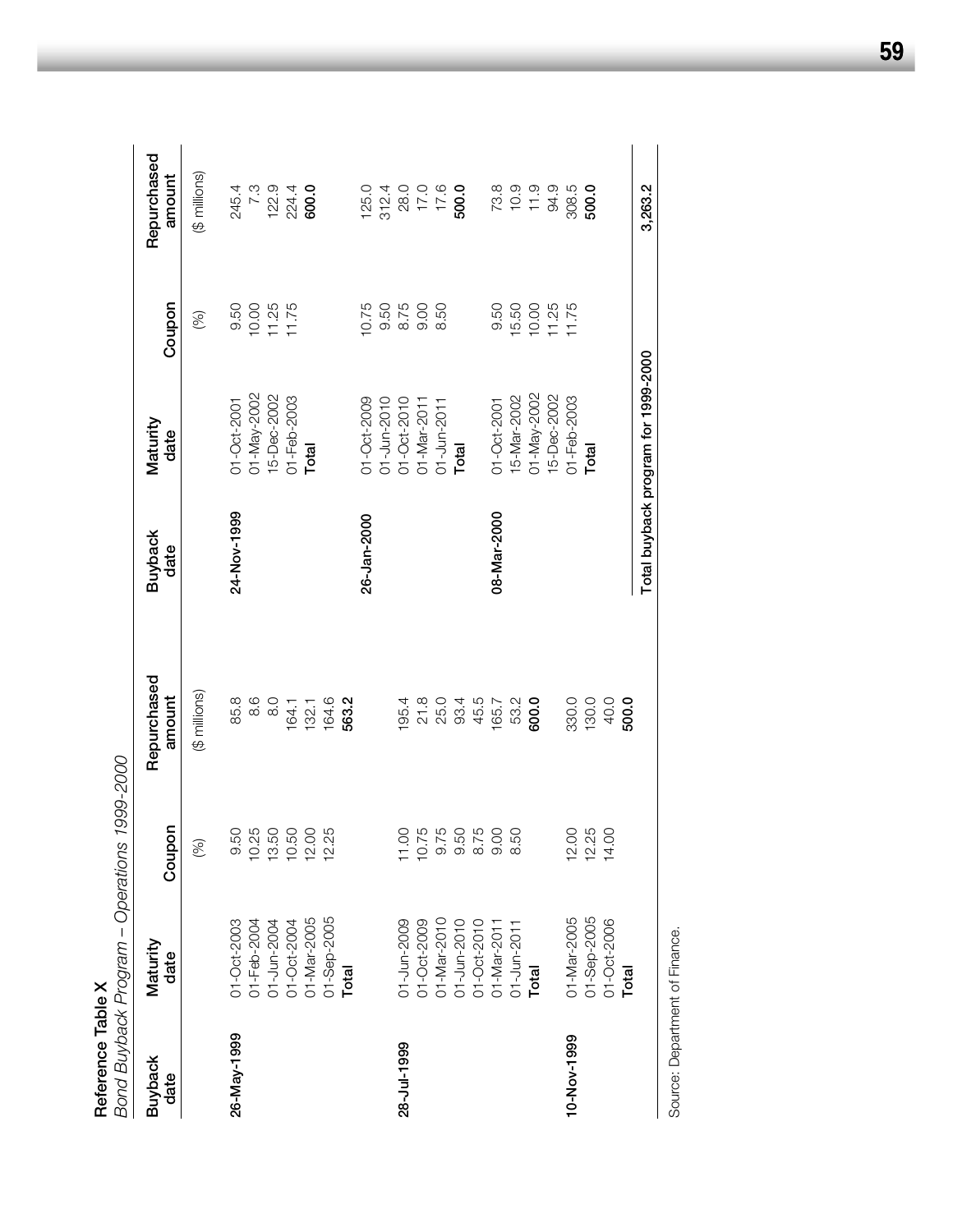| r |
|---|
|   |
|   |
|   |
|   |
|   |
|   |
|   |
|   |
|   |
|   |
|   |
|   |

**Reference Table XI**<br>Outstanding Government of Canada Canadian-Dollar Marketable Bonds as at March 31, 2000 *Outstanding Government of Canada Canadian-Dollar Marketable Bonds as at March 31, 2000*

| Maturity date<br>rate | Amount        | Coupon rate | Maturity date | Amount        | Coupon |
|-----------------------|---------------|-------------|---------------|---------------|--------|
|                       | (\$ millions) | (%)         |               | (\$ millions) | (%)    |
| Fixed-coupon          |               |             |               |               |        |
| 01-May-2000           | 1,575.0       | 9.75        | 01-Oct-2004   | 710.9         | 10.50  |
| 01-Jul-2000           | 2,900.0       | 10.50       | 01-Dec-2004   | 7,700.0       | 9.00   |
| 01-Jul-2000           | 175.0         | 15.00       | 01-Mar-2005   | 1,312.9       | 12.00  |
| 01-Sep-2000           | 7,600.0       | 7.50        | 01-Sep-2005   | 5,600.0       | 6.00   |
| 01-Sep-2000           | 1,200.0       | 11.50       | 01-Sep-2005   | 1,080.4       | 12.25  |
| 01-Dec-2000           | 7,000.0       | 5.00        | 01-Dec-2005   | 8,000.0       | 8.75   |
| 15-Dec-2000           | 500.0         | 9.75        | 01-Mar-2006   | 975.0         | 12.50  |
| 01-Feb-2001           | 425.0         | 15.75       | 01-Oct-2006   | 985.0         | 14.00  |
| 01-Mar-200            | 9,400.0       | 7.50        | 01-Dec-2006   | 9,100.0       | 7.00   |
| 01-Mar-2001           | 3,175.0       | 10.50       | 01-Mar-2007   | 325.0         | 13.75  |
| 01-May-200            | 1,325.0       | 13.00       | 01-Jun-2007   | 9,500.0       | 7.25   |
| 00-hun-200            | 7,000.0       | 4.50        | 01-Oct-2007   | 700.0         | 13.00  |
| 01-Jun-2001           | 3,550.0       | 9.75        | 01-Mar-2008   | 750.0         | 12.75  |
| 01-Sep-2001           | 10,600.0      | 7.00        | 01-Jun-2008   | 9,200.0       | 6.00   |
| D1-Oct-2001           | 987.4         | 9.50        | 01-Jun-2008   | 3,257.9       | 10.00  |
| 01-Dec-2001           | 7,000.0       | 5.25        | 01-Oct-2008   | 644.8         | 11.75  |
| 01-Dec-2001           | 3,850.0       | 9.75        | 01-Mar-2009   | 400.0         | 11.50  |
| 01-Feb-2002           | 213.0         | 8.75        | 01-Jun-2009   | 9,400.0       | 5.50   |
| 5-Mar-2002            | 350.0         | 15.50       | 01-Jun-2009   | 672.8         | 11.00  |
| 01-Apr-2002           | 5,450.0       | 8.50        | 01-Oct-2009   | 1,077.3       | 10.75  |
| 01-May-2002           | 1,842.7       | 10.00       | 01-Mar-2010   | 300.0         | 9.75   |
| 01-Jun-2002           | 7,200.0       | 5.75        | 01-Jun-2010   | 10,400.0      | 5.50   |
| 01-Sep-2002           | 10,200.0      | 5.50        | 01-Jun-2010   | 2,474.3       | 9.50   |
| 5-Dec-2002            | 1,316.8       | 11.25       | 01-Oct-2010   | 251.5         | 8.75   |
| 01-Feb-2003           | 2,402.3       | 11.75       | 01-Mar-2011   | 1,792.3       | 0.6    |
| 01-Jun-2003           | 6,900.0       | 7.25        | 01-Jun-2011   | 679.1         | 8.50   |
| 01-Sep-2003           | 9,700.0       | 5.25        | 15-Mar-2014   | 3,150.0       | 10.25  |
| 01-Oct-2003           | 558.9         | 9.50        | 01-Jun-2015   | 2,350.0       | 11.25  |
| 01-Dec-2003           | 8,800.0       | 7.50        | 31-Dec-2019   | 22.3          | 10.19  |
| 01-Feb-2004           | 1,976.9       | 10.25       | 15-Mar-2021   | 1,800.0       | 10.50  |
| 01-Jun-2004           | 7,900.0       | 6.50        | 01-Jun-2021   | 4,650.0       | 9.75   |
| 01-Jun-2004           | 541.0         | 13.50       | 01-Jun-2022   | 2,550.0       | 9.25   |
| 01-Sep-2004           | 10,850.0      | 5.00        | 01-Jun-2023   | 8,200.0       | 8.00   |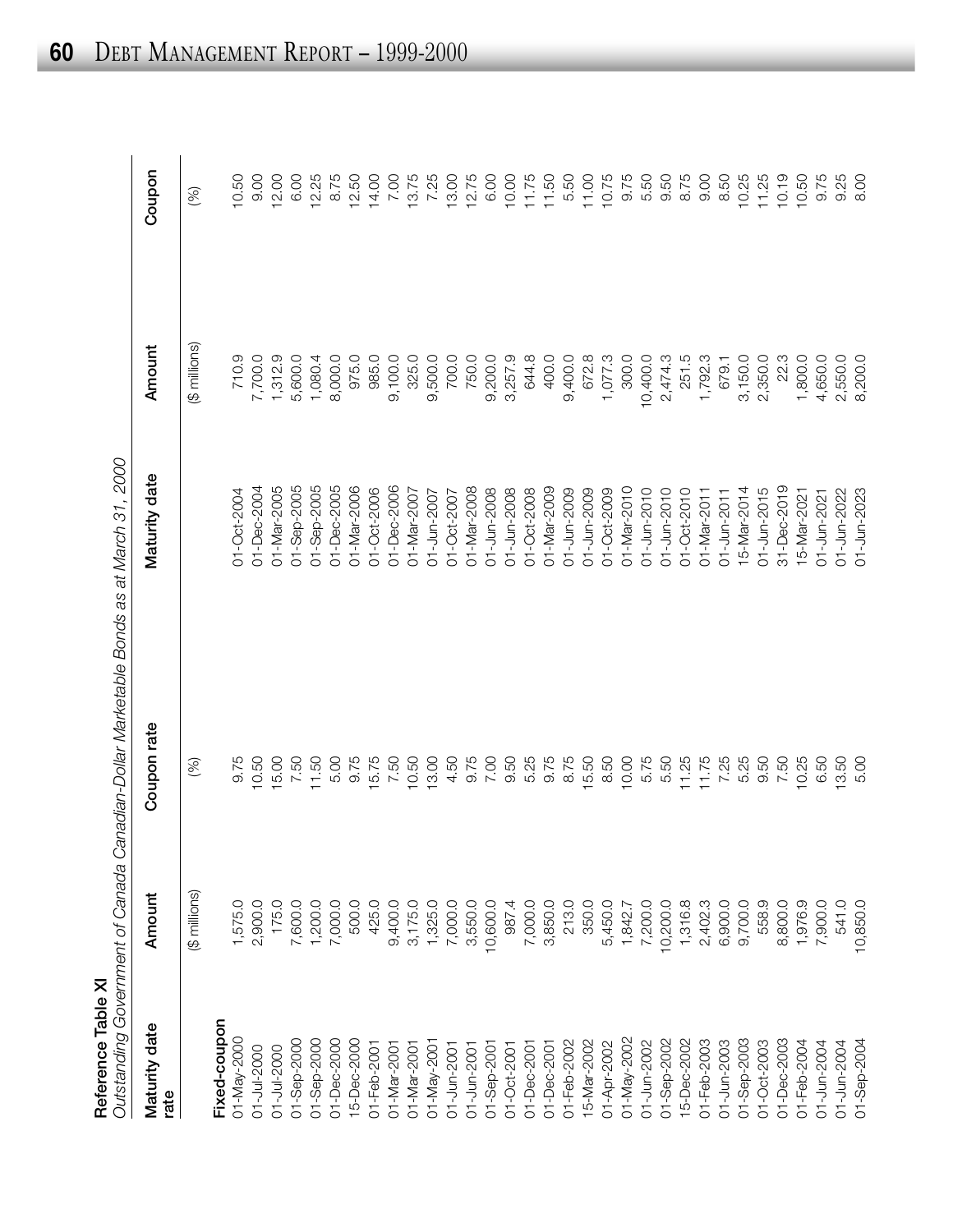| Reference Table XI (cont'd) |                                                                                                                                                                                                                                | Dutstanding Government of Canada Canadian-Dollar Marketable Bonds as at March 31, 2000           |                    |               |             |
|-----------------------------|--------------------------------------------------------------------------------------------------------------------------------------------------------------------------------------------------------------------------------|--------------------------------------------------------------------------------------------------|--------------------|---------------|-------------|
| Maturity date               | Amount                                                                                                                                                                                                                         | Coupon rate                                                                                      | Maturity date      | Amount        | Coupon rate |
|                             | (\$ millions)                                                                                                                                                                                                                  | $\mathcal{S}$                                                                                    |                    | (\$ millions) | (%)         |
| Fixed-coupon                |                                                                                                                                                                                                                                |                                                                                                  | Real return bonds  |               |             |
| 01-Jun-2025                 | 8,900.0                                                                                                                                                                                                                        | 0.00                                                                                             | 01-Dec-2021        | 5,175.0       | 4.25        |
| 01-Jun-2027                 | 9,600.0                                                                                                                                                                                                                        | 8.00                                                                                             | 01-Dec-2026        | 5,250.0       | 4.25        |
| 01-Jun-2029                 | 8,200.0                                                                                                                                                                                                                        | 5.75                                                                                             | 01-Dec-2031        | 0.050,1       | 4.00        |
| Total                       | 281,175                                                                                                                                                                                                                        |                                                                                                  | Total <sup>1</sup> | 12,075        |             |
|                             | . Define he had difficult and a contract interview of the contract of the contract of the contract of the contract of the contract of the contract of the contract of the contract of the contract of the contract of the cont | one direct control in the control of the control of the control of the control of the first term |                    |               |             |

1 Real return bond figures show gross issue amount only - the consumer price index adjustment is not shown here. Real return bond figures show gross issue amount only – the consumer price index adjustment is not shown here.

Source: Bank of Canada. Source: Bank of Canada.

**61**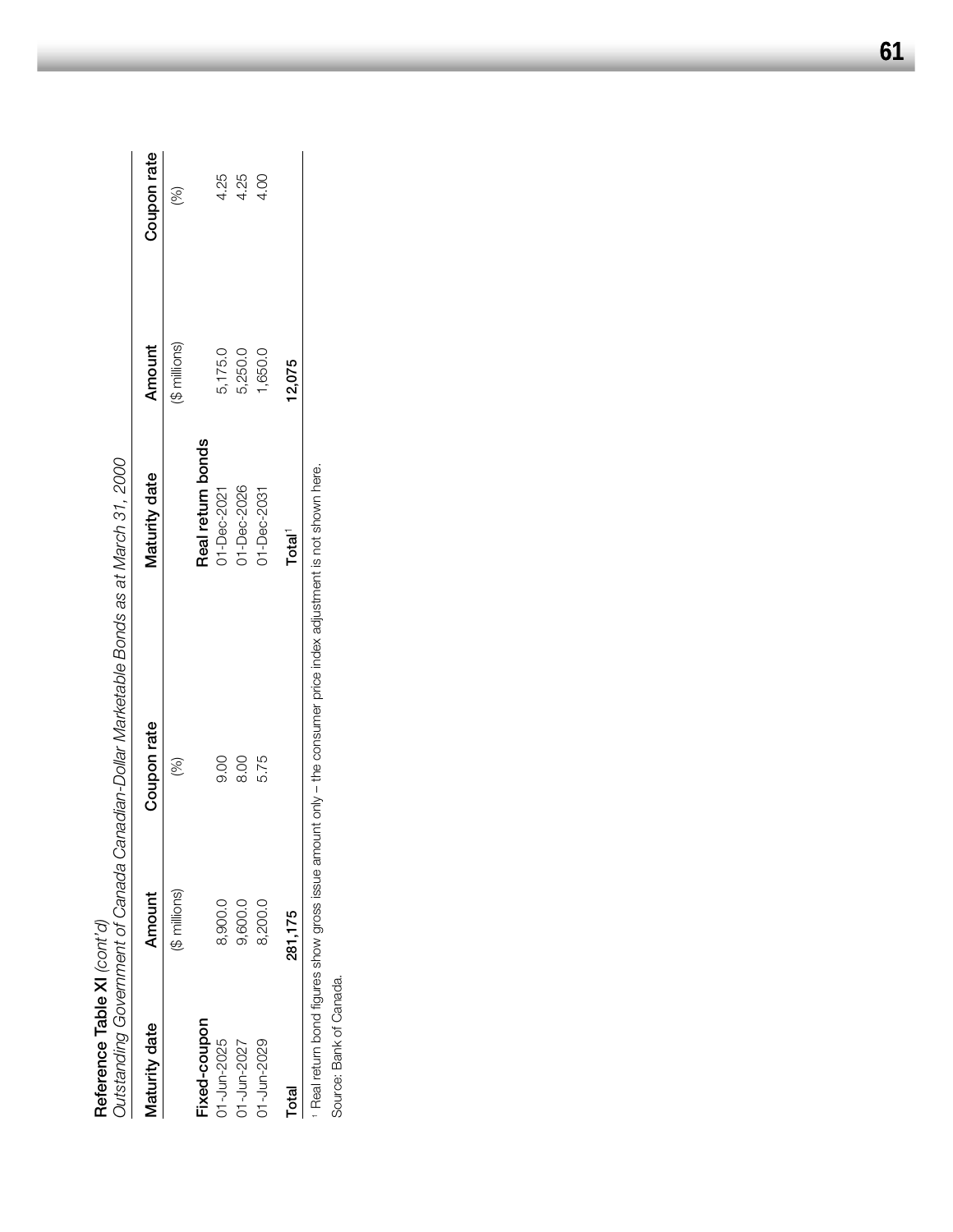|                     | avernment of Canada Swaps Outstanding as at March |
|---------------------|---------------------------------------------------|
|                     |                                                   |
|                     |                                                   |
|                     |                                                   |
|                     |                                                   |
|                     |                                                   |
|                     |                                                   |
|                     |                                                   |
|                     |                                                   |
|                     |                                                   |
|                     |                                                   |
|                     |                                                   |
|                     |                                                   |
|                     |                                                   |
|                     |                                                   |
|                     |                                                   |
|                     |                                                   |
|                     |                                                   |
|                     |                                                   |
|                     |                                                   |
|                     |                                                   |
|                     |                                                   |
|                     |                                                   |
|                     |                                                   |
|                     |                                                   |
|                     |                                                   |
|                     |                                                   |
|                     |                                                   |
|                     |                                                   |
|                     |                                                   |
|                     |                                                   |
| Reference Table XII |                                                   |
|                     |                                                   |
|                     |                                                   |
|                     |                                                   |
|                     |                                                   |
|                     |                                                   |
|                     |                                                   |
|                     |                                                   |
|                     |                                                   |
|                     |                                                   |
|                     |                                                   |
|                     |                                                   |
|                     |                                                   |
|                     |                                                   |

| Reference Table XII |                              | Government of Canada Swaps Outstanding as at March 31, 2000 |                                             |                 |
|---------------------|------------------------------|-------------------------------------------------------------|---------------------------------------------|-----------------|
|                     | Domestic interest-rate swaps |                                                             | Cross-currency swaps of foreign obligations |                 |
| Maturity date       | Coupon <sup>1</sup>          | Notional amount                                             | Maturity date                               | Notional amount |
|                     | (%)                          | (\$ millions)                                               |                                             | (US\$ millions) |
| 01-Jun-2000         | 9.75                         | 250                                                         | 02-Oct-2000                                 |                 |
| 01-Feb-2004         | 10.25                        | 50                                                          | 02-Oct-2000                                 |                 |
| Total               |                              | 300                                                         | 02-Oct-2000                                 |                 |
|                     |                              |                                                             | 0005-300-200                                |                 |
|                     | Foreign interest-rate swaps  |                                                             | 0005-3000                                   |                 |
| Maturity date       | Coupon <sup>1</sup>          | Notional amount                                             | 02-Oct-2000                                 |                 |
|                     |                              |                                                             | 12-Jun-2001                                 | 88              |
|                     | (%)                          | (US\$ millions)                                             | <b>16-Jul-2003</b>                          | 89              |
| 22-Jan-2002         | 5.125                        | <b>OOS</b>                                                  | 26-Nov-2004                                 | 495             |
| 19-Nov-2007         | 4.00                         | 25                                                          | 26-Nov-2004                                 | 341             |
| 05-Nov-2008         | 5.25                         |                                                             | 30-Nov-2004                                 |                 |
| 05-Nov-2008         |                              | <b>200</b><br>500                                           | 30-Nov-2004                                 | 88              |
| 05-Nov-2008         | 5.25                         | 500                                                         | 22-Dec-2004                                 | 76              |
| Total               |                              | 1,525                                                       | 002-300-2007                                | 319             |
|                     |                              |                                                             | 31-Jan-2008                                 | 4               |
|                     |                              |                                                             | Total                                       | 1,472           |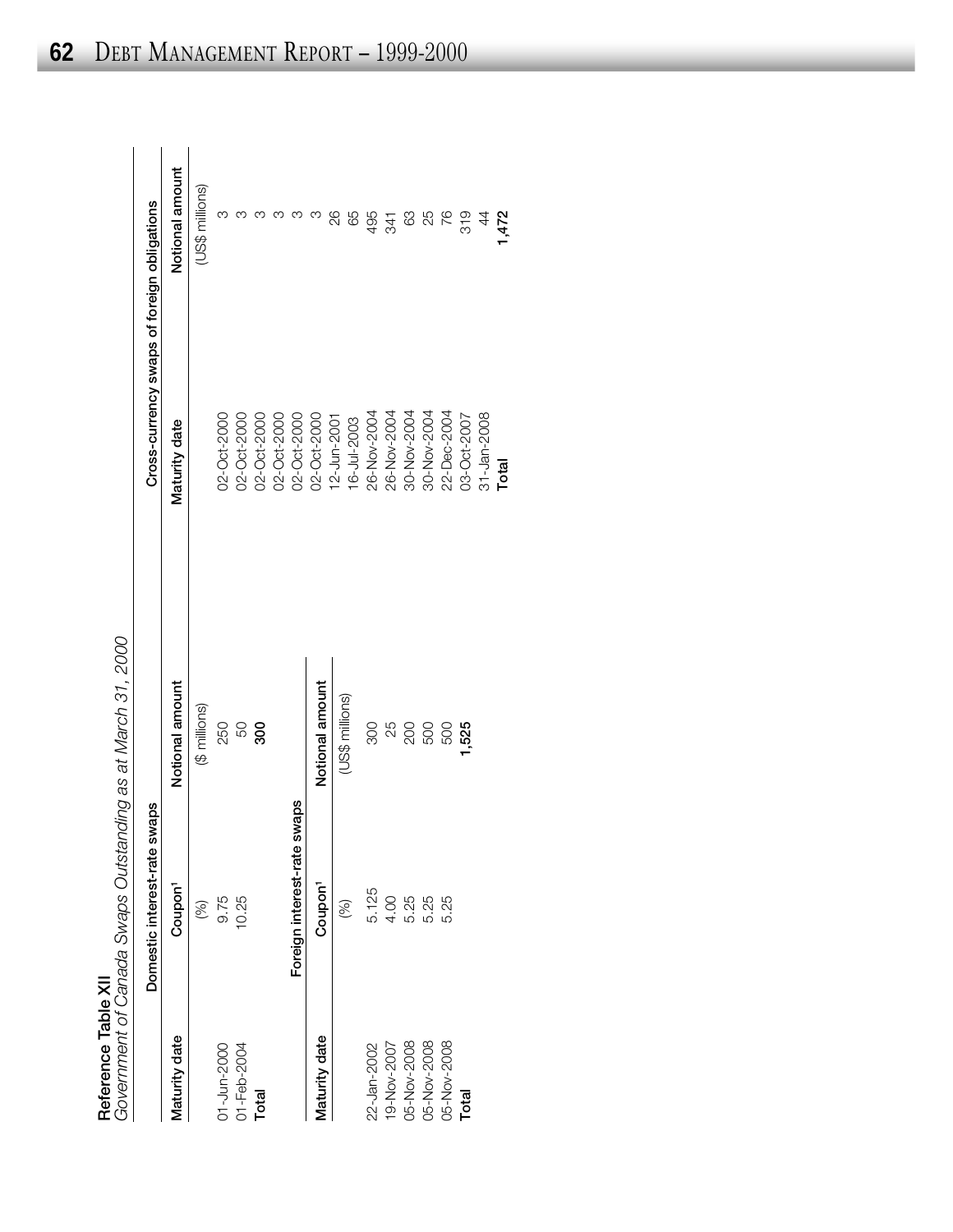| Reference Table XII (cont'd)                    |                                | Government of Canada Swaps Outstanding as at March 31, 2000 |                  |                                              |                  |
|-------------------------------------------------|--------------------------------|-------------------------------------------------------------|------------------|----------------------------------------------|------------------|
|                                                 | Cross-currency swaps of domest | tic obligations                                             |                  | Cross-currency swaps of domestic obligations |                  |
| Maturity<br>date                                | Notional<br>amount             | Currency<br>paid                                            | Maturity<br>date | Notional<br>amount                           | Currency<br>paid |
|                                                 | (\$ millions)                  |                                                             |                  | (\$ millions)                                |                  |
| 01-Sep-2002                                     | 250                            | 9                                                           | 01-Mar-2005      | 565                                          | GSU              |
| 04-Sep-2002                                     | 1,000                          | asu                                                         | 01-Sep-2005      | $\overline{0}$                               | go               |
| 01-Apr-2002                                     | SS                             | asu                                                         | 23-Nov-2005      | 150                                          | go               |
| 01-May-2002                                     | $\overline{5}$                 | asu                                                         | 01-Dec-2005      | 194                                          | EUR              |
| 01-Sep-2002                                     | 750                            | 9g                                                          | 01-Dec-2005      | 650                                          | go               |
| 03-Sep-2002                                     | 250                            | go                                                          | 01-Mar-2006      | 86                                           | EUR              |
| 28-Oct-2002                                     | $\frac{8}{1}$                  | GSU                                                         | 01-Mar-2006      | SO                                           | asp              |
| 15-Dec-2002                                     | $\frac{8}{1}$                  |                                                             | 01-Oct-2006      | 100                                          | asp              |
| 15-Dec-2002                                     | 800                            |                                                             | 30-Oct-2006      | 250                                          | asp              |
| 01-Feb-2003                                     | SS                             |                                                             | 23-Nov-2006      | 150                                          | asp              |
| 01-Jun-2003                                     | 54                             |                                                             | 01-Dec-2006      | SO                                           | EUR              |
| 01-Jun-2003                                     | 125                            |                                                             | 01-Jun-2007      | 206                                          | EUR<br>USD       |
| 01-Sep-2003                                     | 105                            |                                                             | 01-Jun-2007      | 750                                          |                  |
| 01-Sep-2003                                     | 150                            |                                                             | 01-Oct-2007      | 153                                          | 599              |
| 01-Oct-2003                                     | 182                            |                                                             | 01-Mar-2008      | 475                                          |                  |
| 01-Oct-2003                                     | 65                             |                                                             | 01-Jun-2008      | 800                                          |                  |
| 30-Nov-2003                                     | $\frac{8}{1}$                  |                                                             | 30-Sep-2008      | SO                                           | JSD              |
| 01-Dec-2003                                     | 155                            |                                                             | 01-Oct-2008      | $\frac{1}{2}$                                | go               |
| 01-Dec-2003                                     | 520                            |                                                             | 01-Mar-2009      | 535                                          | go               |
| 01-Feb-2004                                     | 525                            |                                                             | 01-Jun-2009      | 505                                          | go               |
| 30-Mar-2004                                     | $\frac{8}{1}$                  |                                                             | 01-Oct-2009      | 458                                          | EUR              |
| 01-Jun-2004                                     | 518                            | EUR                                                         | 01-Mar-2010      | $\frac{8}{3}$                                | EUR              |
| 01-Jun-2004                                     | 350                            | asp                                                         |                  |                                              |                  |
| 01-Sep-2004                                     | SS                             | EUR                                                         | Total            | 13,216                                       |                  |
| 01-Oct-2004                                     | 211                            | EUR                                                         |                  |                                              |                  |
| 01-Oct-2004                                     | 125                            | go                                                          |                  |                                              |                  |
| 23-Nov-2004                                     | $\overline{0}$                 | go                                                          |                  |                                              |                  |
| 1 Refere to the counce of the underlying bond t |                                | hat was swannad                                             |                  |                                              |                  |

**63**

<sup>1</sup> Refers to the coupon of the underlying bond that was swapped.<br>Source: Department of Finance. Refers to the coupon of the underlying bond that was swapped.

Source: Department of Finance.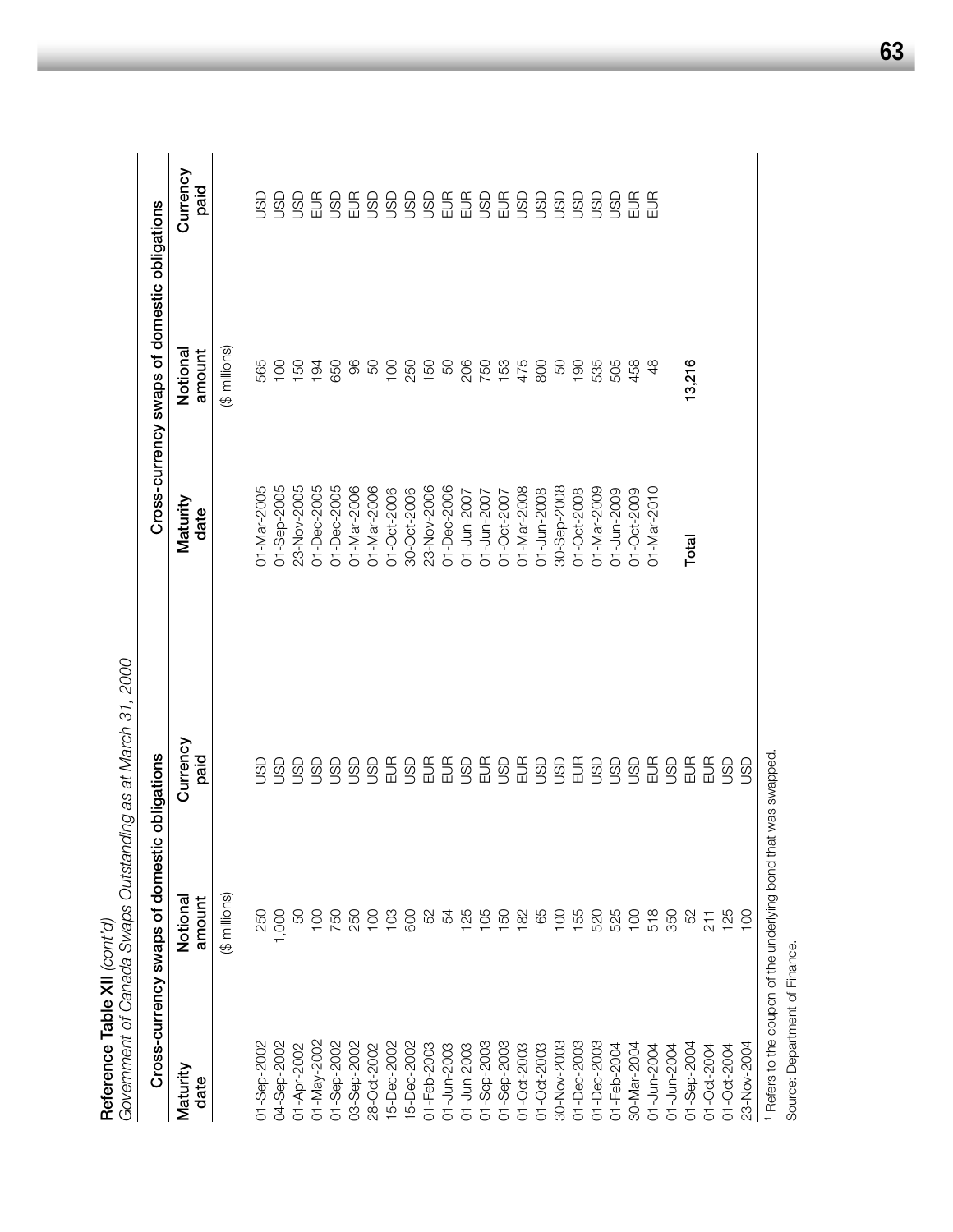|                                                    | Canada Sayinos Bonds and Canada Premium Bonds. Fiscal 1982-1984 to Fiscal 1999-2000.<br>O A DON - 2012 - 2014 - 2021 - 2021 - 2021 - 2021 - 2021 - 2022 - 2022 - 2022 - 2022 - 2022 - 2022 - 2022 - 20 |
|----------------------------------------------------|--------------------------------------------------------------------------------------------------------------------------------------------------------------------------------------------------------|
|                                                    |                                                                                                                                                                                                        |
|                                                    |                                                                                                                                                                                                        |
|                                                    |                                                                                                                                                                                                        |
|                                                    |                                                                                                                                                                                                        |
|                                                    |                                                                                                                                                                                                        |
|                                                    |                                                                                                                                                                                                        |
|                                                    |                                                                                                                                                                                                        |
|                                                    |                                                                                                                                                                                                        |
|                                                    |                                                                                                                                                                                                        |
| <b>NEIDI CHINE AND ANII</b><br>Reterence Land XIII |                                                                                                                                                                                                        |
|                                                    |                                                                                                                                                                                                        |
|                                                    |                                                                                                                                                                                                        |

| Net change<br>(\$ millions)<br>$-5,456$<br>$-3,089$<br>-96<br>$-2,796$<br>5,650<br>2,440<br>$-22 -$<br>$-6,813$<br>$-6,500$<br>$-1,172$<br>$\frac{0}{1}$<br>2,050<br>$-2,187$<br>3,764<br>1,151<br>8,921<br>Gross sales<br>9,338<br>9,588<br>9,235<br>7,506<br>17,450<br>14,962<br>6,720<br>4,612<br>5,747<br>11,584<br>12,743<br>5,364<br>4,844<br>15,107<br>9,191<br>4,951<br>Fiscal year<br>1984-85<br>1988-89<br>1992-93<br>1994-95<br>1995-96<br>1997-98<br>1998-99<br>983-84<br>1985-86<br>1987-88<br>1989-90<br>1991-92<br>1993-94<br>1996-97<br>1986-87<br>1990-91 |                                   |
|----------------------------------------------------------------------------------------------------------------------------------------------------------------------------------------------------------------------------------------------------------------------------------------------------------------------------------------------------------------------------------------------------------------------------------------------------------------------------------------------------------------------------------------------------------------------------|-----------------------------------|
|                                                                                                                                                                                                                                                                                                                                                                                                                                                                                                                                                                            | Outstanding at<br>fiscal year end |
|                                                                                                                                                                                                                                                                                                                                                                                                                                                                                                                                                                            |                                   |
|                                                                                                                                                                                                                                                                                                                                                                                                                                                                                                                                                                            | 38,403                            |
|                                                                                                                                                                                                                                                                                                                                                                                                                                                                                                                                                                            | 42,167                            |
|                                                                                                                                                                                                                                                                                                                                                                                                                                                                                                                                                                            | 44,607                            |
|                                                                                                                                                                                                                                                                                                                                                                                                                                                                                                                                                                            | 44,585                            |
|                                                                                                                                                                                                                                                                                                                                                                                                                                                                                                                                                                            | 53,506                            |
|                                                                                                                                                                                                                                                                                                                                                                                                                                                                                                                                                                            | 48,050                            |
|                                                                                                                                                                                                                                                                                                                                                                                                                                                                                                                                                                            | 41,237                            |
|                                                                                                                                                                                                                                                                                                                                                                                                                                                                                                                                                                            | 34,737                            |
|                                                                                                                                                                                                                                                                                                                                                                                                                                                                                                                                                                            | 35,888                            |
|                                                                                                                                                                                                                                                                                                                                                                                                                                                                                                                                                                            | 34,716                            |
|                                                                                                                                                                                                                                                                                                                                                                                                                                                                                                                                                                            | 31,627                            |
|                                                                                                                                                                                                                                                                                                                                                                                                                                                                                                                                                                            | 31,531                            |
|                                                                                                                                                                                                                                                                                                                                                                                                                                                                                                                                                                            | 31,541                            |
|                                                                                                                                                                                                                                                                                                                                                                                                                                                                                                                                                                            | 33,591                            |
|                                                                                                                                                                                                                                                                                                                                                                                                                                                                                                                                                                            | 30,795                            |
|                                                                                                                                                                                                                                                                                                                                                                                                                                                                                                                                                                            | 28,608                            |
| $-1,510$<br>2,669<br>1999-00                                                                                                                                                                                                                                                                                                                                                                                                                                                                                                                                               | 27,098                            |

Note: Figures are in accordance with Bank of Canada audited reports, which may vary from Public Accounts reports due to differences in classification.

Note: Tigance are in according<br>Source: Bank of Canada. Source: Bank of Canada.